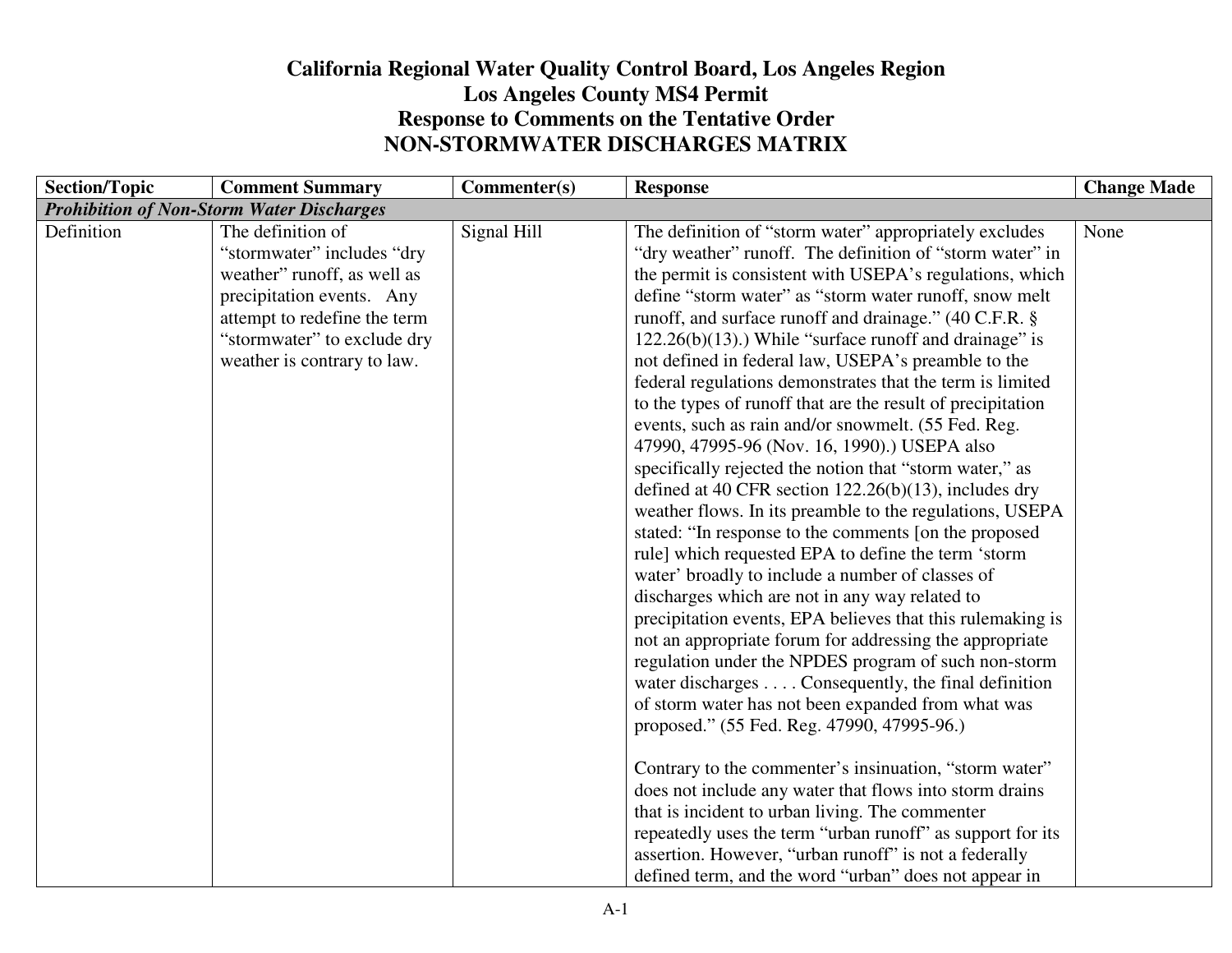|  | USEPA's definition of "storm water". By introducing the        |  |
|--|----------------------------------------------------------------|--|
|  | word "urban", the commenter apparently seeks to                |  |
|  | redefine the federal definition of "storm water",              |  |
|  | contained in 40 CFR $\S$ 122.26(b)(13), to include runoff      |  |
|  | and drainage that is not associated with precipitation         |  |
|  | events but with activities of urban living. This approach      |  |
|  | is not supported by legal authority, and is inconsistent       |  |
|  | with USEPA's regulations that specifically identify            |  |
|  | numerous categories of discharges including landscape          |  |
|  | irrigation, diverted stream flows, discharges from potable     |  |
|  | water sources, foundation drains, air conditioning             |  |
|  | condensation, irrigation water, springs, water from crawl      |  |
|  | space pumps, footing drains, lawn watering, individual         |  |
|  | residential car washing, and street wash water as "non-        |  |
|  | storm water." (40 C.F.R. 122.26(d)(2)(iv)(B)(1).) Thus,        |  |
|  | USEPA has made clear that the varieties of urban               |  |
|  | discharges that are unrelated to precipitation are deemed      |  |
|  | by USEPA to be non-storm water discharges. While               |  |
|  | these types of non-storm water discharges may be               |  |
|  | regulated under MS4 permits since they enter the MS4,          |  |
|  | they are not considered storm water discharges.                |  |
|  |                                                                |  |
|  | Further, while "non-storm water" is not defined in the         |  |
|  | Clean Water Act or federal regulations, the federal            |  |
|  | regulations define "illicit discharge" as "any discharge to    |  |
|  | a municipal separate storm sewer that is not composed          |  |
|  | entirely of storm water and that is not covered by an          |  |
|  | NPDES permit (other than the NPDES permit for                  |  |
|  | discharges from the municipal separate sewer and               |  |
|  | discharges resulting from fire fighting activities)." (40      |  |
|  | C.F.R. $\S$ 122.26(b)(2).) This definition is the most closely |  |
|  | applicable definition of "non-storm water" contained in        |  |
|  | federal law and the terms are often used interchangeably.      |  |
|  | USEPA added the illicit discharge program requirement          |  |
|  | to its regulations with the stated intent of implementing      |  |
|  | the Clean Water Act's provision requiring permits to           |  |
|  | "effectively prohibit non-storm water discharges." (55)        |  |
|  | Fed. Reg. 47990, 47995.)                                       |  |
|  |                                                                |  |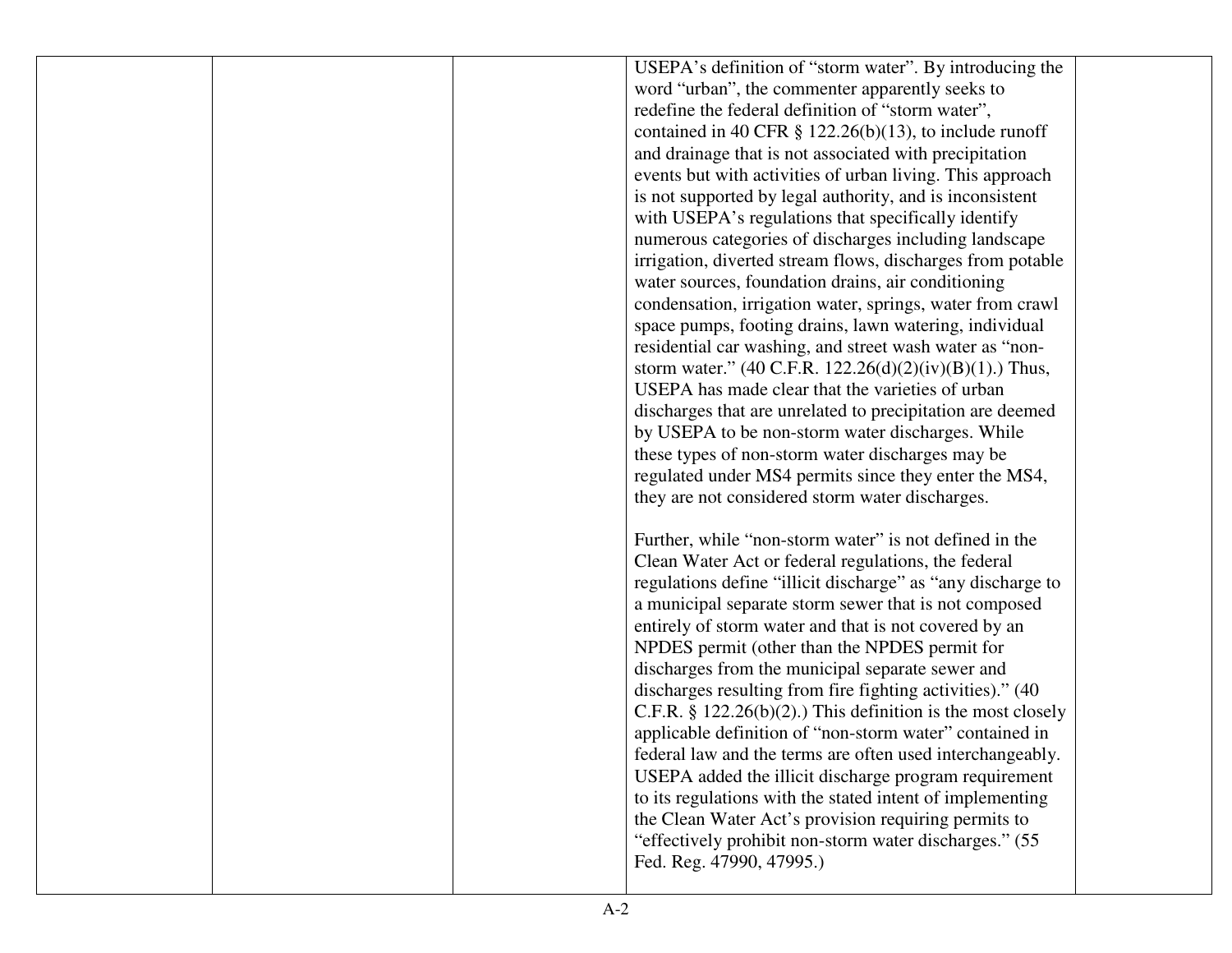| Lastly, the commenter incorrectly asserts that the                                                                               |      |
|----------------------------------------------------------------------------------------------------------------------------------|------|
| Regional Board and/or State Board have "admitted" that                                                                           |      |
| the definition of "storm water" includes dry weather                                                                             |      |
| "urban runoff" in prior orders of the State Board and/or                                                                         |      |
| briefing in prior litigation. The commenter attempts to                                                                          |      |
| use several statements from prior orders or briefs as                                                                            |      |
| support for this assertion. Such statements are taken out-                                                                       |      |
| of-context and do not stand for the propositions that the                                                                        |      |
| commenter asserts. While the Regional Board and/or                                                                               |      |
| State Board have occasionally used the term "urban"                                                                              |      |
| runoff" when referring to some discharges regulated by                                                                           |      |
| the MS4 permit, neither the Regional Board nor the State                                                                         |      |
| Board have stated that the definition of "storm water"                                                                           |      |
| includes dry weather "urban runoff." (See State Water                                                                            |      |
| Board Order No. WQ 91-03, p. 3.)                                                                                                 |      |
| County of Los<br><b>Application of MEP</b><br>The MEP standard applies to<br>The MEP standard was intended to apply to municipal | None |
| Angeles, LACFCD,<br>discharges of both "non-<br>storm water discharges only. The Clean Water Act                                 |      |
| stormwater" and<br>assigns different performance requirements for municipal<br>Signal Hill                                       |      |
| "stormwater" from the MS4.<br>storm water and non-storm water discharges. Clean                                                  |      |
| The CWA and federal<br>Water Act section $402(p)(3)(B)(ii)$ requires that all MS4                                                |      |
| regulations treat both<br>permits shall include a requirement to effectively prohibit                                            |      |
| non-storm water discharges from entering the MS4. After<br>stormwater and non-                                                   |      |
| stormwater <i>equally</i> once they<br>that provision, the statute includes the subsidiary                                       |      |
| are in the MS4 and are to be<br>provision, section $402(p)(3)(B)(iii)$ , which requires that                                     |      |
| discharged. Thus, there is no<br>all MS4 permits "shall require controls to reduce the                                           |      |
| basis to treat "dry-weather"<br>discharge of pollutants to the maximum extent                                                    |      |
| runoff" any more stringent<br>practicable, including management practices, control                                               |      |
| under the CWA than wet<br>techniques and system, design and engineering methods,                                                 |      |
| weather. The Board's attempt<br>and such other provisions as the Administrator or the                                            |      |
| State determines appropriate for the control of such<br>to "prohibit non-stormwater"                                             |      |
| discharges through the MS4<br>pollutants." Clearly, if non-storm water discharges must                                           |      |
| to receiving waters" exceeds<br>be effectively prohibited, the very next requirement in the                                      |      |
| Clean Water Act necessarily intends that the reduction in<br>federal law and is not                                              |      |
| authorized under State law.<br>the discharge of pollutants is limited to storm water                                             |      |
| discharges only. Thus, at a minimum, federal law<br>This appears to attempt to                                                   |      |
| "back door" numeric limits<br>mandates that MS4 permits must require controls that                                               |      |
| on to the municipalities.<br>will result in reducing storm water pollutants to the MEP                                           |      |
| yet at the same time requires that non-storm water                                                                               |      |
| discharges be effectively prohibited from entering the                                                                           |      |
|                                                                                                                                  |      |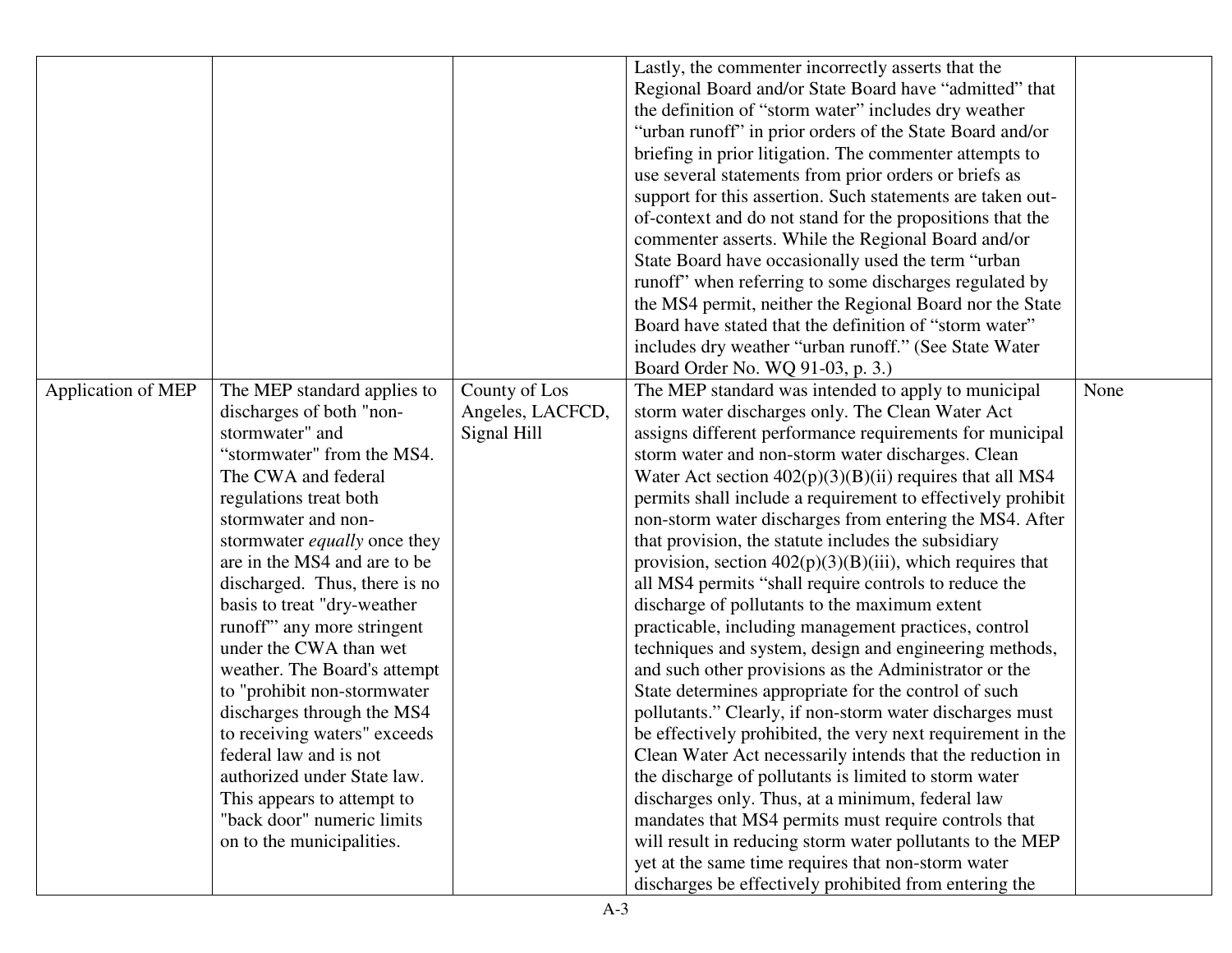MS4. The argument that non-storm water discharges, prohibited from entry into the MS4 in the first instance, should be held to comply with only the less stringent MEP standard developed for storm water discharges in recognition of the variable quality of storm events once the non-storm water discharges exit the MS4, is contrary to and potentially renders the "effectively prohibit" requirement in section  $402(p)(3)(B)(ii)$  meaningless. Consistent with federal law, unless non-storm water discharges to the MS4 are authorized by a separate NPDES permit or are specifically exempted under federal regulations, non-storm water discharges are appropriately subject to the effective prohibition requirement in the Clean Water Act and the Board is not limited by the MEP standard in crafting appropriate requirements for nonstorm water discharges. Non-storm water discharges from the MS4 that are not authorized by separate NPDES permits, nor specifically exempted, are subject to requirements under the NPDES program, including discharge prohibitions, technologybased effluent limitations and water quality-based effluent limitations. (40 C.F.R. § 122.44.) USEPA'spreamble to its regulations also supports the interpretation that regulation of non-storm water discharges through an MS4 is not limited to the MEP standard in CWA section 402(p)(3)(B)(iii): "Today's rule defines the term 'illicit discharge' to describe any discharge through a municipal separate storm sewer system that is not composed entirely of storm water and that is not covered by an NPDES permit. Such illicit discharges are not authorized under the Clean Water Act. Section  $402(p)(3)(B)$  requires that permits for discharges from municipal separate storm sewers require the municipality to 'effectively prohibit' non-storm water discharges from the municipal separate storm sewer…Ultimately, such non-storm water discharges through a municipal separate storm sewer must either be removed from the system or become subject to an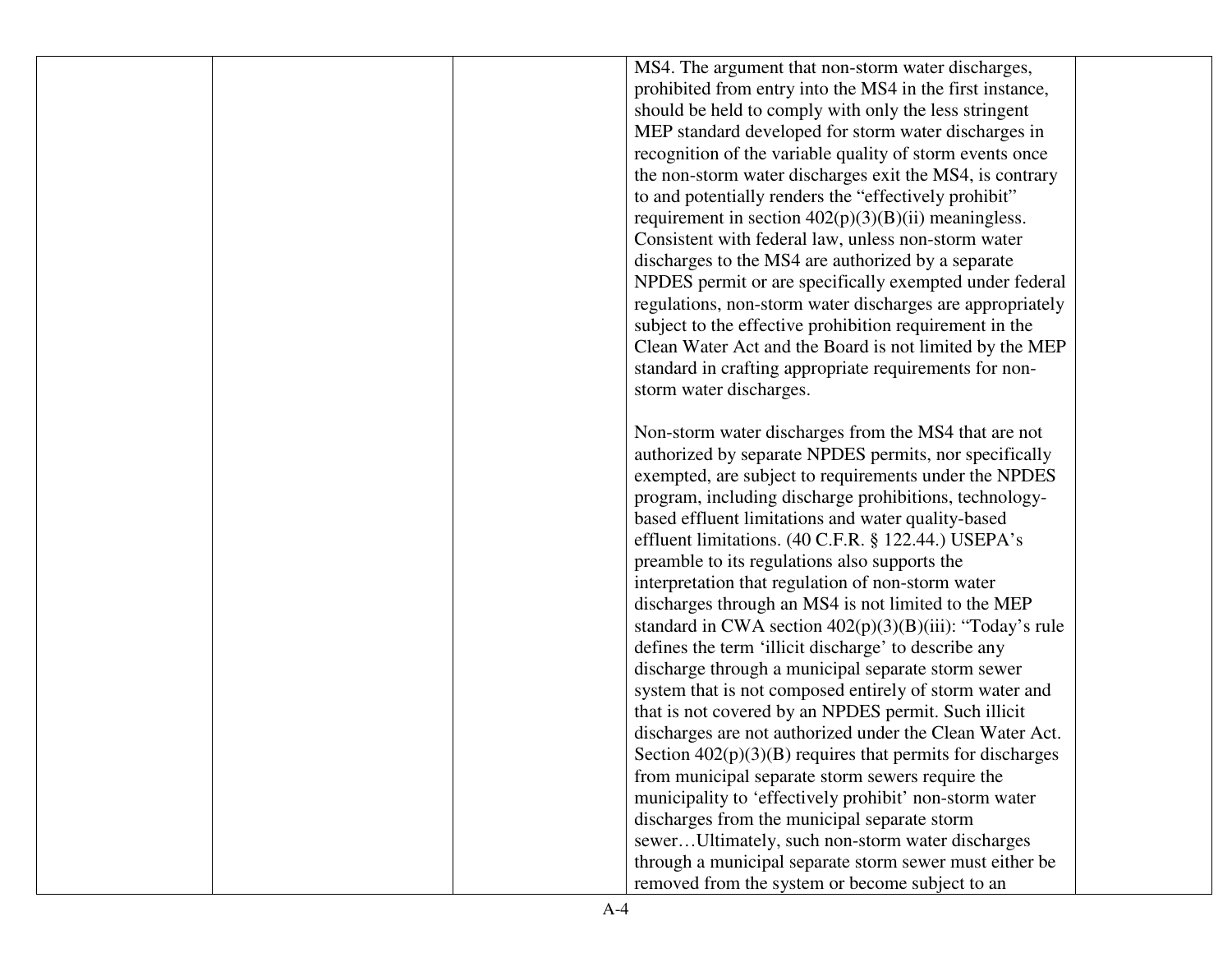|         |                               |                      | NPDES permit." (55 Fed. Reg. 47990, 47995.) This           |       |
|---------|-------------------------------|----------------------|------------------------------------------------------------|-------|
|         |                               |                      | process would be wholly unnecessary if MEP were the        |       |
|         |                               |                      | governing standard for non-storm water discharges. In      |       |
|         |                               |                      | addition, USEPA further stated that, "[p]ermits for such   |       |
|         |                               |                      | [non-storm water] discharges must meet applicable          |       |
|         |                               |                      | technology-based and water-quality based requirements      |       |
|         |                               |                      | of Section 402 and 301 of the CWA." (55 Fed. Reg.          |       |
|         |                               |                      | 47990, 48037.) In addition, California law requires        |       |
|         |                               |                      | NPDES permits to apply "any more stringent effluent"       |       |
|         |                               |                      | standards or limitations necessary to implement water      |       |
|         |                               |                      | quality control plans" (Wat. Code, § 13377.)               |       |
|         |                               |                      | Accordingly, numeric water quality based effluent          |       |
|         |                               |                      | limitations may be imposed on dry weather, non-storm       |       |
|         |                               |                      | water discharges from an MS4 that are regulated under a    |       |
|         |                               |                      | MS4 permit.                                                |       |
|         |                               |                      |                                                            |       |
|         |                               |                      | Further, even assuming that the commenters are correct     |       |
|         |                               |                      | that non-storm water and storm water discharges are        |       |
|         |                               |                      | treated equally once they are in the MS4 and are to be     |       |
|         |                               |                      |                                                            |       |
|         |                               |                      | discharged, it does not necessarily mean that non-storm    |       |
|         |                               |                      | water discharges would always be subject to the MEP        |       |
|         |                               |                      | standard. In addition to establishing the MEP standard for |       |
|         |                               |                      | municipal storm water discharges, CWA section              |       |
|         |                               |                      | $402(p)(3)(B)(iii)$ allows the Board, as the permitting    |       |
|         |                               |                      | agency to include in the MS4 permit "such other            |       |
|         |                               |                      | provisions as the [Board] determines appropriate for the   |       |
|         |                               |                      | control of such pollutants." Thus, under this provision    |       |
|         |                               |                      | alone, the Board could determine that the MS4 permit       |       |
|         |                               |                      | should appropriately include provisions to control non-    |       |
|         |                               |                      | storm water discharges, including discharge prohibitions,  |       |
|         |                               |                      | technology-based effluent limitations and water quality-   |       |
|         |                               |                      | based effluent limitations.                                |       |
| General | The Regional Board does not   | County of Los        | The commenters correctly assert that CWA section           | None. |
|         | have the legal authority to   | Angeles, Baldwin     | $402(p)(3)(B)(ii)$ requires that MS4 permits include a     |       |
|         | extend the non-stormwater     | Park, Carson,        | requirement to effectively prohibit non-storm water        |       |
|         | discharge prohibition from or | Covina, Duarte,      | discharges "into the storm sewers." However, the           |       |
|         | through the MS4. The CWA      | Glendora, Irwindale, | permit's prohibition of non-storm water discharges         |       |
|         | only requires that permits    | LA Permit Group,     | "through the MS4 to receiving waters" is consistent with   |       |
|         | "effectively prohibit" non-   | Lawndale, City of    | this mandate and USEPA's regulations. Part 1.A. of the     |       |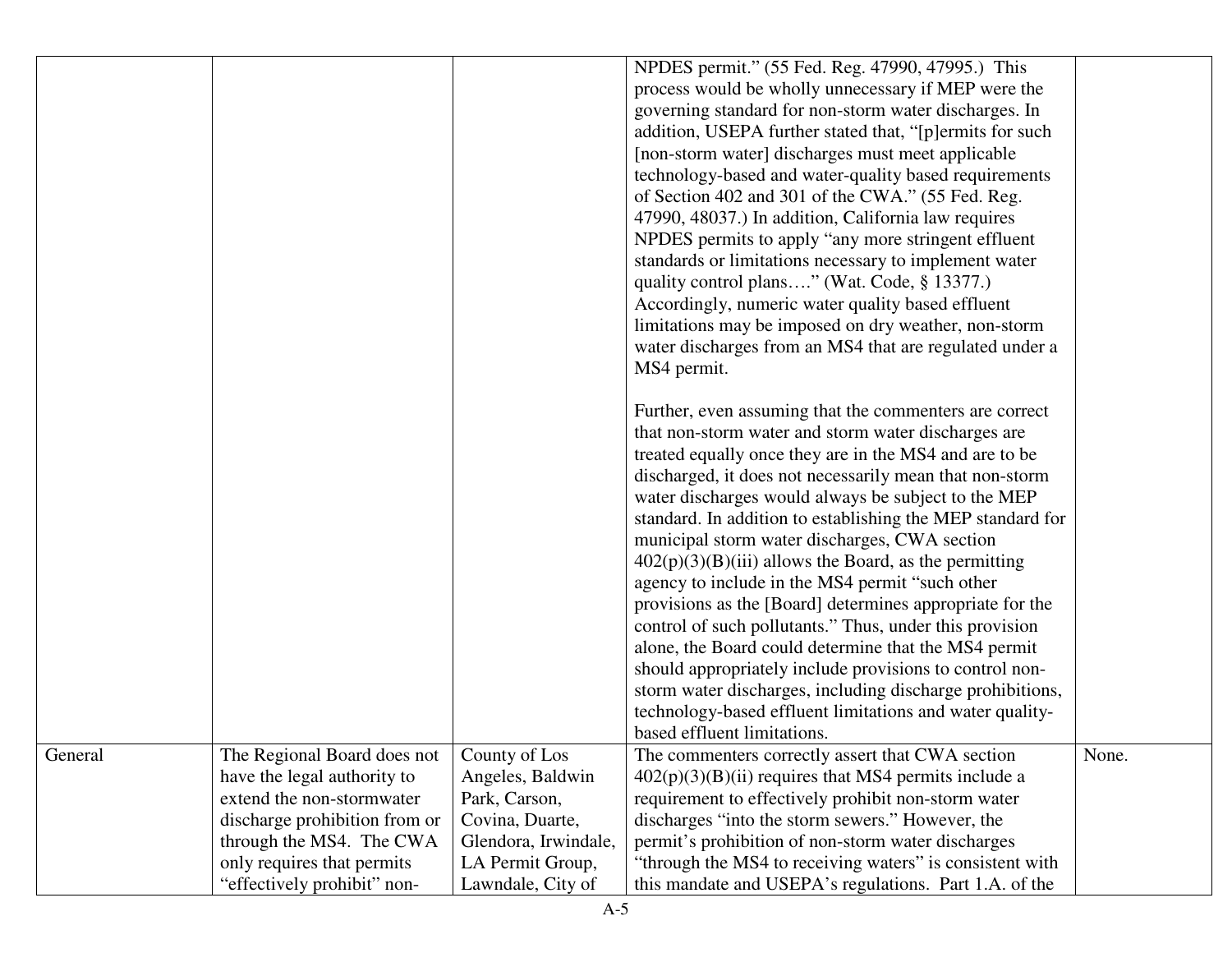| storm water discharges "into"   | Los Angeles, Pico    | existing 2001 LA MS4 permit requires that permittees          |  |
|---------------------------------|----------------------|---------------------------------------------------------------|--|
| the storm sewers." It does      | Rivera, San Gabriel, | shall effectively prohibit non-storm water discharges         |  |
| not require the prohibition of  | and West Covina      | "into the MS4 and watercourses." During the litigation        |  |
| such non-storm waters           |                      | on the 2001 permit, that language was specifically            |  |
| through the MS4 to receiving    |                      | challenged by several permittees. The court upheld the        |  |
| waters. Also, the Permittee     |                      | language in the 2001 permit by specifically rejecting the     |  |
| that has the authority and      |                      | "into" versus "from" argument. The court stated:              |  |
| ability to effectively prohibit |                      | "[A]lthough this Court recognizes that it may not always      |  |
| discharges to the MS4 will      |                      | be possible to prevent something from going into the          |  |
| often be different from the     |                      | system, it probably is the cheapest method. If something      |  |
| Permittee controlling the       |                      | does not go in, there is no concern about it coming out       |  |
| MS4 at the point where it       |                      | the other end. If the contaminant does not enter the          |  |
| discharges into receiving       |                      | system, there is no need to process it at the end of the      |  |
| waters. There remains           |                      | system." The court further stated that the permit's           |  |
| ambiguity as to the             |                      | "regulation of what goes 'into' the storm drain does not      |  |
| responsibility for such         |                      | take away from the Petitioners' rights and needs to           |  |
| discharges.                     |                      | control the process" and set regional controls. (In re Los    |  |
|                                 |                      | <b>Angeles County Municipal Storm Water Permit Litigation</b> |  |
|                                 |                      | (Sup. Ct. Los Angeles County, March 24, 2005, Case No.        |  |
|                                 |                      | BS 080548), Statement of Decision from Phase I Trial on       |  |
|                                 |                      | Petitions for Writ of Mandate, pp. 16-17.) The tentative      |  |
|                                 |                      | permit's language of "through the MS4 to receiving            |  |
|                                 |                      | waters" is consistent with the language in the 2001           |  |
|                                 |                      | permit upheld by the court. The slight variation in           |  |
|                                 |                      | terminology between the 2001 permit and the tentative         |  |
|                                 |                      | permit does not alter the Board's existing requirement,       |  |
|                                 |                      | but simply serves to provide greater clarity. In the end,     |  |
|                                 |                      | there is no meaningful difference between the phrasing of     |  |
|                                 |                      | "into the MS4 and watercourses" and "through the MS4          |  |
|                                 |                      | to receiving waters." Both requirements prohibit non-         |  |
|                                 |                      | storm water discharges from reaching receiving waters,        |  |
|                                 |                      | which is wholly consistent with Congress' ultimate intent     |  |
|                                 |                      | in the CWA and USEPA's regulations that such non-             |  |
|                                 |                      | storm water discharges not reach receiving waters. (55)       |  |
|                                 |                      | Fed. Reg. 47990, 47997 ["The entire thrust of today's         |  |
|                                 |                      | regulation is to control pollutants that enter receiving      |  |
|                                 |                      | water from storm water conveyances."].) In addition, it       |  |
|                                 |                      | can be logically concluded that if non-storm water            |  |
|                                 |                      | discharges are detected leaving the MS4, they must have       |  |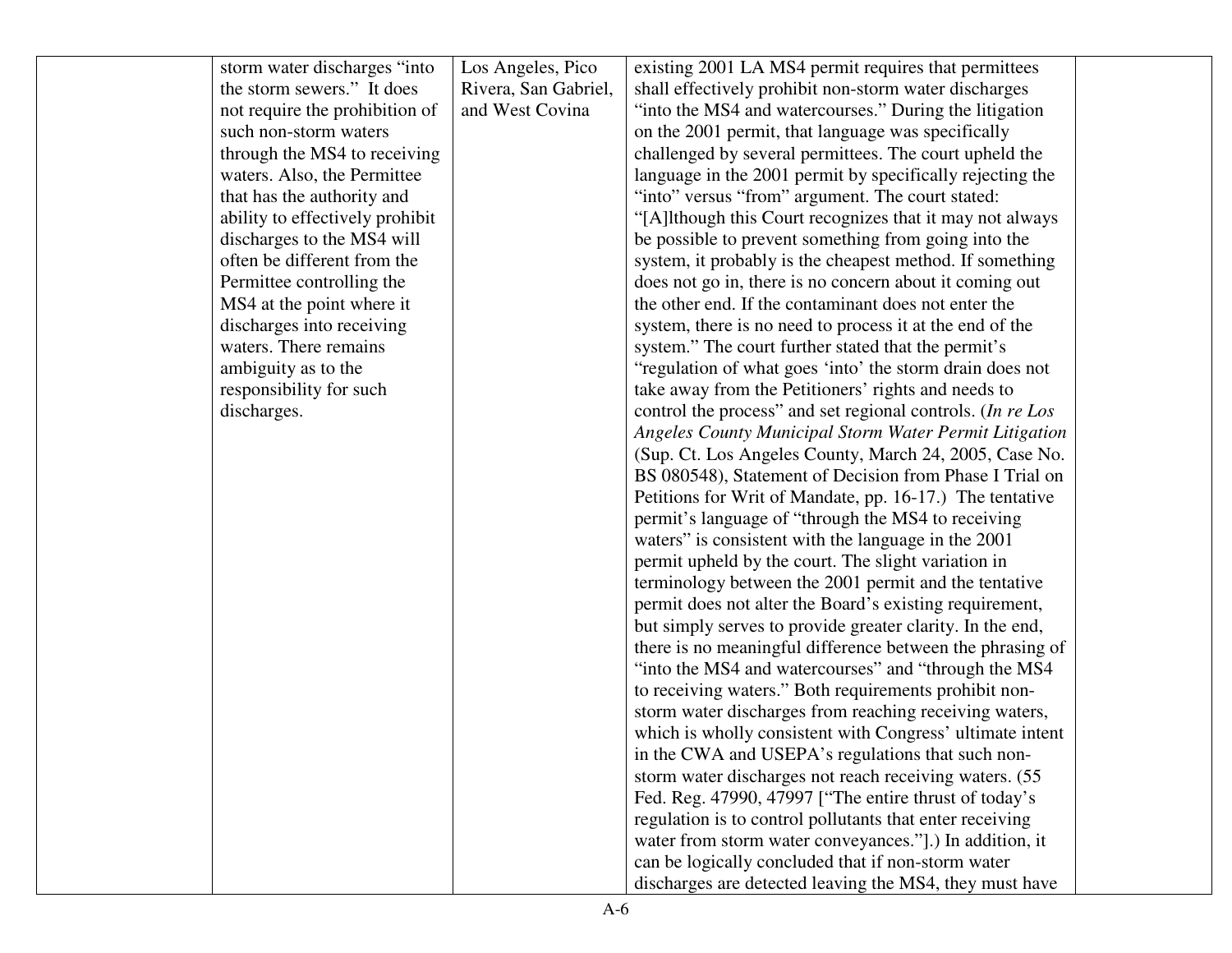|  | entered the MS4. Further, when referring to or discussing   |  |
|--|-------------------------------------------------------------|--|
|  | the effective prohibition on non-storm water discharges,    |  |
|  | USEPA's preamble to its regulations governing MS4           |  |
|  | permit frequently use the terms "to," "from," and           |  |
|  | "through," interchangeably. (See, e.g., 55 Fed. Reg.        |  |
|  | 47990, 47995-47997.) Congress' intent and USEPA's           |  |
|  | phraseology in its own regulations supports the Board's     |  |
|  | interpretation that there is no meaningful difference with  |  |
|  | these terms.                                                |  |
|  |                                                             |  |
|  | To the extent that there is a meaningful difference in the  |  |
|  | phrasing, the difference is clearly in favor of the         |  |
|  |                                                             |  |
|  | permittees. The Board would be completely within its        |  |
|  | legal authority to prohibit all non-storm water discharges  |  |
|  | from entering the MS4. However, as written, "through        |  |
|  | the MS4 to receiving waters" provides permittees greater    |  |
|  | flexibility to not only use controls to prevent non-storm   |  |
|  | water from reaching the MS4 in the first instance, but      |  |
|  | also to make use of controls in the MS4 itself so that non- |  |
|  | storm water does not reach receiving waters. For            |  |
|  | example, the language provides permittees flexibility to    |  |
|  | use regional solutions, such as low-flow diversions where   |  |
|  | non-storm water enters the MS4, but is diverted within      |  |
|  | the MS4 (prior to discharge to the receiving water) to the  |  |
|  | sanitary sewer, as well as catch-basin inserts or other     |  |
|  | controls in the MS4 designed to prevent trash from          |  |
|  | entering receiving water. If the Board were to use the      |  |
|  | exact language in the CWA, permittees would not be          |  |
|  | afforded this flexibility.                                  |  |
|  |                                                             |  |
|  | Further, as previously noted, the Board is not limited by   |  |
|  | the MEP standard in crafting appropriate requirements       |  |
|  | for non-storm water discharges. Accordingly, non-storm      |  |
|  | water discharges from the MS4 that are not authorized by    |  |
|  | separate NPDES permits, nor specifically exempted, are      |  |
|  | subject to requirements under the NPDES program,            |  |
|  | including discharge prohibitions, technology-based          |  |
|  | effluent limitations and water quality-based effluent       |  |
|  | limitations. (40 C.F.R. § 122.44.) Thus, the Board can      |  |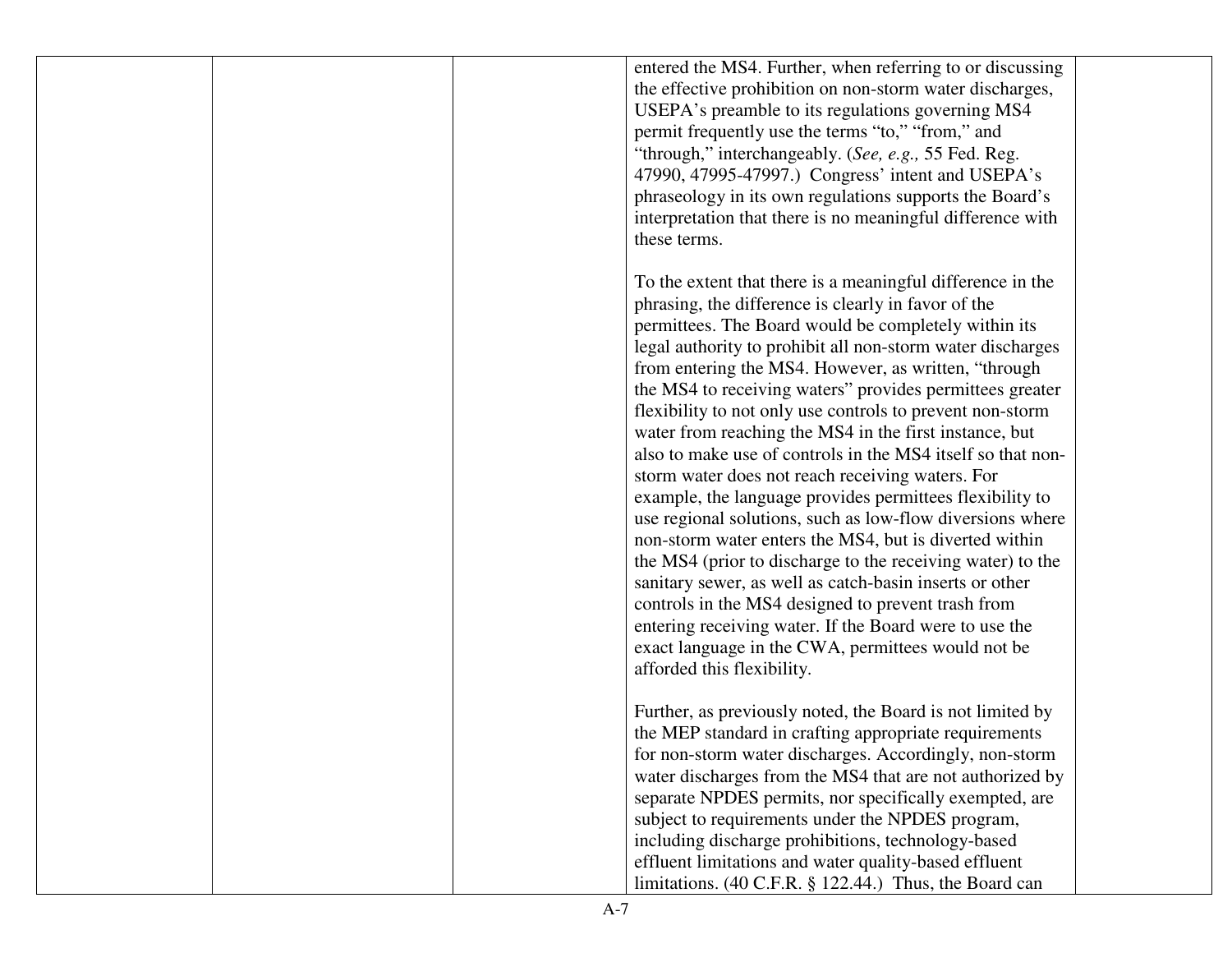| General | The Federal Register,                                                                                                                                                                                                                                                                                                                                                                                                                                                                                                                                   | Baldwin Park,                                                                                                                                               | establish requirements that are designed to reduce<br>pollutants in non-storm water from the MS4 to receiving<br>water.<br>Lastly, there is no ambiguity as to the responsibility of<br>non-storm water discharges. While the permittee(s) that<br>has the authority and ability to effectively prohibit<br>discharges to the MS4 may be different from the<br>permittee(s) controlling the MS4 at the point where it<br>discharges into receiving waters, the language in the<br>permit clearly states that each permittee is responsible<br>"for the portion of the MS4 for which it is an owner or<br>operator." To the extent there is a difference in<br>responsibility, or even a shared responsibility, permittees<br>must work together to ensure that non-exempted non-<br>storm water discharges do not reach receiving waters. As<br>noted above by the court in the 2001 litigation, "[i]f<br>something does not go in, there is no concern about it<br>coming out the other end."<br>The Board does not believe that USEPA erred in its | None. |
|---------|---------------------------------------------------------------------------------------------------------------------------------------------------------------------------------------------------------------------------------------------------------------------------------------------------------------------------------------------------------------------------------------------------------------------------------------------------------------------------------------------------------------------------------------------------------|-------------------------------------------------------------------------------------------------------------------------------------------------------------|------------------------------------------------------------------------------------------------------------------------------------------------------------------------------------------------------------------------------------------------------------------------------------------------------------------------------------------------------------------------------------------------------------------------------------------------------------------------------------------------------------------------------------------------------------------------------------------------------------------------------------------------------------------------------------------------------------------------------------------------------------------------------------------------------------------------------------------------------------------------------------------------------------------------------------------------------------------------------------------------------------------------------------------------------|-------|
|         | Volume 55, No. 222, 47990<br>contains an error with regard<br>to the non-stormwater<br>discharge prohibition. The<br>statement in the Federal<br>Register that $402(p)(B)(3)$<br>requires that permits for<br>discharges from municipal<br>storm sewers require the<br>municipality to "effectively"<br>prohibit" non-storm water<br>discharges from the<br>municipal storm sewer is<br>wrong. USEPA confuses<br>$402(p)(B)(3)$ , which<br>addresses stormwater (not<br>non-stormwater) discharges<br>from the MS4, with<br>$402(p)(B)(2)$ , which once | Carson, Covina,<br>Duarte, Glendora,<br>Irwindale, LA<br>Permit Group,<br>Lawndale, City of<br>Los Angeles, Pico<br>Rivera, San Gabriel,<br>and West Covina | preamble to its regulations and accurately meant what it<br>said. The Board is also not in a position to deem<br>USEPA's statements as incorrect, or not reflecting<br>USEPA's intentions and rationale. The Board<br>appropriately defers to and relies on USEPA's statements<br>regarding its own regulations. If the commenters believe<br>that USEPA erred, such assertions should be made to<br>USEPA.                                                                                                                                                                                                                                                                                                                                                                                                                                                                                                                                                                                                                                          |       |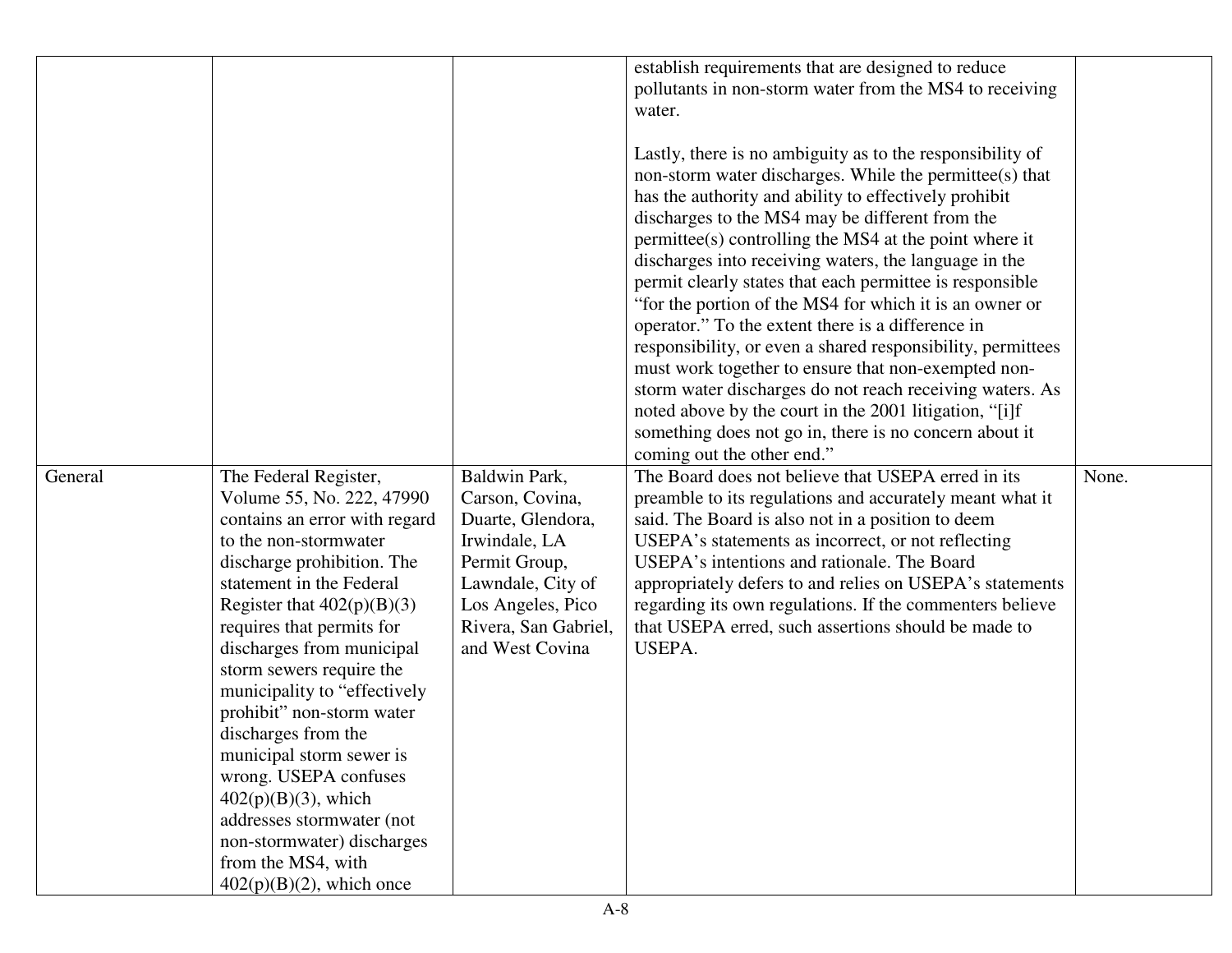|         | again prohibits non-<br>stormwater discharges to the<br>MS4. In any case, this issue<br>has been resolved since the<br>federal register was published<br>in November of 1990.                                                                                              |                                                                                                                                                                              |                                                                                                                                                                                                                                                                                                                                                                                                                                                                                                                                                                                                                                                                                                                                                                                                                  |       |
|---------|----------------------------------------------------------------------------------------------------------------------------------------------------------------------------------------------------------------------------------------------------------------------------|------------------------------------------------------------------------------------------------------------------------------------------------------------------------------|------------------------------------------------------------------------------------------------------------------------------------------------------------------------------------------------------------------------------------------------------------------------------------------------------------------------------------------------------------------------------------------------------------------------------------------------------------------------------------------------------------------------------------------------------------------------------------------------------------------------------------------------------------------------------------------------------------------------------------------------------------------------------------------------------------------|-------|
| General | Extending the prohibition<br>from or through the MS4<br>would subject non-<br>stormwater discharges<br>(including dry weather)<br>TMDL WLAs and non-<br>stormwater municipal action<br>levels) to pollutant<br>limitations at the outfall.                                 | Baldwin Park,<br>Carson, Covina,<br>Duarte, Glendora,<br>Irwindale, LA<br>Permit Group,<br>Lawndale, City of<br>Los Angeles, Pico<br>Rivera, San Gabriel,<br>and West Covina | As previously noted, the Board may appropriately<br>prohibit non-storm water discharges from reaching<br>receiving waters, and in doing so, may also establish<br>discharge prohibitions, technology-based effluent<br>limitations and water quality-based effluent limitations<br>for such discharges. In accordance with federal<br>regulations, the permit includes effluent limitations that<br>are consistent with the assumptions and requirements of<br>all available TMDL WLAs. In addition, non-storm water<br>action levels (NALs) are used as triggers for Permittees<br>to evaluate the efficacy of their IC/ID program and to<br>verify that their program is effectively controlling<br>unauthorized non-storm water from entering the MS4 and<br>ultimately being discharged to receiving waters. | None. |
| General | $\frac{1}{2}(402(p)(B)(ii)$ does not (as<br>the tentative order's fact<br>sheet asserts) include<br>watercourses, which<br>according to Regional Board<br>staff, means waters of the<br>State and waters of the<br>United States, both of which<br>lie outside of the MS4. | Baldwin Park,<br>Carson, Covina,<br>Duarte, Glendora,<br>Irwindale,<br>Lawndale, Pico<br>Rivera, San Gabriel,<br>and West Covina                                             | Although the commenters do not refer to a specific page<br>in the fact sheet, it is presumed that the commenters are<br>referring to page F-10, as that is only discernible<br>reference to "watercourses" in the fact sheet that makes<br>sense. That section of the fact sheet summarizes the<br>existing requirements of the 2001 LA MS4 permit. Part<br>1.A. of the existing 2001 LA MS4 permit requires that<br>permittees shall effectively prohibit non-storm water<br>discharges "into the MS4 and watercourses." As<br>previously noted, that language was upheld by the court<br>in the litigation on the 2001 permit.                                                                                                                                                                                 | None. |
| General | Leaving the language<br>through the MS4" would<br>require permittees to discern<br>non-exempt discharges<br>within comingle flows for<br>upstream sources outside the<br>jurisdiction of the permittee.                                                                    | Downey, Monterey<br>Park, Pomona, Santa<br>Clarita, South Bay<br>Cities, Temple City,<br>Torrance                                                                            | The permit appropriately requires that permittees prevent<br>or control non-exempt discharges "for the portion of the<br>MS4 for which it is an owner or operator." To the extent<br>that there are commingled flows, permittees should work<br>with each other to ensure that the non-exempted non-<br>storm water discharges do not reach receiving waters. If a<br>permittee identifies that the source of a significant non-                                                                                                                                                                                                                                                                                                                                                                                 | None. |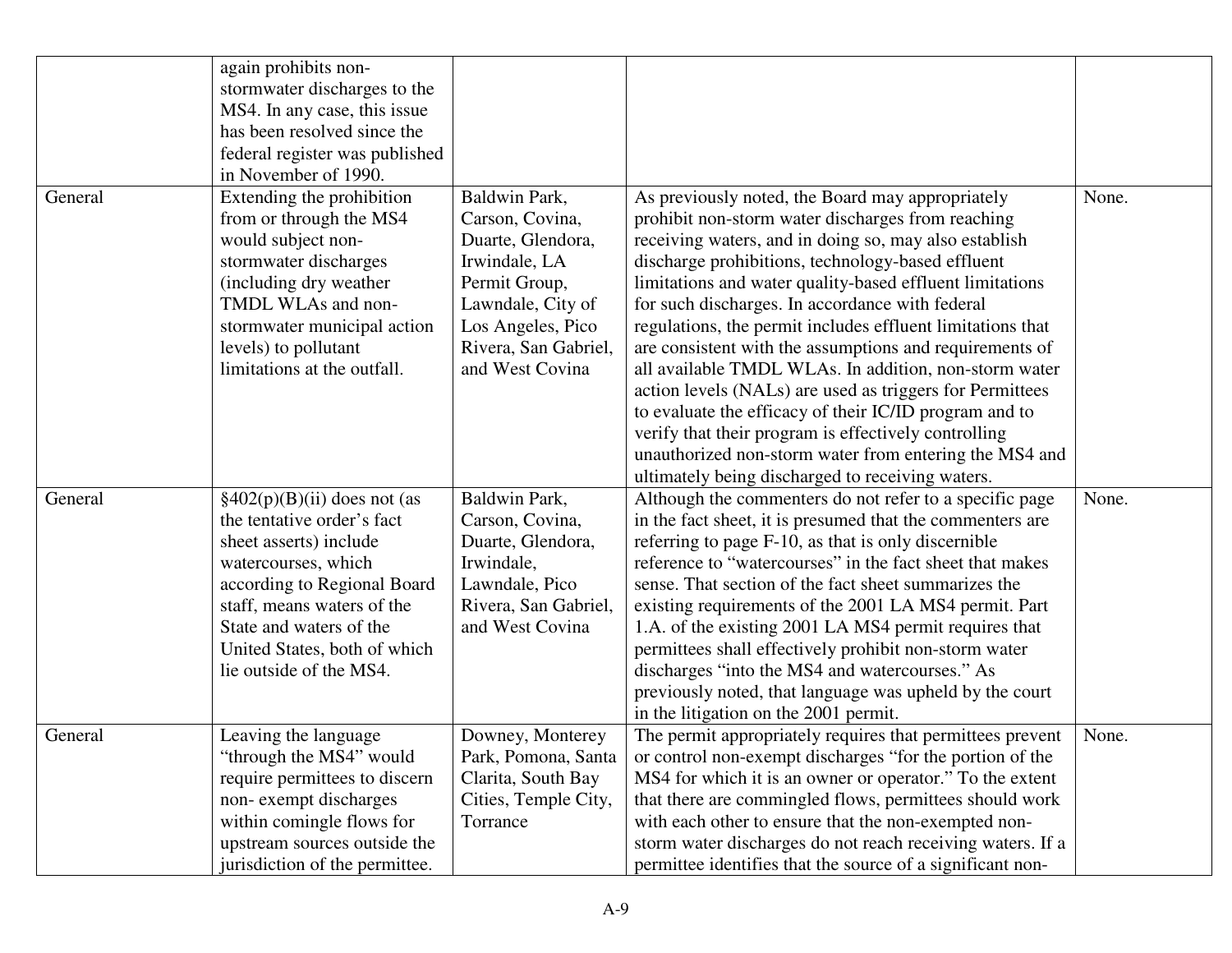|                   |                                |                      | storm water discharge originates within an upstream        |                 |
|-------------------|--------------------------------|----------------------|------------------------------------------------------------|-----------------|
|                   |                                |                      | jurisdiction, the permit establishes a procedure to notify |                 |
|                   |                                |                      | the Regional Water Board and the upstream jurisdiction.    |                 |
|                   |                                |                      | At that point, the upstream jurisdiction would have the    |                 |
|                   |                                |                      | responsibility to further investigate and address the      |                 |
|                   |                                |                      | discharge as appropriate.                                  |                 |
| Legal Authority   | Federal regulations do not     | County of Los        | This requirement is consistent with Congress' intent in    | Change made     |
| Part VI.A.2.a.ii. | require that Permittees have   | Angeles              | the CWA and USEPA's regulations that non-storm water       | to align with   |
|                   | adequate legal authority to    |                      | discharges not reach receiving waters. (55 Fed. Reg.       | the language of |
|                   | control discharges from an     |                      | 47990, 47997 ["The entire thrust of today's regulation is  | Part III.A.1.   |
|                   | MS4 but only to the MS4.       |                      | to control pollutants that enter receiving water from      |                 |
|                   | The CWA requires the           |                      | storm water conveyances."].) In order to prevent or        |                 |
|                   | effective prohibition of non-  |                      | control non-storm water discharges from reaching           |                 |
|                   | authorized non-stormwater      |                      | receiving waters, permittees must have the requisite legal |                 |
|                   | discharges to the MS4, and     |                      | authority for the portion of the MS4 for which it is an    |                 |
|                   | all of the subparts of 40 CFR  |                      | owner or operator. In addition, USEPA's regulations for    |                 |
|                   | § 122.26(d)(2)(A-F) similarly  |                      | medium and large MS4s frequently use the terms "to the     |                 |
|                   | and exclusively require legal  |                      | MS4" and "from the MS4" interchangeably. (See              |                 |
|                   | authority to address           |                      | generally, 40 C.F.R. § 122.26(d).) Congress' intent and    |                 |
|                   | discharges to the MS4. The     |                      | USEPA's phraseology in its own regulations supports the    |                 |
|                   | County requests that Part      |                      | Board's interpretation that permittees must have adequate  |                 |
|                   | VI.A.2.a.ii. be clarified and  |                      | legal authority to control discharges into and from a      |                 |
|                   | revised to read: "Prohibit all |                      | portion of an MS4 for which it is an owner or operator.    |                 |
|                   | non-storm water discharges     |                      |                                                            |                 |
|                   | to its MS4 not otherwise       |                      |                                                            |                 |
|                   | authorized or conditionally    |                      |                                                            |                 |
|                   | exempt pursuant to Part        |                      |                                                            |                 |
|                   | III.A."                        |                      |                                                            |                 |
| <b>CERCLA</b>     | CERCLA is an unnecessary       | Baldwin Park,        | Section 121(e) of the Comprehensive Environmental          | None.           |
| Discharges        | reference in the MS4 permit    | Carson, Covina,      | Response, Compensation, and Liability Act (CERCLA)         |                 |
|                   | and has the potential to       | Duarte, Glendora,    | provides that no permit is required for the portion of any |                 |
|                   | expose permittees to third     | Irwindale,           | removal or remedial actions conducted in compliance        |                 |
|                   | party litigation.              | Lawndale, Pico       | with section 121 of CERCLA. In other words, the            |                 |
|                   |                                | Rivera, San Gabriel, | discharges of treated effluent from CERCLA cleanups        |                 |
|                   |                                | and West Covina      | into the MS4 are exempt from obtaining a permit, but       |                 |
|                   |                                |                      | must comply with substantive permit requirements.          |                 |
|                   |                                |                      | Discharges from CERCLA cleanups are considered "non-       |                 |
|                   |                                |                      |                                                            |                 |
|                   |                                |                      | storm water" and normally must obtain a permit, but        |                 |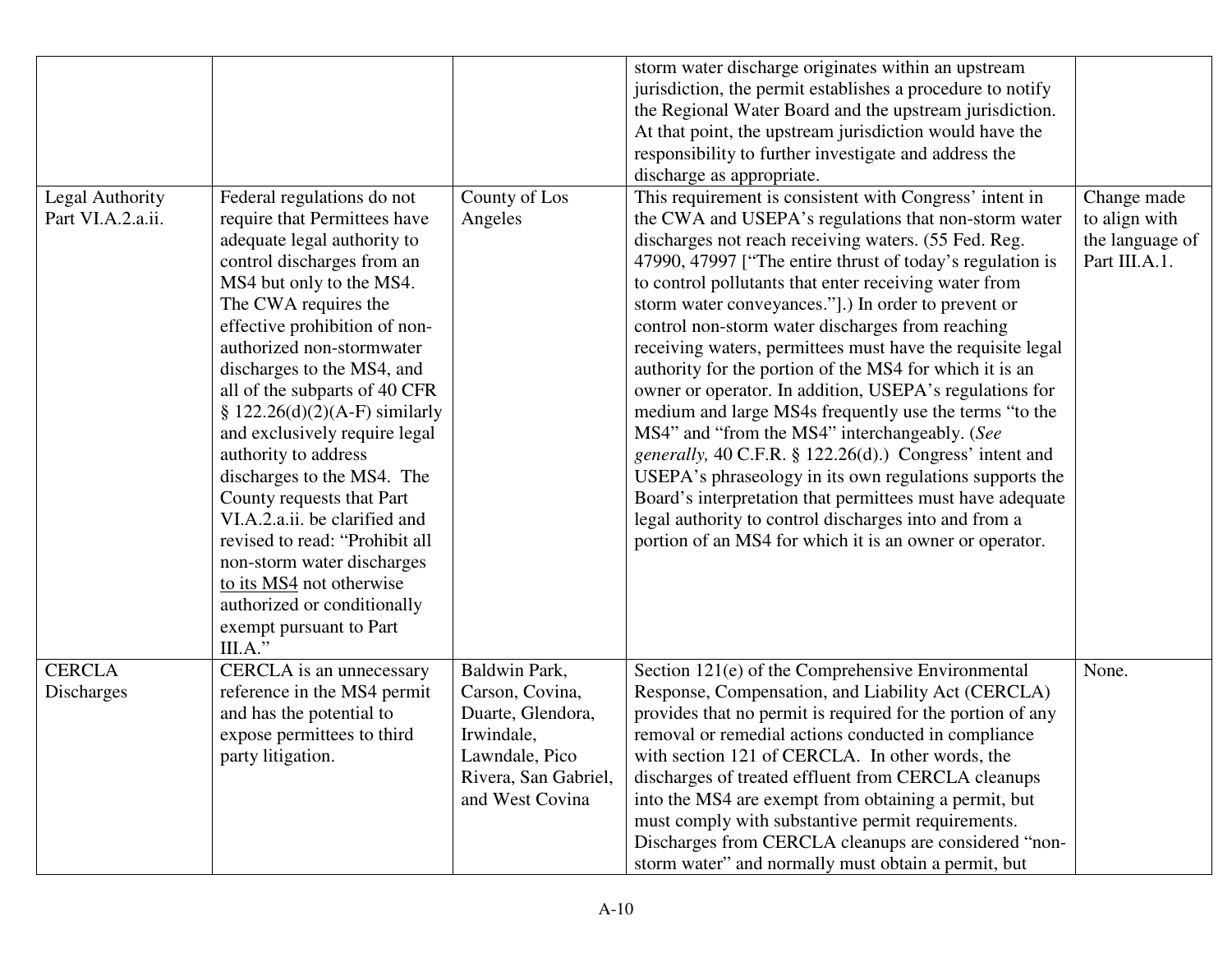| since CERCLA exempts them from the permit                                                                                        |  |
|----------------------------------------------------------------------------------------------------------------------------------|--|
| requirement, the discharges are not subject to their own                                                                         |  |
| separate permit. The permit addresses this situation by                                                                          |  |
| including in the prohibition on non-storm water                                                                                  |  |
| discharges an exception for discharges from CERCLA                                                                               |  |
| cleanups that comply with certain conditions. The                                                                                |  |
| inclusion of this prohibition does not expose permittees                                                                         |  |
| to third party litigation. The purpose of the conditional                                                                        |  |
| prohibition is to clarify the role of USEPA and reduce the                                                                       |  |
| impact on the permittees. Where the specific authorized                                                                          |  |
| non-storm water discharge, including a temporary non-                                                                            |  |
| storm water discharge authorized by USEPA pursuant to                                                                            |  |
| sections $104(a)$ or $104(b)$ of CERCLA results in an                                                                            |  |
| exceedance of applicable receiving water limitations                                                                             |  |
| and/or WQBELs during a specific sampling event, the                                                                              |  |
| Permittee will not be found in violation of the limitations                                                                      |  |
| for that sampling event pursuant to Part III.A.5 of the                                                                          |  |
| permit.                                                                                                                          |  |
| <b>CERCLA</b><br>County of Los<br>The Regional Board cannot change federal law. Section<br>None.<br>There should be no exception |  |
| or waivers for CERCLA<br>Angeles, LACFCD<br>Discharges<br>121(e) of CERCLA explicitly grants a permit exemption                  |  |
| discharges to comply with<br>for discharges associated with remedial actions taken in                                            |  |
| compliance with CERCLA. The Regional Board cannot<br>permit requirements that                                                    |  |
| other dischargers must<br>require CERCLA dischargers to seek coverage under an                                                   |  |
| follow. MS4 Permittees do<br>NPDES permit if the discharge is conducted in                                                       |  |
| not have such waivers when<br>accordance with a USEPA-approved remedial action.                                                  |  |
| The purpose of the prohibition in the permit is to clarify<br>compliance is not practicable;                                     |  |
| other dischargers should be<br>the conditions where such a discharge could be                                                    |  |
| held to the same standards.<br>authorized in the permit.                                                                         |  |
| CERCLA dischargers should                                                                                                        |  |
| be required to seek coverage<br>Further, where the water quality characteristics of a                                            |  |
| under the appropriate NPDES<br>specific authorized non-storm water discharge, including                                          |  |
| Permit and comply with all<br>a temporary non-storm water discharge authorized by                                                |  |
| USEPA pursuant to sections $104(a)$ or $104(b)$ of<br>requirements. In addition,                                                 |  |
| dischargers must notify MS4<br>CERCLA results in an exceedance of applicable                                                     |  |
| Permittees prior to unplanned<br>receiving water limitations and/or WQBELs during a                                              |  |
| discharges, and comply with<br>specific sampling event, the Permittee will not be found                                          |  |
| any requirements issued by<br>in violation of the limitations for that sampling event                                            |  |
| the MS4 Permittee.<br>pursuant to Part III.A.5 of the permit.                                                                    |  |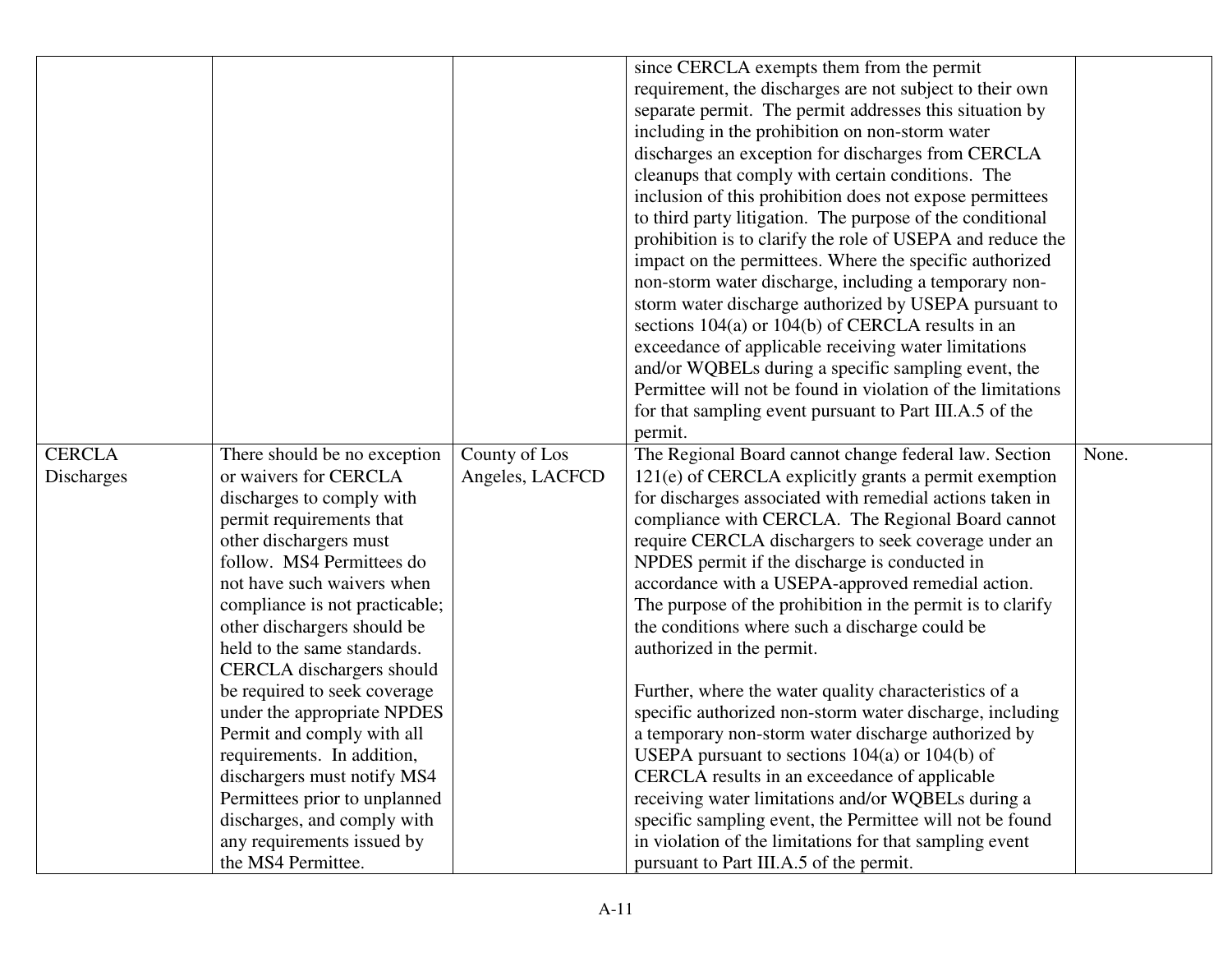| <b>CERCLA</b>             | The fact sheet contains        | <b>LACFCD</b>     | Since these discharges are separately authorized by        | None.          |
|---------------------------|--------------------------------|-------------------|------------------------------------------------------------|----------------|
| Discharger                | USEPA requirements for         |                   | USEPA pursuant to sections $104(a)$ or $104(b)$ of         |                |
| Requirements &            | CERCLA dischargers when        |                   | CERCLA, not pursuant to section $402(p)$ of the Clean      |                |
| Notification of           | discharging into the MS4.      |                   | Water Act, it is appropriate to identify the requirements  |                |
| Unplanned                 | Such requirements should be    |                   | for these discharges in the Fact Sheet, but not as         |                |
| <b>CERCLA</b> Discharge   | part of the Tentative Order,   |                   | provisions applicable to MS4 Permittees in the order       |                |
|                           | not just the fact sheet. In    |                   | itself.                                                    |                |
|                           | addition, notification for     |                   |                                                            |                |
|                           | unplanned dischargers must     |                   | With regard to "unplanned" discharges, as described in     |                |
|                           | be made no later than 24       |                   | the Fact Sheet, notification is to occur "as soon as       |                |
|                           | hours after the discharge has  |                   | possible."                                                 |                |
|                           | occurred. Notification for     |                   |                                                            |                |
|                           | unplanned discharges, even if  |                   | The Regional Board collaborated with USEPA on the          |                |
|                           | they are emergency             |                   | language in the tentative order and concludes that the use |                |
|                           | discharges, must be made       |                   | of "planned" and "unplanned" is clear and reasonable.      |                |
|                           | immediately. Recommend         |                   |                                                            |                |
|                           | replacing "unplanned" with     |                   |                                                            |                |
|                           | "emergency", and remove        |                   |                                                            |                |
|                           | "but no later than 24 hours"   |                   |                                                            |                |
|                           | after the discharge has        |                   |                                                            |                |
|                           | occurred)."                    |                   |                                                            |                |
| Uncontaminated            | Delete footnote 5. Move        | South Bay Cities, | The footnote, as written, is appropriate and relevant and  | None.          |
| ground water              | definition of "groundwater"    | Torrance          | provides necessary clarification.                          |                |
| infiltration              | infiltration" from footnote 5  |                   |                                                            |                |
|                           | to Definitions in Attachment   |                   |                                                            |                |
|                           | A. Eliminate reference to      |                   |                                                            |                |
|                           | "inflow" as it is not relevant |                   |                                                            |                |
|                           | in this situation.             |                   |                                                            |                |
| Notification of           | The Fact Sheet notes that      | <b>LACFCD</b>     | The Fact Sheet has been revised to remove "within 24       | Fact Sheet, p. |
| Discharge from            | dischargers permitted under    |                   | hours" and instead indicate that some MS4 Permittees       | $F-27$         |
| <b>Utility Vaults and</b> | NPDES No. CAG990002 are        |                   | have notification and permitting procedures in place for   |                |
| Underground               | required to contact the        |                   | dischargers to follow.                                     |                |
| <b>Structures</b>         | appropriate Permittee(s)       |                   |                                                            |                |
|                           | within 24 hours whenever       |                   |                                                            |                |
|                           | there is a discharge of 50,000 |                   |                                                            |                |
|                           | gallons or more from utility   |                   |                                                            |                |
|                           | vaults and underground         |                   |                                                            |                |
|                           | structures to the MS4. The     |                   |                                                            |                |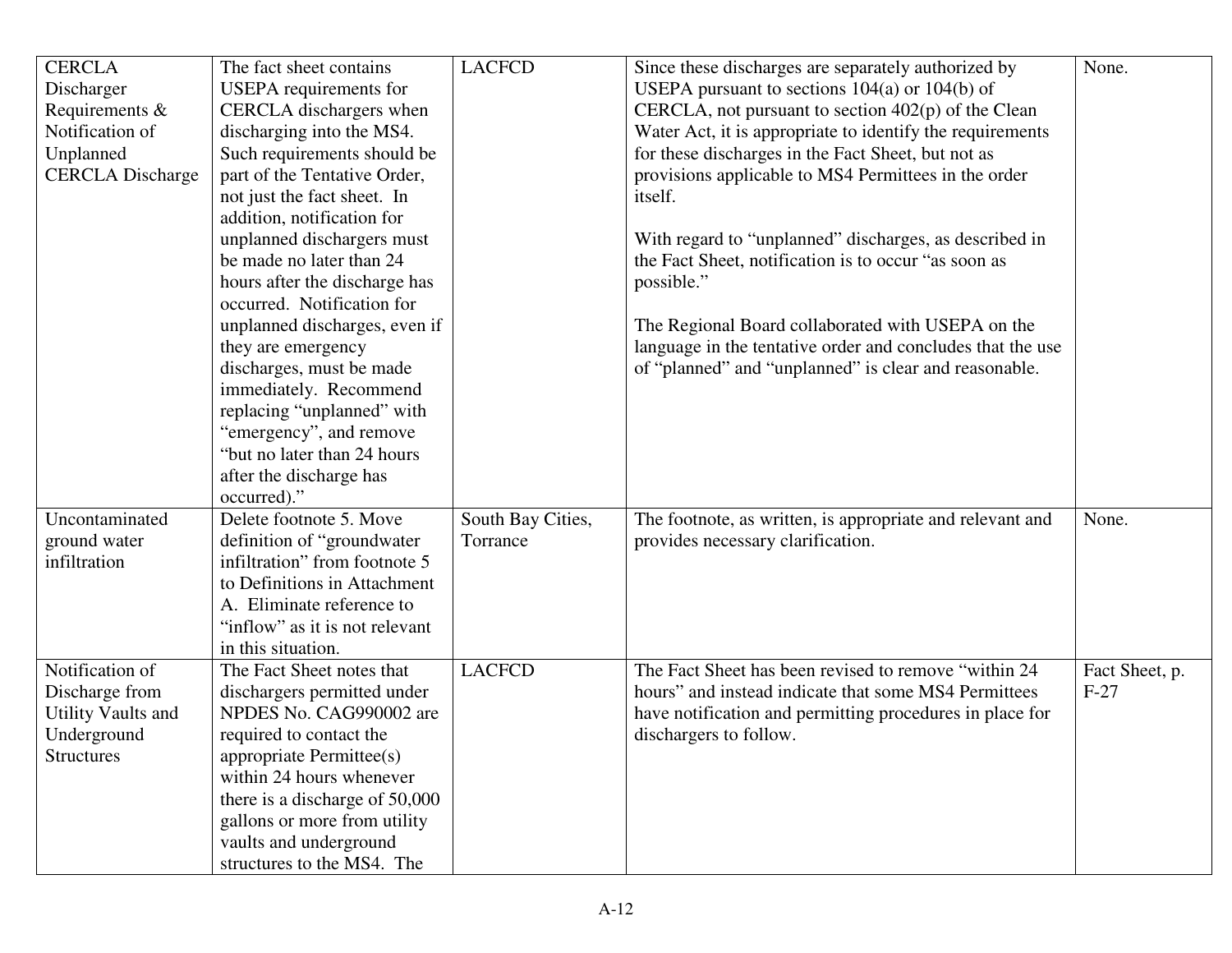| Monitoring of<br>Discharges<br>Permitted under<br>NPDES Permit No.<br>CAG990002 | LACFCD has a process that<br>requires notification of up to<br>72 hours in advance of the<br>discharge. Depending on the<br>discharge location and<br>volume, the discharger may<br>have to apply for a Flood<br>Permit to discharge to<br>LACFCD's system.<br><b>Recommendation: Remove</b><br>"within 24 hours" from the<br>notification requirement.<br>Dischargers should contact<br>the impacted MS4s to obtain<br>all necessary authorizations<br>to discharge.<br>The Fact Sheet states that<br>notice to MS4 operators,<br>including the LACFCD, has<br>been added "to ensure that<br>Permittees are aware of the<br>requirement and can monitor<br>the discharge to the MS4 as<br>appropriate." While a<br>Permittee can voluntarily<br>monitor such discharge, it is<br>the discharger which has the<br>responsibility for monitoring<br>its discharge, not the<br>Permittee.<br>Recommendation:<br>The final clause of this<br>sentence should be modified<br>as follows: "and can monitor"<br>the discharge to the MS4 or | County of Los<br>Angeles | The Fact Sheet has been revised as proposed. | Fact Sheet, p.<br>$F-27$ |
|---------------------------------------------------------------------------------|---------------------------------------------------------------------------------------------------------------------------------------------------------------------------------------------------------------------------------------------------------------------------------------------------------------------------------------------------------------------------------------------------------------------------------------------------------------------------------------------------------------------------------------------------------------------------------------------------------------------------------------------------------------------------------------------------------------------------------------------------------------------------------------------------------------------------------------------------------------------------------------------------------------------------------------------------------------------------------------------------------------------------------------|--------------------------|----------------------------------------------|--------------------------|
|                                                                                 |                                                                                                                                                                                                                                                                                                                                                                                                                                                                                                                                                                                                                                                                                                                                                                                                                                                                                                                                                                                                                                       |                          |                                              |                          |
|                                                                                 | require monitoring by the                                                                                                                                                                                                                                                                                                                                                                                                                                                                                                                                                                                                                                                                                                                                                                                                                                                                                                                                                                                                             |                          |                                              |                          |
|                                                                                 | discharger, as appropriate."                                                                                                                                                                                                                                                                                                                                                                                                                                                                                                                                                                                                                                                                                                                                                                                                                                                                                                                                                                                                          |                          |                                              |                          |
|                                                                                 |                                                                                                                                                                                                                                                                                                                                                                                                                                                                                                                                                                                                                                                                                                                                                                                                                                                                                                                                                                                                                                       |                          |                                              |                          |
|                                                                                 | <b>Conditional Exemptions from Non-Storm Water Discharge Prohibition</b>                                                                                                                                                                                                                                                                                                                                                                                                                                                                                                                                                                                                                                                                                                                                                                                                                                                                                                                                                              |                          |                                              |                          |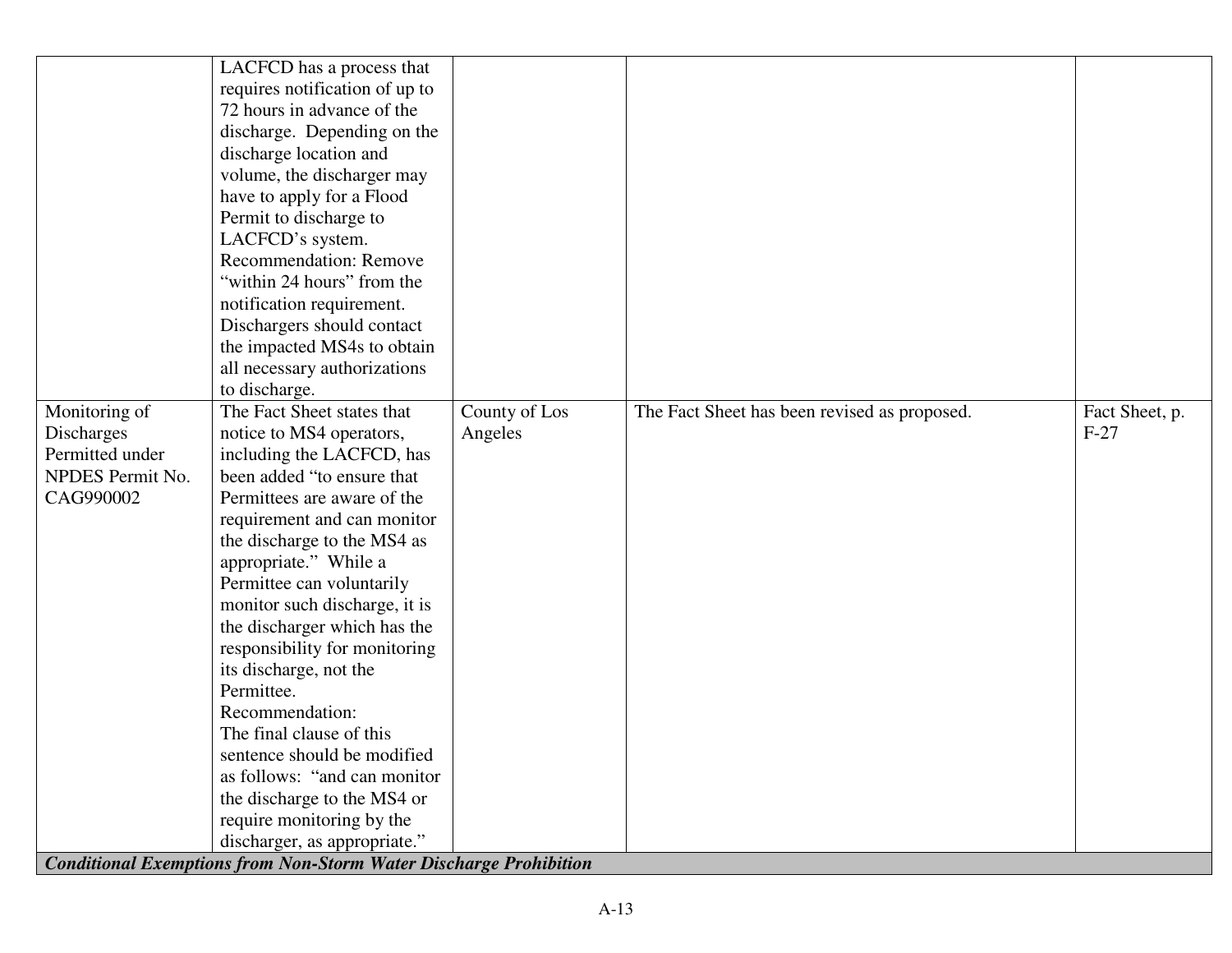| General | The non-stormwater            | Environmental | Federal regulations do not prohibit numerous categories     | None. |
|---------|-------------------------------|---------------|-------------------------------------------------------------|-------|
|         | provisions contradict federal | Groups        | of non-storm water discharges that are not expected to be   |       |
|         | and state law and are         |               | a source of pollutants. These include landscape irrigation, |       |
|         | unsupported by evidence.      |               | diverted stream flows, discharges from potable water        |       |
|         | The Board proposes to         |               | sources, foundation drains, air conditioning condensation,  |       |
|         | continue authorizing a long   |               | irrigation water, springs, water from crawl space pumps,    |       |
|         | list of non-stormwater        |               | footing drains, lawn watering, individual residential car   |       |
|         | discharges through the MS4.   |               | washing, and street wash water. (40 C.F.R.                  |       |
|         | The Board must "effectively"  |               | $122.26(d)(2)(iv)(B)(1)$ .) The conditional exemptions in   |       |
|         | prohibit" these non-          |               | the permit are consistent with these federal regulations    |       |
|         | stormwater discharges.        |               | and the 2001 permit. However, this permit also specifies    |       |
|         |                               |               | certain conditions, including implementation of BMPs,       |       |
|         |                               |               | for each category of conditionally exempt non-storm         |       |
|         |                               |               | water discharge that must be met in order for the non-      |       |
|         |                               |               | storm water discharge to be exempted from the non-          |       |
|         |                               |               | storm water prohibition and thus allowed through the        |       |
|         |                               |               | MS4. But where, as in the permit, certain categories of     |       |
|         |                               |               | non-storm water discharges have been identified by a        |       |
|         |                               |               | permittee to be a source of pollutants, they are no longer  |       |
|         |                               |               | exempt and become subject to the effective prohibition      |       |
|         |                               |               | requirement in CWA section $402(p)(3)(B)(ii)$ . In          |       |
|         |                               |               | addition, the permit authorizes the Regional Board          |       |
|         |                               |               | Executive Officer to modify a category or remove            |       |
|         |                               |               | categories of conditionally exempt non-storm water          |       |
|         |                               |               | discharges if the Executive Officer determines that a       |       |
|         |                               |               | discharge category is a source of pollutants.               |       |
| General | Any change to conditionally   | Santa Clarita | Once a permittee identifies a specific category of          | None. |
|         | exempt discharge categories   |               | discharge to be a source of pollutants, they are no longer  |       |
|         | should be subject to public   |               | exempt and automatically become subject to the effective    |       |
|         | comment/permit reopener       |               | prohibition requirement in CWA section $402(p)(3)(B)(ii)$ . |       |
|         |                               |               | In addition, like the 2001 permit, this permit authorizes   |       |
|         |                               |               | the Regional Board Executive Officer to modify a            |       |
|         |                               |               | category or remove categories of conditionally exempt       |       |
|         |                               |               | non-storm water discharges if the Executive Officer         |       |
|         |                               |               | determines that a discharge category is a source of         |       |
|         |                               |               | pollutants. These provisions require immediate action to    |       |
|         |                               |               | be consistent with the intent of the CWA and USEPA's        |       |
|         |                               |               | regulations for non-storm water discharges, thereby         |       |
|         |                               |               | protecting receiving water quality. Requiring a public      |       |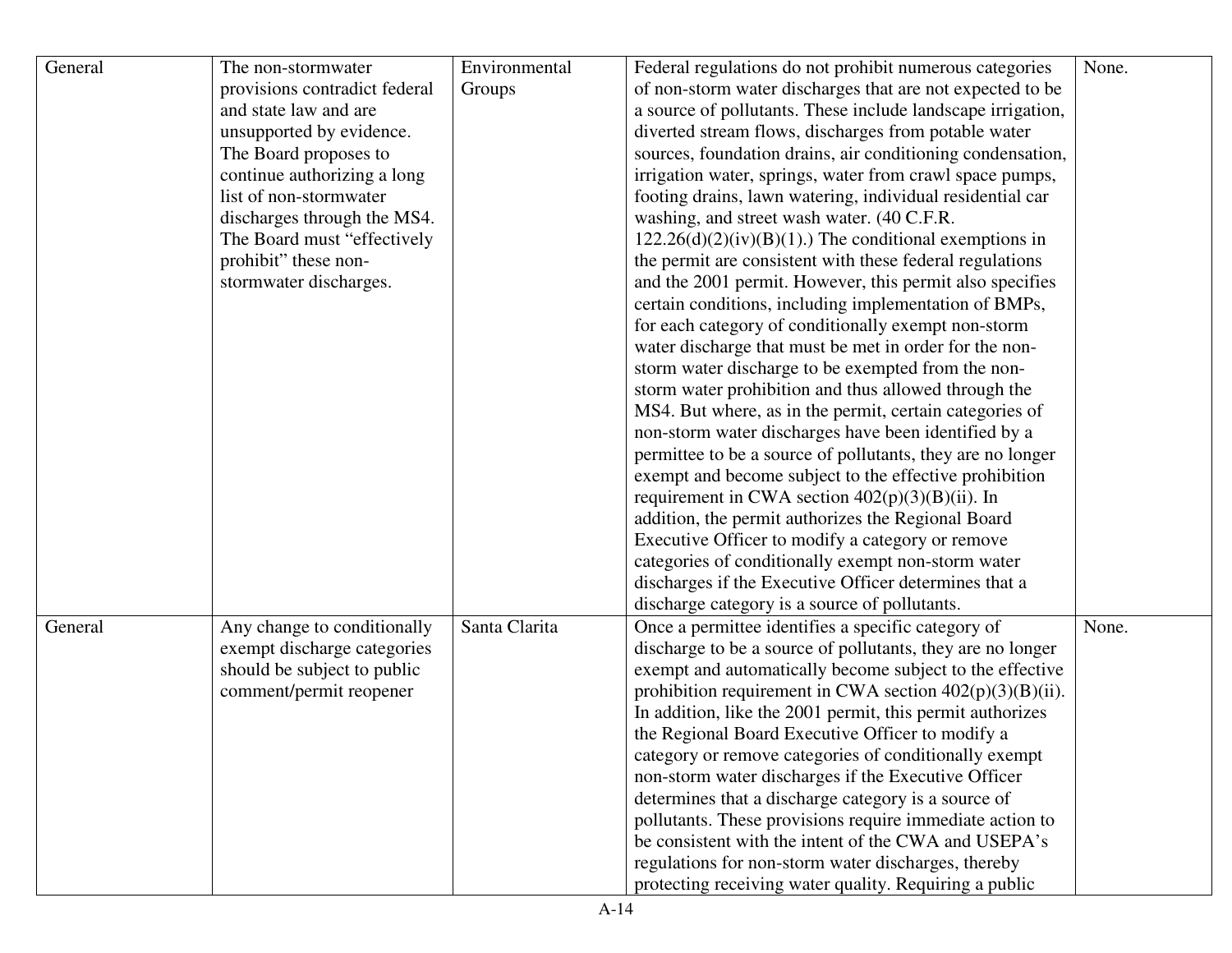|            |                                |               | comment/permit reopener before any change takes effect       |       |
|------------|--------------------------------|---------------|--------------------------------------------------------------|-------|
|            |                                |               | is inconsistent with this intent.                            |       |
| Monitoring | Permitting and monitoring      | Santa Clarita | The permit does not specify monitoring of every              | None. |
|            | system excessive, requires all |               | discharge. The MRP first requires screening for              |       |
|            | discharges to be monitored     |               | significant non-storm water discharges. The MRP then         |       |
|            | and includes thresholds,       |               | requires source identification of the outfalls with          |       |
|            | monitoring and permitting all  |               | significant non-storm water discharge using a phased         |       |
|            | discharges is simply not       |               | approach over the permit term. Through this source           |       |
|            | possible.                      |               | identification step, some significant non-storm water        |       |
|            |                                |               | discharges will be addressed. The MRP then only              |       |
|            |                                |               | requires monitoring of significant non-storm water           |       |
|            |                                |               | discharges from the MS4 comprised of either unknown or       |       |
|            |                                |               | conditionally exempt non-storm water discharges, or          |       |
|            |                                |               | continuing discharges attributed to illicit discharges. This |       |
|            |                                |               | will be a subset of the total number of outfalls, and a      |       |
|            |                                |               | subset of those outfalls with significant non-storm water    |       |
|            |                                |               | discharge. Additionally, permittees may, in lieu of the      |       |
|            |                                |               | requirements in Attachment E, implement a customized         |       |
|            |                                |               | monitoring program that achieves the five Primary            |       |
|            |                                |               | Objectives set forth in Part II.A. of Attachment E and       |       |
|            |                                |               | includes the elements set forth in Part II.E. of Attachment  |       |
|            |                                |               | E in coordination with an approved Watershed                 |       |
|            |                                |               | Management Program per Part VI.C                             |       |
| General    | With the exception of          | Torrance      | Comment noted. While flow data are valuable for              | None. |
|            | Landscape irrigation, the City |               | identifying non-storm water discharges from the MS4,         |       |
|            | proposes to prohibit non-      |               | the Board finds that water quality monitoring data is        |       |
|            | stormwater discharges and      |               | useful to address the question of whether the                |       |
|            | require those dischargers to   |               | conditionally exempt non-storm water discharge is a          |       |
|            | obtain a Discharge Permit      |               | source of pollutants to a receiving water. If other          |       |
|            | from the Regional Board so     |               | representative data are available regarding the water        |       |
|            | no changes to the language     |               | quality characteristics of the conditionally exempt non-     |       |
|            | are requested. The Regional    |               | storm water discharge, then flow data may be adequate to     |       |
|            | Board staff may want to        |               | establish a nexus between a RWL exceedance and a             |       |
|            | consider making flow the       |               | conditionally exempt non-storm water discharge from the      |       |
|            | only nexus needed to           |               | MS4.                                                         |       |
|            | document a connection          |               |                                                              |       |
|            | between a RWL or WLA           |               |                                                              |       |
|            | exceedence and conditionally   |               |                                                              |       |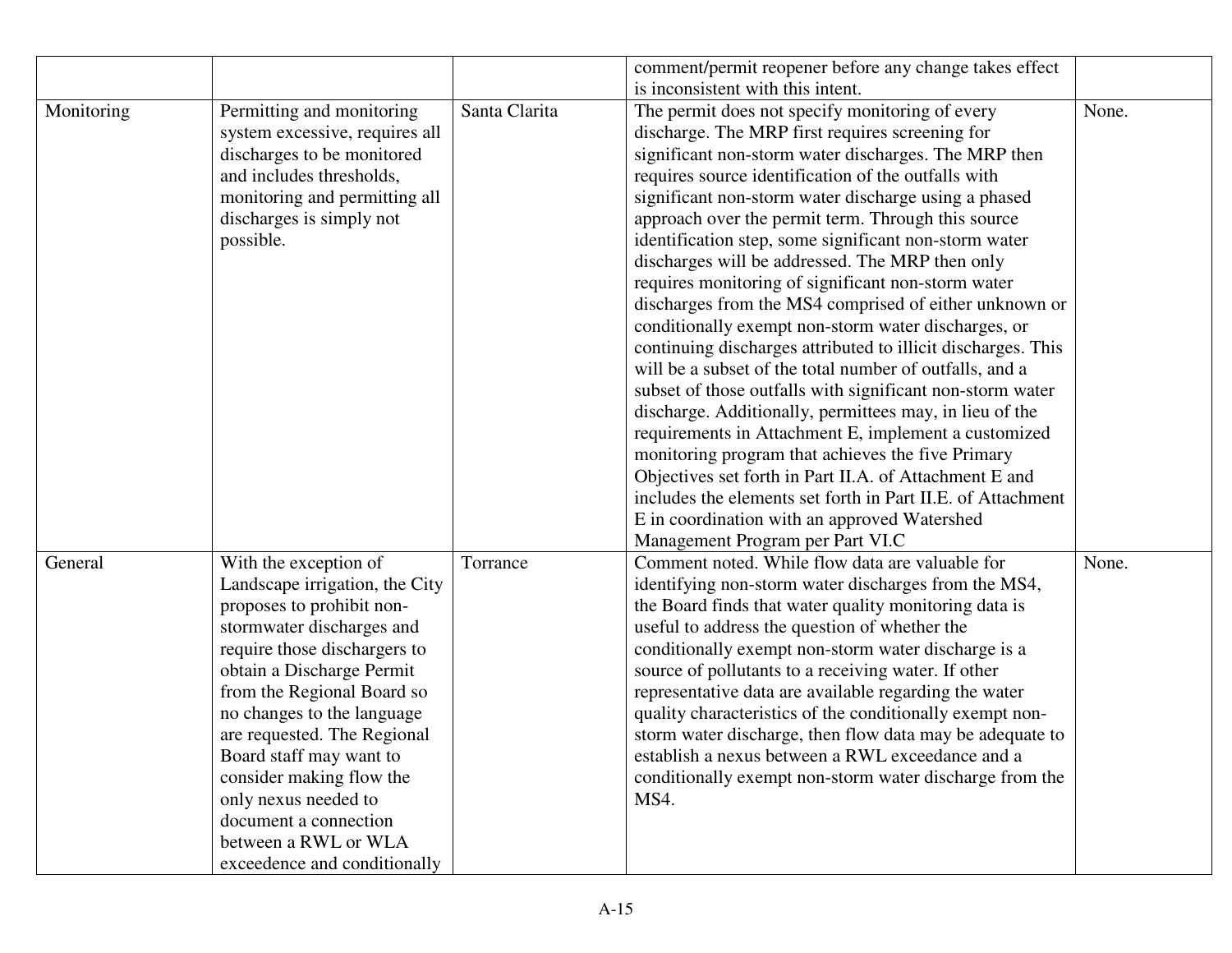|                     | exempt non-storm water        |                           |                                                            |              |
|---------------------|-------------------------------|---------------------------|------------------------------------------------------------|--------------|
|                     | discharges                    |                           |                                                            |              |
| Non-emergency fire  | The manuals for non-          | El Segundo Fire           | Table 8 lists specific and detailed requirements that      | None.        |
| fighting activities | emergency firefighting        | Department, Los           | Permittees must follow to accept non-storm water           |              |
|                     | activities BMPs should be     | Angeles Area Fire         | discharges into their MS4. As the Fire Fighting            |              |
|                     | presented in tabular form     | <b>Chiefs Association</b> | Activities BMP manuals are fairly detailed, a reference to |              |
|                     | consistent with Table 8.      |                           | the manual is most appropriate.                            |              |
| Potable Water       | Table 8, (Page 33): Under the | Downey, Sierra            | The Regional Water Board agrees and has broadened the      | Language was |
| Sources             | provision for (LACFCD) Los    | Madre                     | notification to include other MS4 Permittees.              | revised.     |
|                     | <b>Angeles County Flood</b>   |                           |                                                            |              |
|                     | Control District to mandate   |                           |                                                            |              |
|                     | reporting by potable water    |                           |                                                            |              |
|                     | suppliers should be amended.  |                           |                                                            |              |
|                     | LACFCD has no legal           |                           |                                                            |              |
|                     | mechanism to enforce this     |                           |                                                            |              |
|                     | provision except where the    |                           |                                                            |              |
|                     | discharge is to a County      |                           |                                                            |              |
|                     | owned right of way, which is  |                           |                                                            |              |
|                     | in only a very small number   |                           |                                                            |              |
|                     | of cases. It makes much more  |                           |                                                            |              |
|                     | sense and is consistent with  |                           |                                                            |              |
|                     | the rest of the permit to     |                           |                                                            |              |
|                     | require each MS4 permittee    |                           |                                                            |              |
|                     | to have this requirement.     |                           |                                                            |              |
|                     | Please consider revising the  |                           |                                                            |              |
|                     | language accordingly,         |                           |                                                            |              |
|                     | "Whenever there is a          |                           |                                                            |              |
|                     | discharge of one acre-foot or |                           |                                                            |              |
|                     | more into the MS4, the MS4    |                           |                                                            |              |
|                     | Permittee shall require       |                           |                                                            |              |
|                     | advance notification by the   |                           |                                                            |              |
|                     | discharger to the MS4         |                           |                                                            |              |
|                     | Permittee."                   |                           |                                                            |              |
| Potable Water       | Footnote 10 - The City        | Malibu                    | MS4 Permittees could compel dischargers to comply as a     | Language was |
| Sources             | requests that this            |                           | condition of discharge to their MS4. MS4 Permittees are    | revised.     |
|                     | requirement be deleted. The   |                           | required to have adequate legal authority pursuant to 40   |              |
|                     | City has no authority over    |                           | CFR section $122.26(d)(2)(i)$ to control discharges to the |              |
|                     | the Water District. Such a    |                           | MS4.                                                       |              |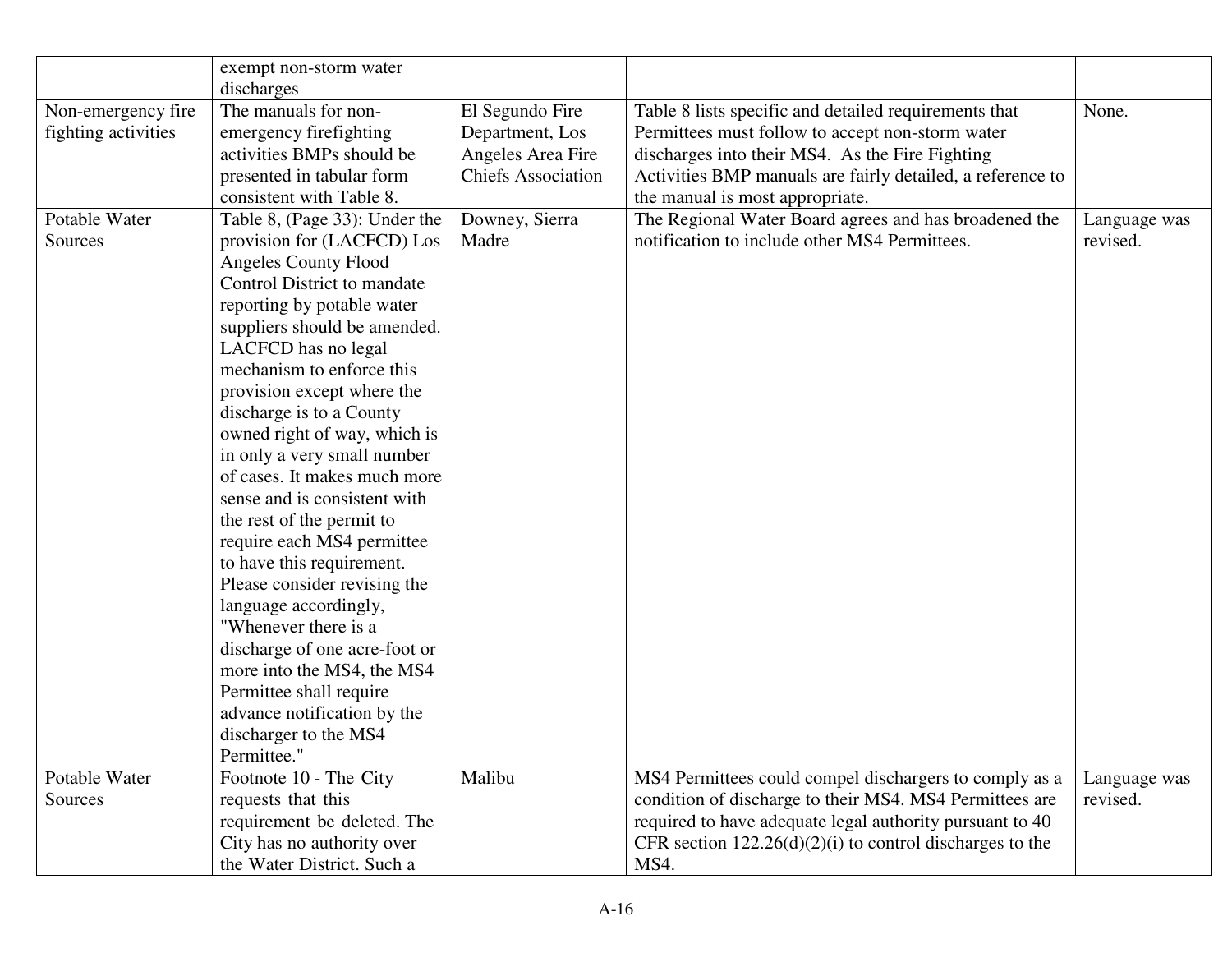|                           | requirement is more<br>appropriately placed on water<br>providers by the State.<br>Further, the Permit should<br>not place requirements in<br>footnotes, which are meant<br>for clarifications, citations<br>and references applicable to<br>the main text. If the<br>requirement is not deleted,<br>the requirement must be<br>properly placed within the<br>Permit requirements in the<br>text of the page.                                                                                                                                                                                                                                                                                       |               | The record keeping requirements have been moved to the<br>main text instead of a footnote.                                                                                                                                  |                          |
|---------------------------|-----------------------------------------------------------------------------------------------------------------------------------------------------------------------------------------------------------------------------------------------------------------------------------------------------------------------------------------------------------------------------------------------------------------------------------------------------------------------------------------------------------------------------------------------------------------------------------------------------------------------------------------------------------------------------------------------------|---------------|-----------------------------------------------------------------------------------------------------------------------------------------------------------------------------------------------------------------------------|--------------------------|
| Discharge<br>Prohibitions | The City, being a potable<br>water distribution system and<br>an MS4 is concerned with<br>this section and feels that<br>some clarifications need to be<br>addressed. The notification<br>and monitoring requirements<br>are unclear as to whether they<br>apply to any discharge or if<br>they apply to a threshold of 1<br>acre-foot. The City believes<br>that if these requirements<br>apply to all discharges this<br>would be excessive and a<br>waste of City resources. The<br>City believes that this section<br>should be rewritten to address<br>the issues that may arise for<br>cities that own and operate a<br>potable water distribution<br>system and are also a MS4<br>permittee. | Inglewood     | The requirement applies to discharges above a threshold<br>volume.<br>The permit has been revised to move the notification<br>requirements for discharges above a certain volume<br>threshold to the main body for clarity. | Language was<br>revised. |
| Potable Water             | As proposed, Permittees are                                                                                                                                                                                                                                                                                                                                                                                                                                                                                                                                                                                                                                                                         | County of Los | A MS4 Permittee may "ensure" notification, monitoring                                                                                                                                                                       | Language was             |
| Sources                   | required to work with potable                                                                                                                                                                                                                                                                                                                                                                                                                                                                                                                                                                                                                                                                       | Angeles       | and recordkeeping by requiring it as a condition for entry                                                                                                                                                                  | revised.                 |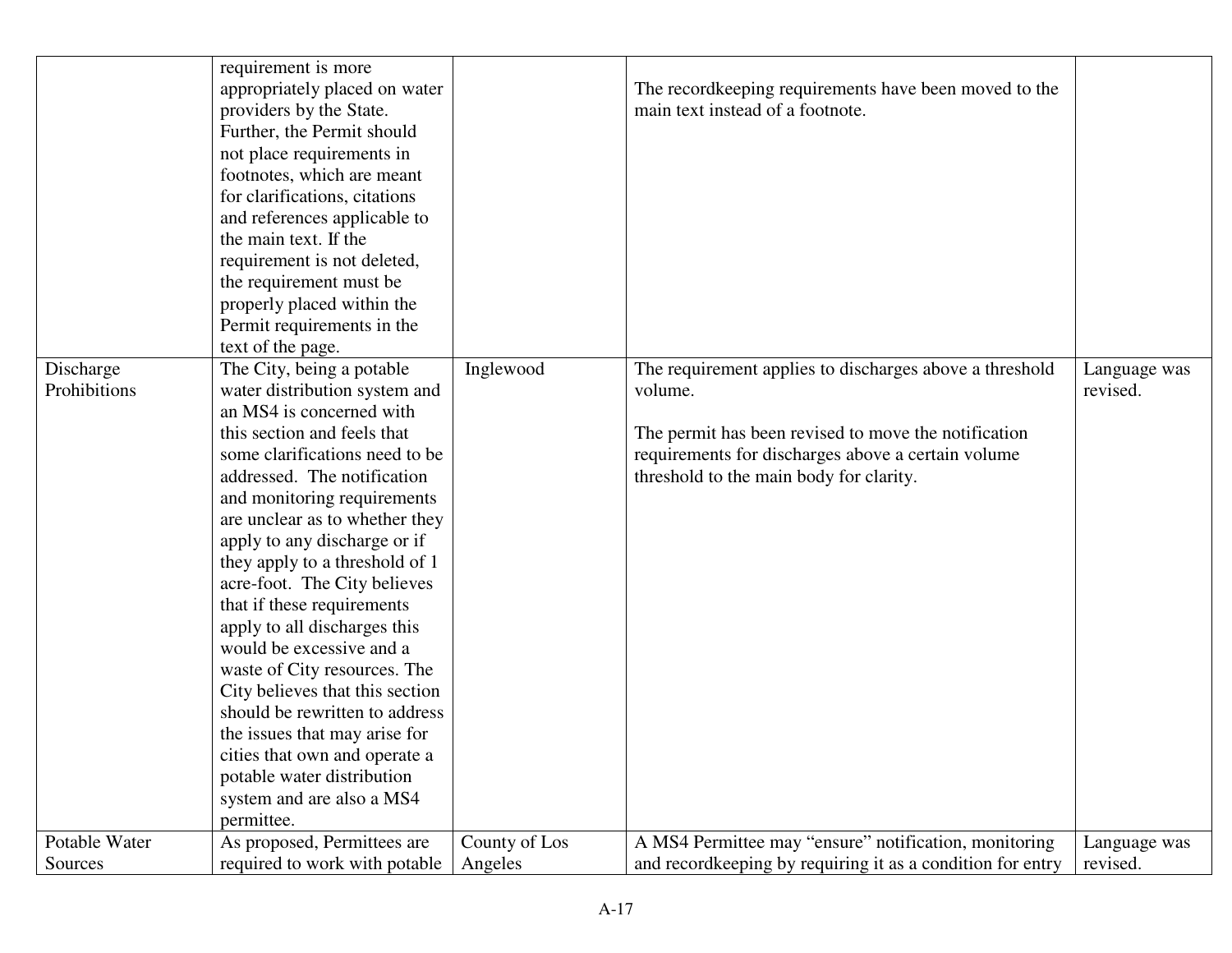|                          | water suppliers that may<br>discharge to the Permittee's<br>MS4 to "ensure" notification,<br>monitoring and record<br>keeping. The Permittees<br>cannot "ensure" that a third<br>party, such as a potable water<br>supplier, will undertake the<br>required notice, monitoring<br>and record keeping. It is<br>appropriate for the Permittees<br>to "require" such steps as a<br>condition for entry of the<br>discharge into their MS4.<br>In addition, record keeping by<br>the potable water supplier<br>would only be required for<br>discharges greater than one<br>acre-foot (325,581 gallons).<br>In previous discussions the<br>proposed threshold was in the |                                                                        | of the discharge into the MS4, or through other inter-<br>agency agreements.<br>The Regional Water Board agrees that the volume<br>threshold is too large and have revised the threshold to<br>100,000 gallons which was proposed as the annual<br>discharge threshold to require coverage under a General<br>Potable Water Discharge Permit in the first draft of the<br>current Ventura MS4 Order. |                              |
|--------------------------|-----------------------------------------------------------------------------------------------------------------------------------------------------------------------------------------------------------------------------------------------------------------------------------------------------------------------------------------------------------------------------------------------------------------------------------------------------------------------------------------------------------------------------------------------------------------------------------------------------------------------------------------------------------------------|------------------------------------------------------------------------|------------------------------------------------------------------------------------------------------------------------------------------------------------------------------------------------------------------------------------------------------------------------------------------------------------------------------------------------------------------------------------------------------|------------------------------|
|                          | range of 25,000 to 30,000<br>gallons for potable water                                                                                                                                                                                                                                                                                                                                                                                                                                                                                                                                                                                                                |                                                                        |                                                                                                                                                                                                                                                                                                                                                                                                      |                              |
|                          | suppliers and/or distributors.                                                                                                                                                                                                                                                                                                                                                                                                                                                                                                                                                                                                                                        |                                                                        |                                                                                                                                                                                                                                                                                                                                                                                                      |                              |
| Potable Water<br>Sources | Section III.A.2.a.ii: to<br>clarify that the requirements<br>set forth in items $(1)$ , $(2)$ and<br>$(3)$ of Section III.A.2.a.ii<br>apply only to discharges<br>greater than one acre-foot, to<br>clarify that it is clear to<br>whom the required<br>notification is to be given<br>and to shorten the required<br>notice period to be more<br>realistic in connection with<br>community water systems'<br>typical operations, in the                                                                                                                                                                                                                              | Public Water<br>Agencies Group and<br><b>Mutual Water</b><br>Companies | The permit language has been clarified as suggested.<br>Note that the volume threshold has been reduced to<br>100,000 gallons in response to other comments.                                                                                                                                                                                                                                         | The language<br>was revised. |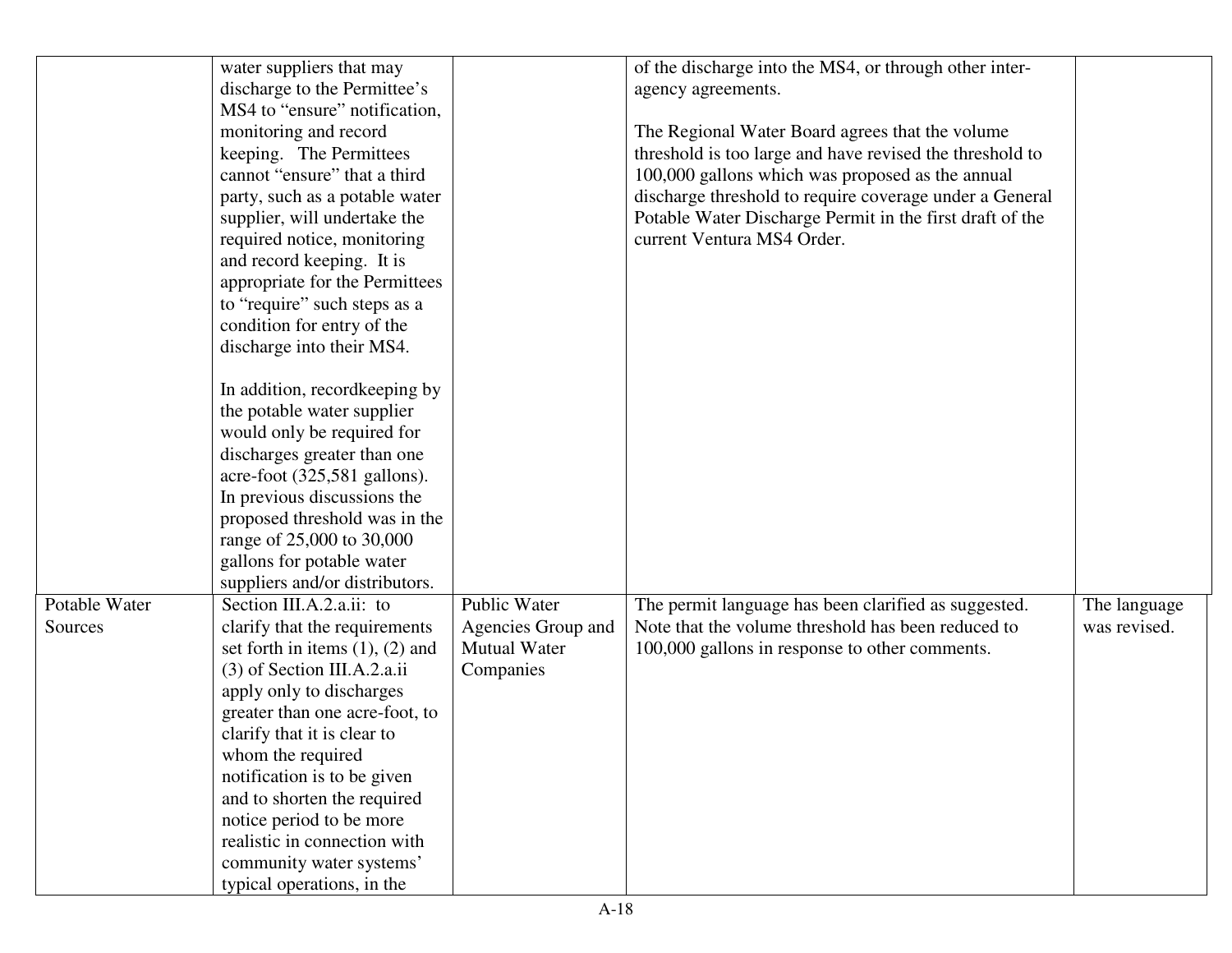|               | sixth line, after "ensure," add  |                     |                                                           |               |
|---------------|----------------------------------|---------------------|-----------------------------------------------------------|---------------|
|               | the following: "to ensure,       |                     |                                                           |               |
|               | that for discharges greater      |                     |                                                           |               |
|               | than one acre-foot: $(1)$        |                     |                                                           |               |
|               | notification shall be provided   |                     |                                                           |               |
|               | to the MS4 Permittee with        |                     |                                                           |               |
|               | jurisdiction over the land       |                     |                                                           |               |
|               | area from which the              |                     |                                                           |               |
|               | discharge originates at least    |                     |                                                           |               |
|               | 24 72 hours," and delete         |                     |                                                           |               |
|               | the "for all discharges greater" |                     |                                                           |               |
|               | than one acre-foot" at the end   |                     |                                                           |               |
|               | of the paragraph.                |                     |                                                           |               |
| Potable Water | Footnote 9: Footnote 9 lists     | Public Water        | The permit has been revised to state that pollutants of   | The language  |
| Sources       | "pollutants of concern" and      | Agencies Group and  | concern may include trash and debris, including organic   | of Footnote 9 |
|               | due to the relatively            | <b>Mutual Water</b> | matter, TSS, and to add chlorine residual and pH to the   | has been      |
|               | innocuous nature of              | Companies           | list of possible pollutants of concern. This will provide | revised.      |
|               | community water system           |                     | flexibility with regard to the types of monitoring        |               |
|               | discharges we suggest            |                     | conducted given the characteristics of the water supply   |               |
|               | deleting "trash and debris,      |                     | discharge (e.g. discharge from a distribution system      |               |
|               | including organic matter,        |                     | versus discharge from a water supply reservoir).          |               |
|               | total suspended solids (TSS)"    |                     |                                                           |               |
|               | and replacing it with            |                     |                                                           |               |
|               | "chlorine residual and pH."      |                     |                                                           |               |
| Potable Water | Section III.A.4.a: in the first  | Public Water        | Part III.A.4.a applies to all conditionally exempt and    | None.         |
| Sources       | paragraph, to remove any         | Agencies Group and  | conditionally exempt essential non-storm water            |               |
|               | possible conflict of this        | <b>Mutual Water</b> | discharges. There are no conflicts between Part III.A.4.a |               |
|               | section with the essential       | Companies           | and Part III.A.2.a.                                       |               |
|               | non-stormwater discharge         |                     |                                                           |               |
|               | provisions in Part III.A.2,      |                     |                                                           |               |
|               | add: "Except as provided in      |                     |                                                           |               |
|               | Parts III.A.2.a.i and ii,        |                     |                                                           |               |
|               | develop and implement'           |                     |                                                           |               |
| Potable Water | Section III.A.4.a.ii: delete     | <b>Public Water</b> | As described in the federal storm water rulemaking,       | None.         |
| Sources       | subdivision (ii) in its entirety | Agencies Group and  | federal regulations do not require these types of         |               |
|               | because if such permits are      | <b>Mutual Water</b> | discharges to be effectively prohibited from the MS4.     |               |
|               | already required, the            | Companies           | Permits are not required, but may be issued by the Water  |               |
|               | provision is duplicative.        |                     | Board for these types of discharges.                      |               |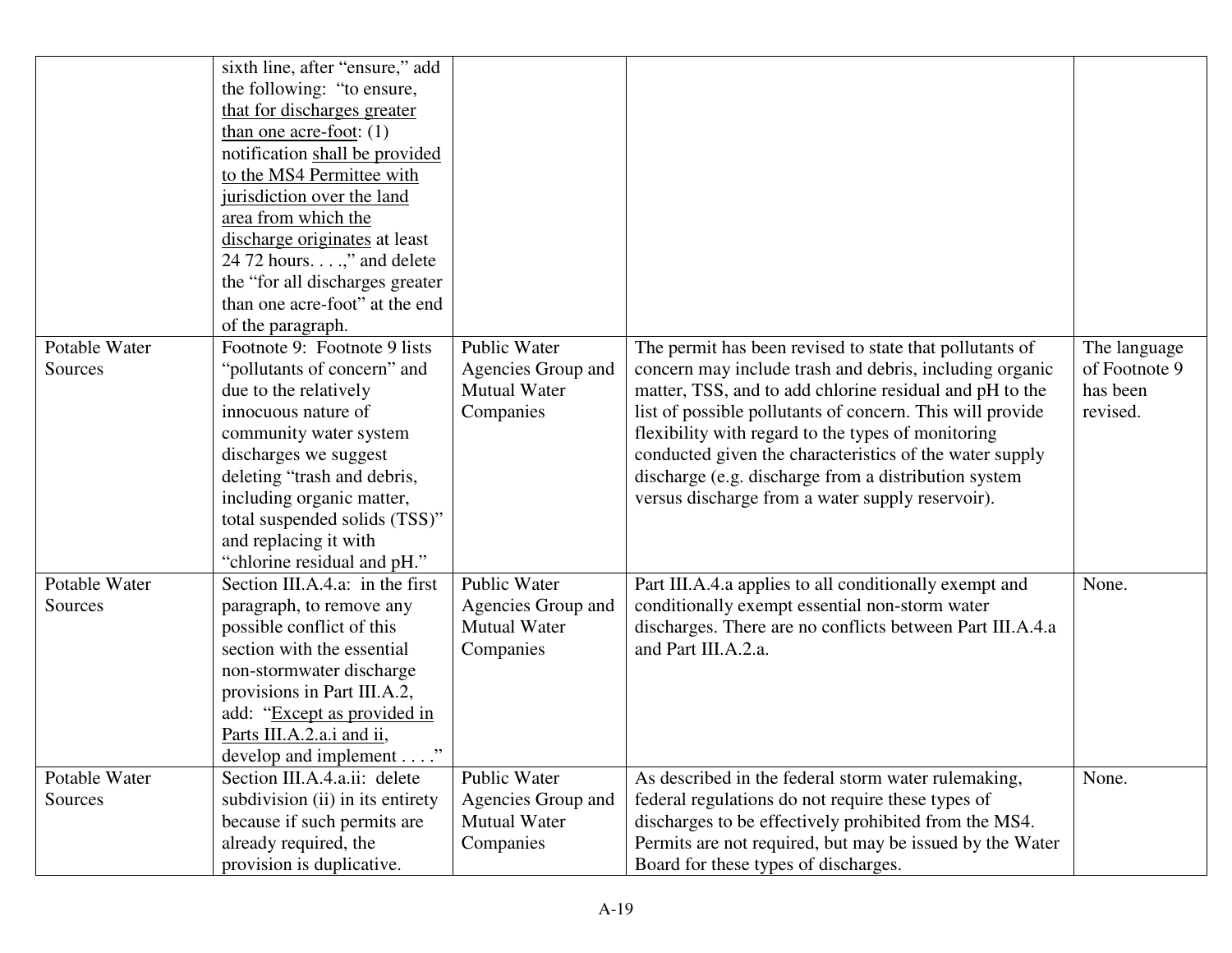| Potable Water | Table 8, page 33: in the "All  | Public Water        | The Regional Water Board expects that Permittees will      | The language  |
|---------------|--------------------------------|---------------------|------------------------------------------------------------|---------------|
| Sources       | Discharge Categories" box,     | Agencies Group and  | ensure that non-storm water discharges avoid potential     | has been      |
|               | because the provision would    | <b>Mutual Water</b> | sources of pollutants in the flow path. This may be        | revised.      |
|               | be very difficult, if not      | Companies           | accomplished by selecting the flow path to avoid           |               |
|               | impossible, for community      |                     | potential sources of pollutants, and by ensuring that the  |               |
|               | water systems to comply        |                     | flow path between the discharge point and the entrance     |               |
|               | with, delete "segregate"       |                     | to the MS4 is free of potential sources of pollutants. The |               |
|               | conditionally exempt non-      |                     | permit has been revised to clarify expectations regarding  |               |
|               | storm water discharges from    |                     | this requirement.                                          |               |
|               | potential sources of           |                     |                                                            |               |
|               | pollutants to prevent          |                     |                                                            |               |
|               | introduction of pollutants to  |                     |                                                            |               |
|               | the MS4 and receiving          |                     |                                                            |               |
|               | water." Replace that           |                     |                                                            |               |
|               | language with: "Discharges"    |                     |                                                            |               |
|               | from potable water sources     |                     |                                                            |               |
|               | under Part III.A.2.a.ii shall  |                     |                                                            |               |
|               | ensure the flow path between   |                     |                                                            |               |
|               | the discharge point and        |                     |                                                            |               |
|               | entrance to the MS4 (e.g.,     |                     |                                                            |               |
|               | streets, gutters, swales) is   |                     |                                                            |               |
|               | free of trash and debris,      |                     |                                                            |               |
|               | organic matter and potential   |                     |                                                            |               |
|               | sources of pollutants."        |                     |                                                            |               |
| Potable Water | Table 8, page 33: in the "All  | Public Water        | The permit has been revised to clarify that the permittee  | Language has  |
| Sources       | Discharge Categories" box,     | Agencies Group and  | with authority over the MS4 to which the discharger is     | been revised. |
|               | the Los Angeles County         | <b>Mutual Water</b> | discharging shall require notification.                    |               |
|               | Flood Control District does    | Companies           |                                                            |               |
|               | not in all instances have      |                     |                                                            |               |
|               | authority to require a         |                     |                                                            |               |
|               | discharger, such as a          |                     |                                                            |               |
|               | community water system, to     |                     |                                                            |               |
|               | perform any acts, particularly |                     |                                                            |               |
|               | where the Flood Control        |                     |                                                            |               |
|               | District's facilities are not  |                     |                                                            |               |
|               | directly used by a particular  |                     |                                                            |               |
|               | discharge. To clarify the      |                     |                                                            |               |
|               | advance notification           |                     |                                                            |               |
|               | requirement under that         |                     |                                                            |               |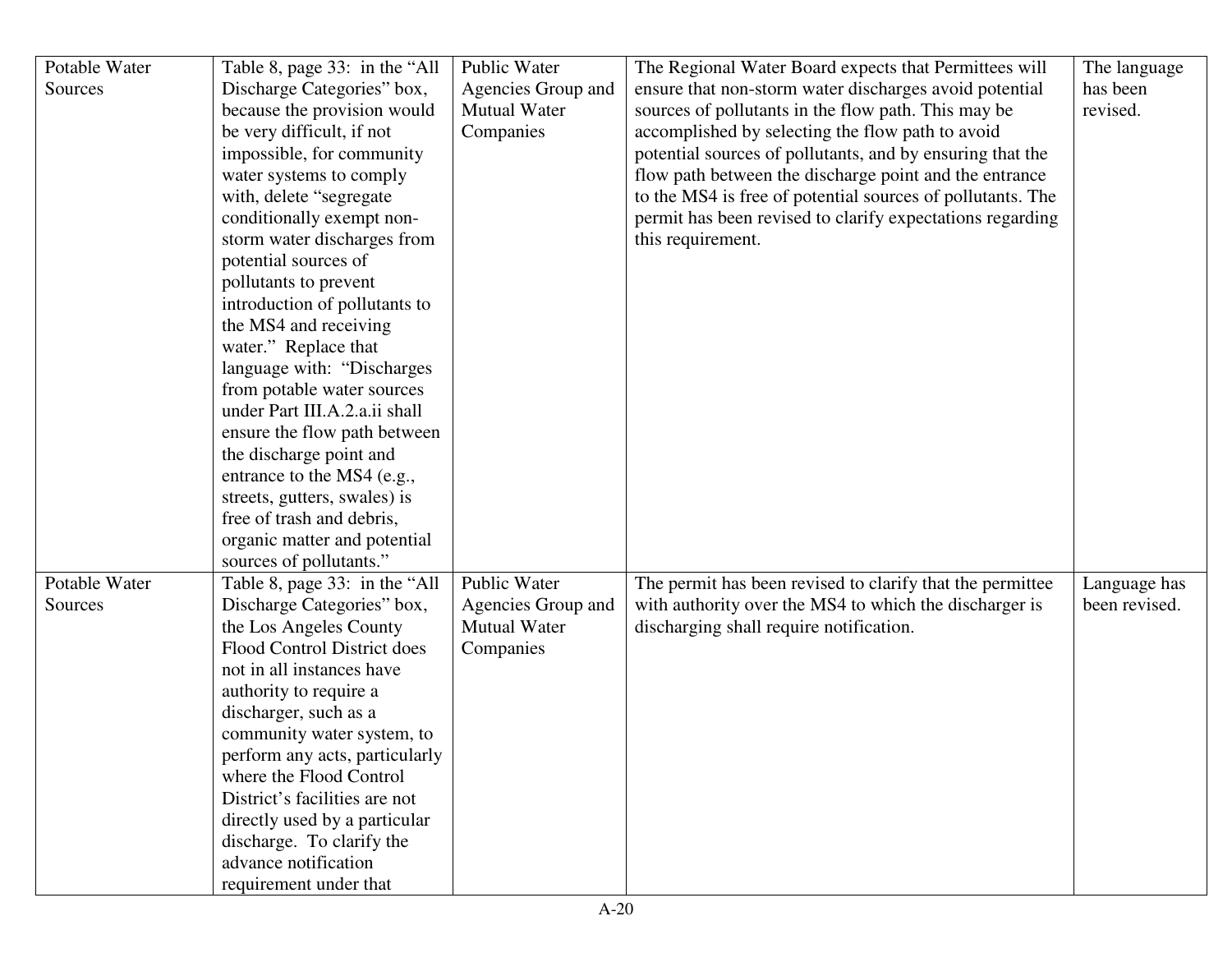|                          | provision in Table 8, the<br>language should be modified<br>to read: "Whenever there is<br>a discharge of one acre-foot<br>or more into the MS4, the<br>discharger shall provide at<br>least 24 hours' advance<br>notification to the MS4<br>Permittee with jurisdiction<br>over the land area from<br>which the discharge<br>originates."                                                                                                                                                                                                                                                                          |                                                                   |                                                                                                                                                                                                                                                                                                                                                                                                                                                                                                                                                                                                                      |                      |
|--------------------------|---------------------------------------------------------------------------------------------------------------------------------------------------------------------------------------------------------------------------------------------------------------------------------------------------------------------------------------------------------------------------------------------------------------------------------------------------------------------------------------------------------------------------------------------------------------------------------------------------------------------|-------------------------------------------------------------------|----------------------------------------------------------------------------------------------------------------------------------------------------------------------------------------------------------------------------------------------------------------------------------------------------------------------------------------------------------------------------------------------------------------------------------------------------------------------------------------------------------------------------------------------------------------------------------------------------------------------|----------------------|
| General                  | Part III.A.5: We request that<br>the board confirm that this is<br>regulatory relief from<br>exceedances due to potable<br>water discharge.                                                                                                                                                                                                                                                                                                                                                                                                                                                                         | Santa Monica                                                      | The permit states that, if a Permittee demonstrates that<br>the water quality characteristics of a specific authorized<br>or conditionally exempt essential non-storm water<br>discharge resulted in an exceedance of applicable RWLs<br>or WQBELs during a specific sampling event, the<br>Permittee shall not be found in violation of the applicable<br>RWL or WQBEL for that sampling event.                                                                                                                                                                                                                     | None.                |
| Potable Water<br>Sources | Regarding Top of Page 28,<br>Clarification of the one acre-<br>foot threshold. As written, it<br>is possible to interpret the<br>one acre-foot threshold as<br>applying to the cumulative<br>total of smaller discharges<br>which exceeds one acre-foot<br>and/or as applying only to<br>the third measure, "record<br>keeping". We believe that<br>the intent of the language is<br>that all individual discharges<br>greater than one acre-foot<br>need to have all three of the<br>noted actions taken. So we<br>recommend that the text be<br>re-written so that it is clearer<br>that the threshold applies to | Sierra Madre,<br><b>National Fire</b><br>Sprinkler<br>Association | The Board agrees and will revise the language.<br>Another commenter suggested the following language,<br>which staff feels is appropriate;<br>Additionally, each Permittee shall work with potable<br>water suppliers that may discharge to the Permittee's<br>MS4 to ensure that all discharges greater than one-acre<br>foot shall have: (1) notification at least 72 hours prior to<br>a planned discharge and as soon as possible after an<br>unplanned discharge; (2) monitoring of any pollutants of<br>concern9 in the potable water supply release; and (3)<br>record keeping by the potable water supplier. | Language<br>revised. |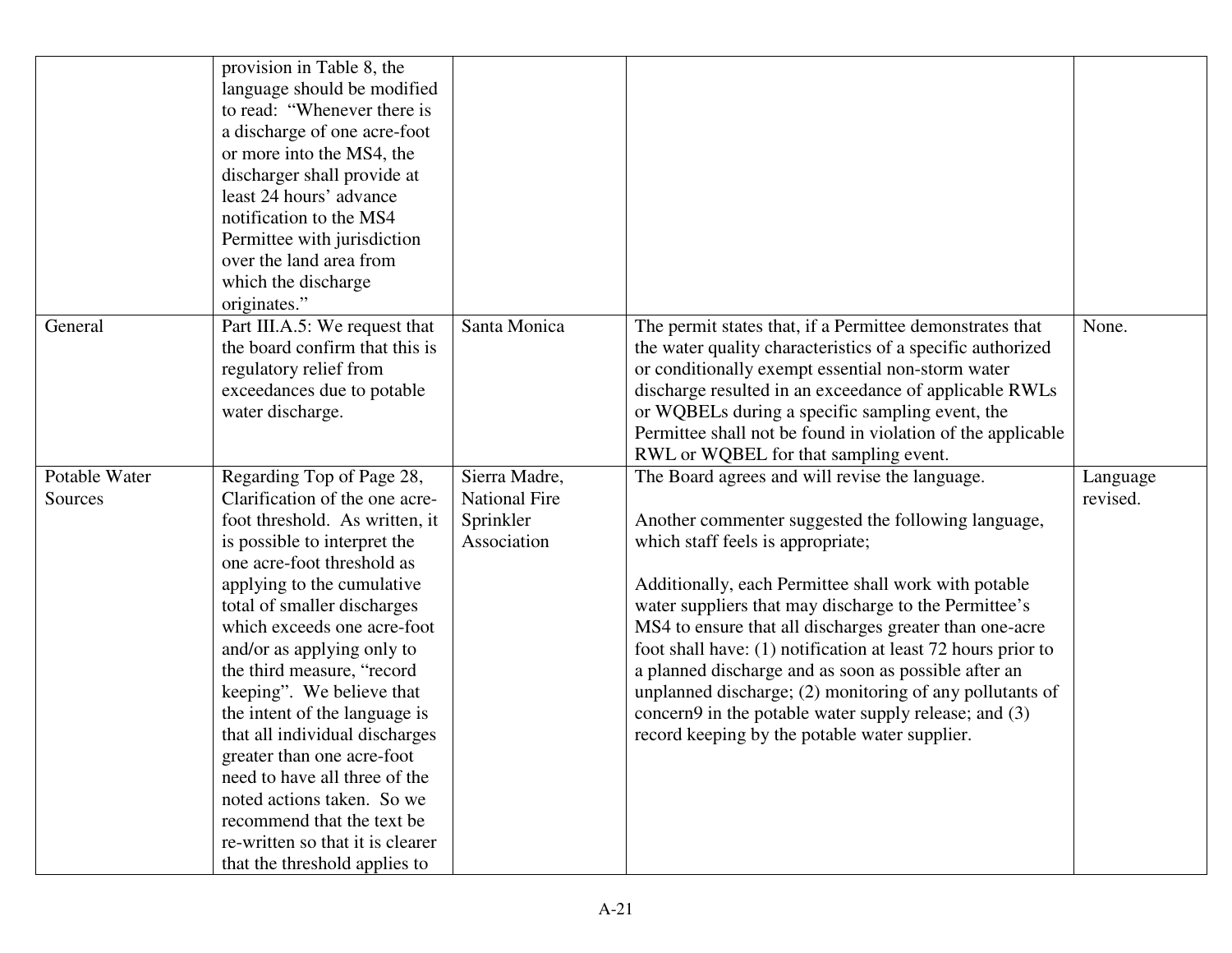|               | all requirements. This          |                      |                                                            |              |
|---------------|---------------------------------|----------------------|------------------------------------------------------------|--------------|
|               | should be done in Table 8 as    |                      |                                                            |              |
|               | well                            |                      |                                                            |              |
| Potable Water | Regarding Footnote 9 at the     | Sierra Madre,        | The footnote is clear in its current form.                 | None.        |
| Sources       | bottom of Page 28:              | <b>National Fire</b> |                                                            |              |
|               | This footnote is difficult to   | Sprinkler            | Non-storm water discharges are allowed only if they are    |              |
|               | interpret and contains          | Association          | not source of pollutants. The constituents detailed in the |              |
|               | analyses of marginal            |                      | footnote are pollutants and are appropriately called out.  |              |
|               | significance. We believe that   |                      |                                                            |              |
|               | it should be consistent with    |                      |                                                            |              |
|               | Footnote 10 where the           |                      |                                                            |              |
|               | analysis of chlorine residual   |                      |                                                            |              |
|               | and pH are required.            |                      |                                                            |              |
|               | Further, the language used in   |                      |                                                            |              |
|               | this footnote makes more        |                      |                                                            |              |
|               | sense in Table 8 and as a       |                      |                                                            |              |
|               | result proposes the changes.    |                      |                                                            |              |
| Potable water | Footnote 8:                     | Sierra Madre         | The footnote references planned discharges. As such the    | None.        |
| sources       | While in technical terms        |                      | footnote is appropriate as is.                             |              |
|               | "raw water" is not potable,     |                      |                                                            |              |
|               | there is a very slight          |                      |                                                            |              |
|               | possibility that the pipeline   |                      |                                                            |              |
|               | linking the city's source of    |                      |                                                            |              |
|               | raw water with our              |                      |                                                            |              |
|               | groundwater recharge facility   |                      |                                                            |              |
|               | may leak due to age or          |                      |                                                            |              |
|               | private contractor error. This  |                      |                                                            |              |
|               | raw water pipeline is a part    |                      |                                                            |              |
|               | of the city's potable water     |                      |                                                            |              |
|               | supply source and therefore     |                      |                                                            |              |
|               | an integral part of our         |                      |                                                            |              |
|               | potable water system. Thus,     |                      |                                                            |              |
|               | we respectfully request that    |                      |                                                            |              |
|               | the term "raw water" be         |                      |                                                            |              |
|               | included in the footnote        |                      |                                                            |              |
|               | language as noted below         |                      |                                                            |              |
| Potable water | Clarify that the 1 acre-foot    | Metropolitan Water   | Comment noted; the discharge volume threshold has          | Language was |
| sources       | threshold applies to all of the | District of Southern | been included in the main body of the Order for clarity.   | be revised.  |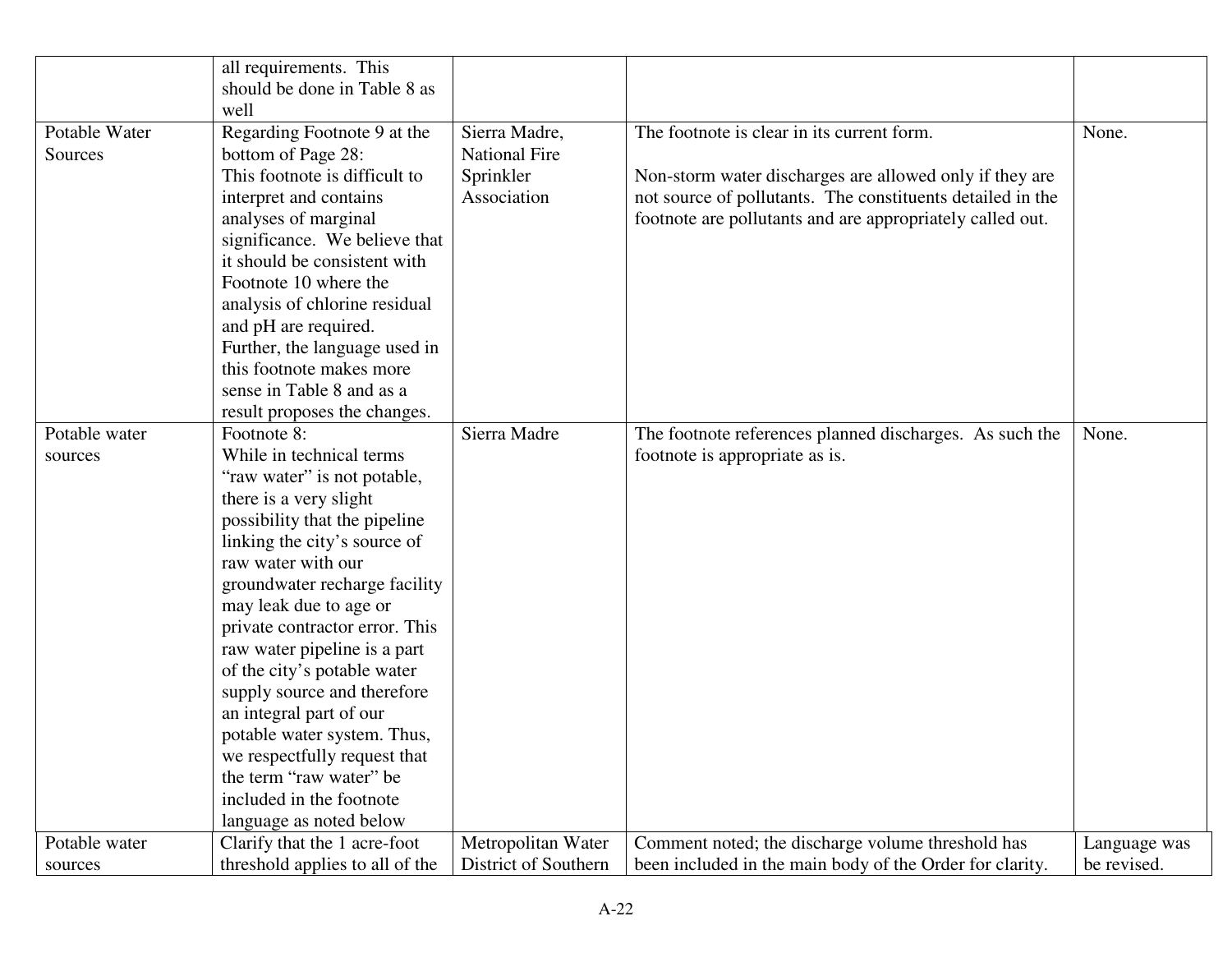|                                                     | provisions in the Draft<br>Tentative Order regarding<br>discharges from potable<br>water supplier. As currently<br>worded, this could be<br>interpreted that wastewater<br>purveyors must provide<br>notification and also<br>monitoring all discharges of<br>any volume.                                                                                                                                                                                                        | California, Golden<br><b>State Water</b><br>Company                                                                            |                                                                                                                                                                                                                                                                                                                                                                                                                                                                                                                                                                                                                |                      |
|-----------------------------------------------------|----------------------------------------------------------------------------------------------------------------------------------------------------------------------------------------------------------------------------------------------------------------------------------------------------------------------------------------------------------------------------------------------------------------------------------------------------------------------------------|--------------------------------------------------------------------------------------------------------------------------------|----------------------------------------------------------------------------------------------------------------------------------------------------------------------------------------------------------------------------------------------------------------------------------------------------------------------------------------------------------------------------------------------------------------------------------------------------------------------------------------------------------------------------------------------------------------------------------------------------------------|----------------------|
| Clarification of the<br>one acre-foot<br>threshold. | As written, it is possible to<br>interpret the one acre-foot<br>threshold as applying only to<br>the third measure, "record<br>keeping". We believe that<br>the intent of the language is<br>that all discharges greater<br>than one acre-foot need to<br>have all three of the noted<br>actions taken. So we<br>recommend that the text be<br>re-written so that it is clearer<br>that the threshold applies to<br>all requirements. This should<br>be done in Table 8 as well. | <b>National Fire</b><br>Sprinkler<br>Association, LA<br>DWP, City of Santa<br>Monica, Main San<br>Gabriel Basin<br>Watermaster | The permit has been revised for clarity.<br>Commenter suggested language:<br>Additionally, each Permittee shall work with potable<br>water suppliers that may discharge to the Permittee's<br>MS4 to ensure that all discharges greater than one-acre<br><i>foot shall</i> have: (1) notification at least 72 hours prior to a<br>planned discharge and as soon as possible after an<br>unplanned discharge; (2) monitoring of any pollutants of<br>concern9 in the potable water supply release; and (3)<br>record keeping by the potable water supplier. for all<br>discharges greater than one acre-foot.10 | Language<br>revised. |
| Non-Stormwater<br>Discharges                        | The Upper district believes<br>that the draft permit<br>recognized that Community<br>Water Systems (CWSs) have<br>legal obligations under both<br>state and federal laws and<br>regulations to discharge<br>water for the protection of<br>public health and safety. The<br><b>Upper District supports the</b><br>regulatory accommodations<br>provided in this permit which<br>will allow CWSs and MS4                                                                          | <b>Upper San Gabriel</b><br>Valley Municipal<br><b>Water District</b>                                                          | The permit does recognize a category of non-storm water<br>discharges that are legally required, and includes<br>provisions in recognition of these legal obligations.                                                                                                                                                                                                                                                                                                                                                                                                                                         | None.                |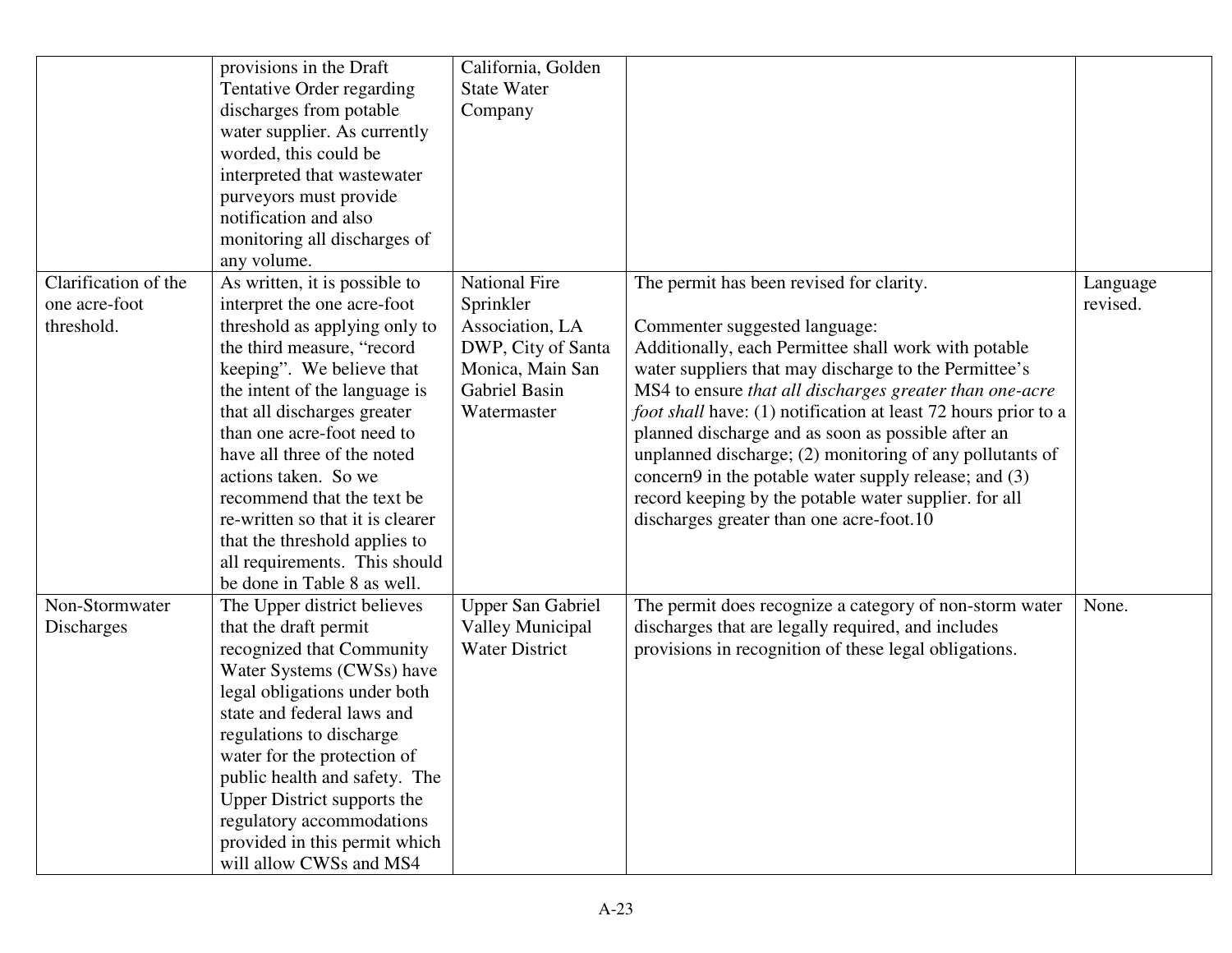|                  | permittees to work together      |                        |                                                          |                 |
|------------------|----------------------------------|------------------------|----------------------------------------------------------|-----------------|
|                  | to resolve water quality         |                        |                                                          |                 |
|                  | problems rather than placing     |                        |                                                          |                 |
|                  | them in a position where         |                        |                                                          |                 |
|                  | conflict would have resulted.    |                        |                                                          |                 |
| General-         | <b>Community Water Servicers</b> | California Water       | The reporting requirements are necessary information for | None.           |
| Burdensome       | (CWS), that are investor-        | <b>Service Company</b> | Permittees to have to demonstrate compliance with the    |                 |
|                  | owned, may find the revision     |                        | Permit, and specifically the requirement to effectively  |                 |
|                  | of the MS4 to be burdensome      |                        | prohibit non-storm water discharges that are a source of |                 |
|                  | and duplicative, based on the    |                        | pollutants to the MS4. CWS discharges can be a           |                 |
|                  | required level of reporting      |                        | significant source of non-storm water flow to the MS4,   |                 |
|                  | that a CWS is required to        |                        | and MS4 Permittees must have the ability to control      |                 |
|                  | submit to an MS4. Section        |                        | discharges to their system. Therefore MS4 Permittees     |                 |
|                  | 4.a. (Page 29 of the order).     |                        | must be able to track these discharges.                  |                 |
|                  | California Water Service Co.     |                        |                                                          |                 |
|                  | already documents our BMP        |                        |                                                          |                 |
|                  | measures and already follows     |                        |                                                          |                 |
|                  | <b>American Water Works</b>      |                        |                                                          |                 |
|                  | Association guideline when       |                        |                                                          |                 |
|                  | discharging.                     |                        |                                                          |                 |
| Clean out of MS4 | Only require clean out of        | Santa Clarita          | The clean out of the MS4 system is required only when    | None.           |
|                  | MS4 in areas with greater        |                        | lake dewatering is being done. Due to the volume of      |                 |
|                  | than one acre foot of            |                        | discharge and the potential discharge of pollutants      |                 |
|                  | discharge to allow for more      |                        | involved, the language is appropriate as is.             |                 |
|                  | manageable number of             |                        |                                                          |                 |
|                  | discharges to monitor            |                        |                                                          |                 |
| Lake Dewatering  | Footnote 20 - The                | Malibu                 | The Permittee that owns/operates the portion of the MS4  | The language    |
|                  | requirement states,              |                        | where the discharge enters the system shall require the  | will be moved   |
|                  | "Permittees shall require        |                        | discharger to maintain the information on the discharge. | from a footnote |
|                  | that the following               |                        |                                                          | to the main     |
|                  | information is maintained        |                        | The Order has been revised to move the recordkeeping     | body.           |
|                  | by the lake owner /              |                        | requirements from a footnote into the main text of the   |                 |
|                  | operator" It is not clear        |                        | Order.                                                   |                 |
|                  | which permittee is               |                        |                                                          |                 |
|                  | responsible: the one whose       |                        |                                                          |                 |
|                  | MS4 discharge first enters       |                        |                                                          |                 |
|                  | or the one from where the        |                        |                                                          |                 |
|                  | discharge originates. Again,     |                        |                                                          |                 |
|                  | the permit should not have       |                        |                                                          |                 |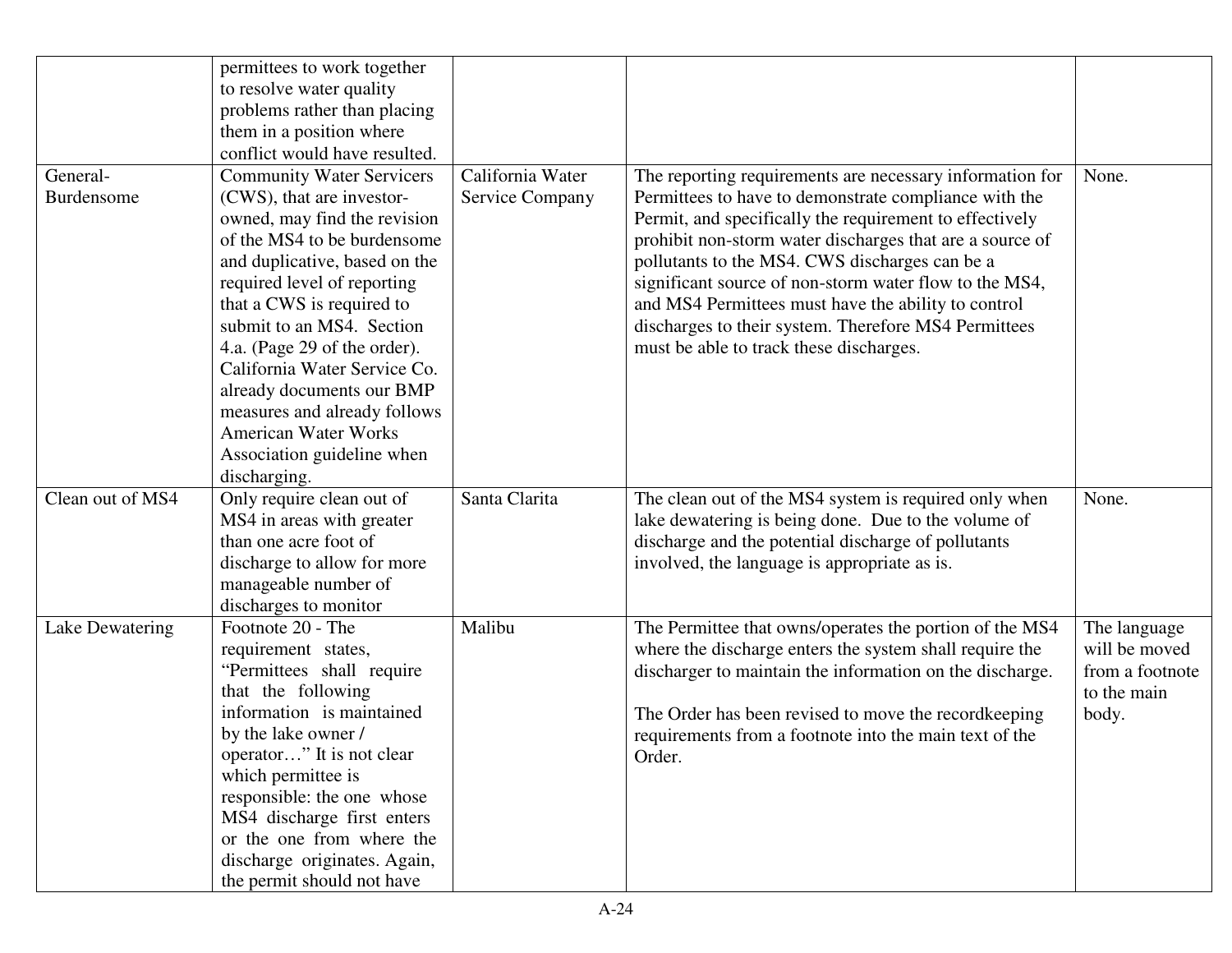|                                             | requirements in footnotes.<br>Footnotes are meant for<br>clarifications, citations and<br>references applicable to the<br>main text. Please clarify the<br>requirement and remove it<br>from the footnotes.                                                                                                                                                                                                                    |                          |                                                                                                                                                                                                                                                                                                                                                                                                                                                                                                                                                                                                                      |       |
|---------------------------------------------|--------------------------------------------------------------------------------------------------------------------------------------------------------------------------------------------------------------------------------------------------------------------------------------------------------------------------------------------------------------------------------------------------------------------------------|--------------------------|----------------------------------------------------------------------------------------------------------------------------------------------------------------------------------------------------------------------------------------------------------------------------------------------------------------------------------------------------------------------------------------------------------------------------------------------------------------------------------------------------------------------------------------------------------------------------------------------------------------------|-------|
| Landscape Irrigation                        | Landscape irrigation is a<br>proven source of pollutants<br>and should no longer be<br>included in the list of<br>conditionally exempt non-<br>stormwater discharges.                                                                                                                                                                                                                                                          | Environmental<br>Groups  | The permit includes several provisions to ensure that<br>landscape irrigation is not a source of pollutants to the<br>MS4. Specifically, Permittees must develop and<br>implement procedures that minimize the discharge of<br>landscape irrigation water into the MS4 by promoting<br>conservation programs. Further, the permit requires that<br>if a Permittee determines that landscape irrigation is a<br>source of pollutants to the MS4 that causes or contributes<br>to exceedances of applicable RWLs or WQBELs, the<br>Permittee must address the discharge in one of several<br>ways, per Part III.A.4.d. | None. |
| Landscape Irrigation                        | Landscape irrigation with<br>recycled water - please<br>clarify what an applicable<br>$O&M$ plan is and the<br><b>Irrigation Management Plan</b>                                                                                                                                                                                                                                                                               | Santa Clarita            | For landscape irrigation with recycled water many<br>municipalities have preexisting requirement/plans for the<br>use of recycled water. The language is referring to<br>existing plans/requirements.                                                                                                                                                                                                                                                                                                                                                                                                                | None. |
| Landscape irrigation<br>using potable water | Irrigation water discharges<br>are subject to the<br>requirements of an ordinance<br>adopted pursuant to AB<br>1881. Moreover, it is unclear<br>how individual dischargers<br>(who most often will be<br>individual residents) can<br>implement BMPs to<br>minimize runoff or<br>implement water<br>conservation programs. Such<br>programs also are the<br>responsibility of the water<br>purveyor, not the MS4<br>operators. | County of Los<br>Angeles | The Order is clear that Permittees' obligation is to<br>develop and implement procedures to minimize the<br>discharge of landscape irrigation water into the MS4 by<br>promoting conservation programs in coordination with<br>local water purveyors, and through coordinated outreach<br>and education programs to residents and businesses.                                                                                                                                                                                                                                                                        | None. |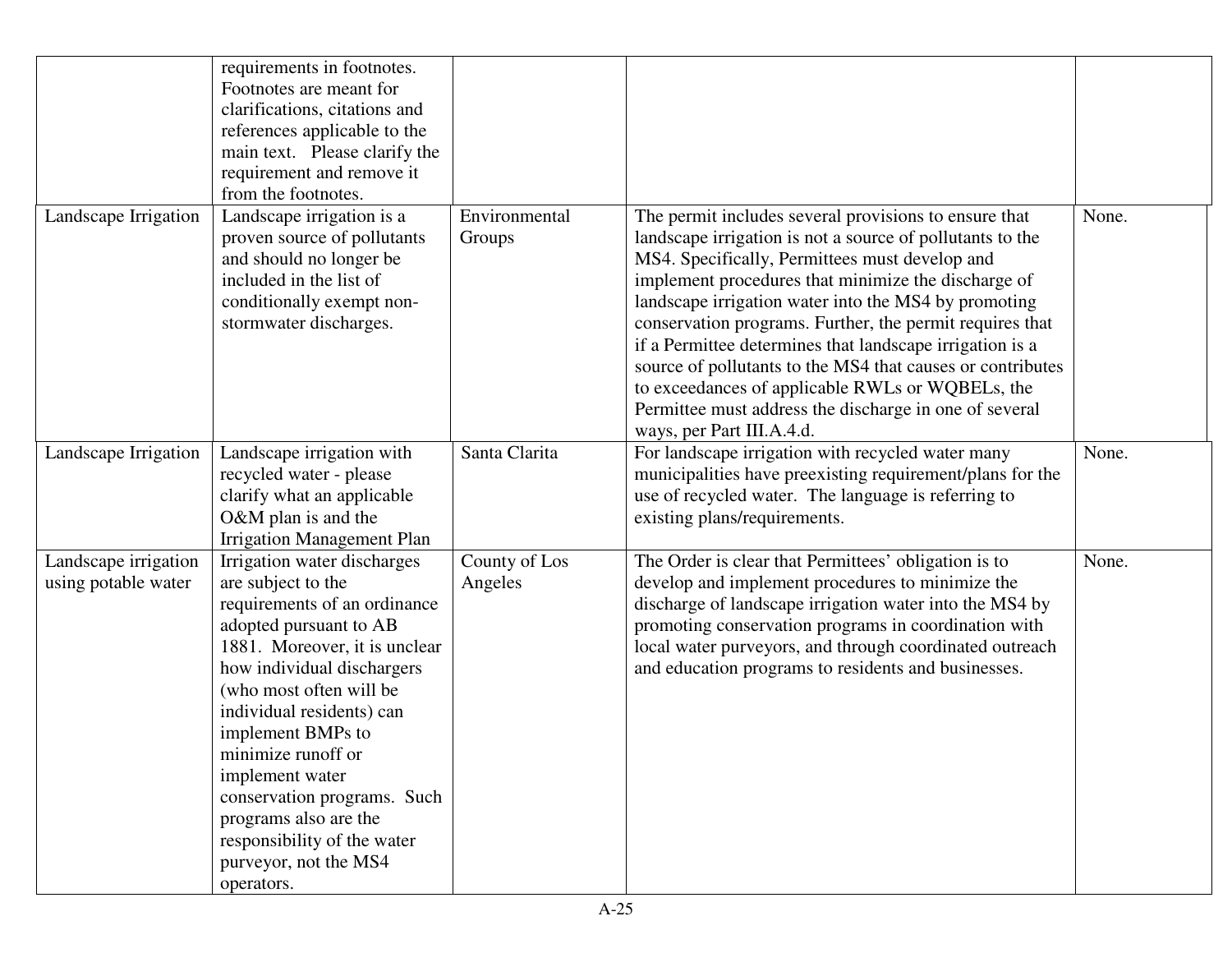| Swimming pool/spa<br>discharges and<br>Dewatering of<br>decorative fountains | The testing required for<br>residential pools, spas, and<br>decorative fountains prior to<br>discharging is cumbersome<br>and much too sophisticated<br>for most property owners to<br>conduct. In addition, in Los<br>Angeles County alone, there<br>are 16,000 public pools and<br>an undetermined number of<br>decorative fountains, which<br>will be subject to this testing<br>prior to discharge. The cost<br>of testing kits or laboratory<br>analysis will pose a huge<br>burden on the homeowners,<br>as well as recreation and<br>parks departments within the<br>City and County. Please<br>consider deleting this<br>condition. We agree with the<br>requirement for<br>volumetrically and velocity<br>controlling these discharges<br>but for a different reason<br>namely that the storm drain<br>system should be able to<br>handle it. Regardless of the<br>rate of discharge, there would<br>not be a significant loss to<br>evaporation or infiltration<br>when discharging into the | City of Los Angeles | Chlorine is toxic to aquatic life. While discharges from<br>pools and decorative fountains may be conditional<br>exemptions to the non-storm water prohibition, it is<br>essential to prevent chlorine from being discharged to the<br>receiving water. The Draft Order does not specifically<br>require owners of residential pools, spas, and decorative<br>fountains to "test" for chlorine residual to ensure that<br>chlorine added to the water is not discharged in<br>concentrations above 0.1 mg/L. Rather, the Permittee<br>has discretion as to how this determination is made<br>within their jurisdiction. The criteria listed in this section<br>should be used to establish municipal codes and<br>enforcement procedures. In most cases, the Board does<br>not anticipate the need for residual chlorine testing or<br>permitting. The comment regarding the significance of<br>evaporation and infiltration is noted. | None  |
|------------------------------------------------------------------------------|--------------------------------------------------------------------------------------------------------------------------------------------------------------------------------------------------------------------------------------------------------------------------------------------------------------------------------------------------------------------------------------------------------------------------------------------------------------------------------------------------------------------------------------------------------------------------------------------------------------------------------------------------------------------------------------------------------------------------------------------------------------------------------------------------------------------------------------------------------------------------------------------------------------------------------------------------------------------------------------------------------|---------------------|----------------------------------------------------------------------------------------------------------------------------------------------------------------------------------------------------------------------------------------------------------------------------------------------------------------------------------------------------------------------------------------------------------------------------------------------------------------------------------------------------------------------------------------------------------------------------------------------------------------------------------------------------------------------------------------------------------------------------------------------------------------------------------------------------------------------------------------------------------------------------------------------------------------------------------------|-------|
|                                                                              | storm drain system.                                                                                                                                                                                                                                                                                                                                                                                                                                                                                                                                                                                                                                                                                                                                                                                                                                                                                                                                                                                    |                     |                                                                                                                                                                                                                                                                                                                                                                                                                                                                                                                                                                                                                                                                                                                                                                                                                                                                                                                                        |       |
| Non-commercial car                                                           | We have concern about the                                                                                                                                                                                                                                                                                                                                                                                                                                                                                                                                                                                                                                                                                                                                                                                                                                                                                                                                                                              | County of Los       | The Board acknowledges that enforcement of BMPs for                                                                                                                                                                                                                                                                                                                                                                                                                                                                                                                                                                                                                                                                                                                                                                                                                                                                                    | None. |
| washing by residents                                                         | enforceability of any BMPs                                                                                                                                                                                                                                                                                                                                                                                                                                                                                                                                                                                                                                                                                                                                                                                                                                                                                                                                                                             | Angeles             | residents or non-profit organization is typically not a                                                                                                                                                                                                                                                                                                                                                                                                                                                                                                                                                                                                                                                                                                                                                                                                                                                                                |       |
| or non-profit                                                                | applicable to residents or                                                                                                                                                                                                                                                                                                                                                                                                                                                                                                                                                                                                                                                                                                                                                                                                                                                                                                                                                                             |                     | priority for municipalities and anticipates most                                                                                                                                                                                                                                                                                                                                                                                                                                                                                                                                                                                                                                                                                                                                                                                                                                                                                       |       |
| organizations                                                                | non-profit organizations,                                                                                                                                                                                                                                                                                                                                                                                                                                                                                                                                                                                                                                                                                                                                                                                                                                                                                                                                                                              |                     | municipalities will implement BMPs applicable to                                                                                                                                                                                                                                                                                                                                                                                                                                                                                                                                                                                                                                                                                                                                                                                                                                                                                       |       |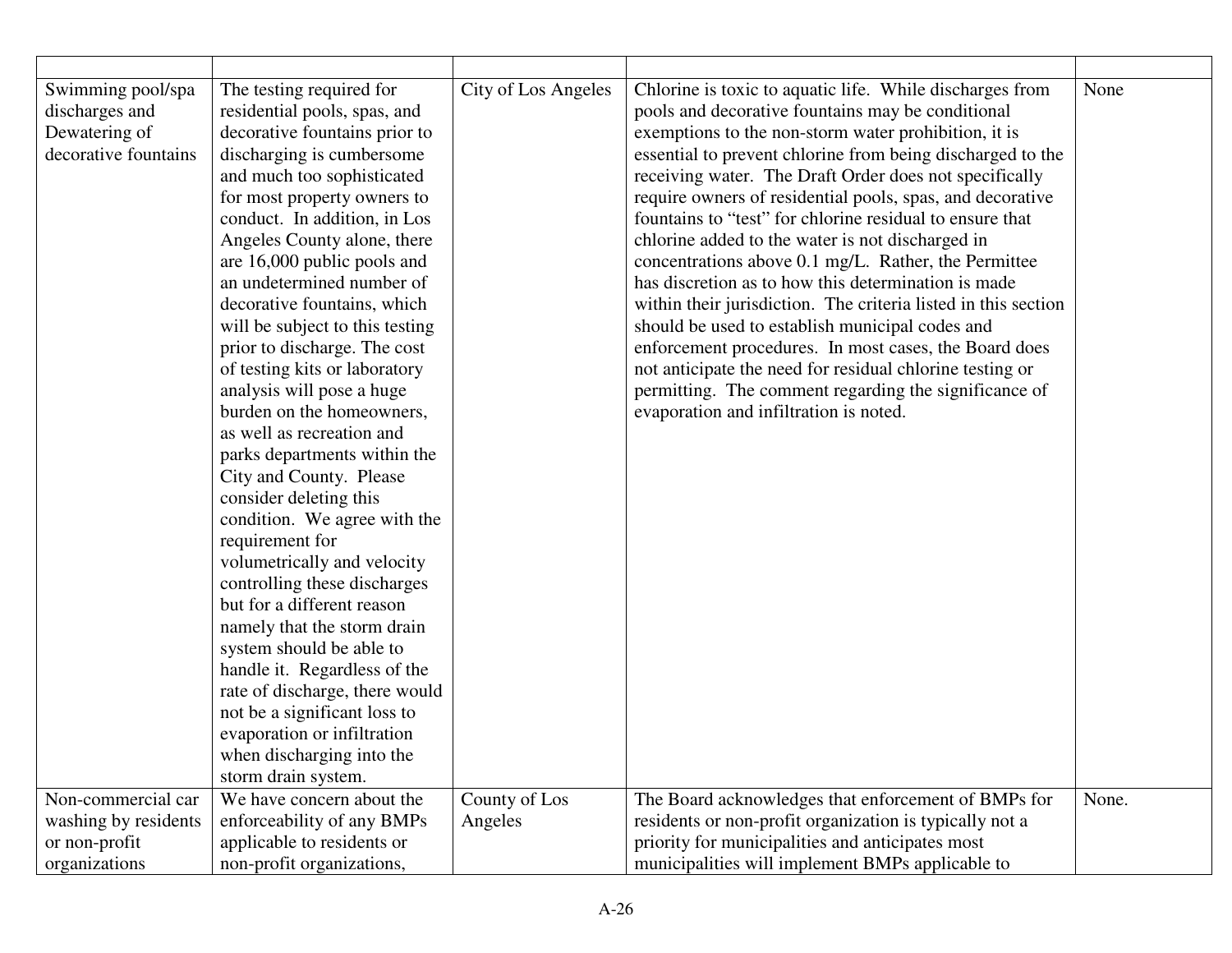|                                                                     | which may be high school<br>clubs or athletic teams. Most<br>of these activities occur<br>during the weekend, when<br>municipal staff is not<br>working. It would be very<br>costly to attempt any<br>enforcement during non-<br>working hours.                                                                         |                               | residents or non-profit organizations by public education<br>and technical assistance. The Board notes that many<br>municipalities have water usage restriction ordinances<br>that are implemented mainly by public outreach.                                                                                                                                                                                                                                                                                                                                                                                                                                        |                                    |
|---------------------------------------------------------------------|-------------------------------------------------------------------------------------------------------------------------------------------------------------------------------------------------------------------------------------------------------------------------------------------------------------------------|-------------------------------|----------------------------------------------------------------------------------------------------------------------------------------------------------------------------------------------------------------------------------------------------------------------------------------------------------------------------------------------------------------------------------------------------------------------------------------------------------------------------------------------------------------------------------------------------------------------------------------------------------------------------------------------------------------------|------------------------------------|
| <b>BMPs</b> for<br>Discharges from<br>Non-Commercial<br>Car Washing | The Fact Sheet includes<br>BMPs not listed in Table 8.<br>Recommendation:<br>Remove "creating a<br>temporary berm or block off<br>the storm drains; using<br>pumps or vacuums to direct<br>water to pervious areas;"                                                                                                    | <b>LACFCD</b>                 | The Fact Sheet will be revised to remove these conditions<br>to align with the changes to Table 8 in the Order                                                                                                                                                                                                                                                                                                                                                                                                                                                                                                                                                       | The Fact Sheet<br>will be revised. |
| Street/sidewalk wash<br>water                                       | Substitute "patio" for "street"<br>so that sidewalk and patio<br>rinsing are conditionally<br>allowed but not street<br>washing. Also include patio<br>washing in the Table 10<br>discussion of sidewalk<br>washing for<br>industrial/commercial source<br>control BMPs                                                 | South Bay Cities,<br>Torrance | Street washing has been shown to be an activity that is<br>conducted regularly and can contribute pollutants to the<br>MS4 if not properly managed. The Board did not specify<br>every activity that generates non-storm water that may or<br>may not contribute pollutants. To the extent that an<br>activity generates non-storm water discharges that are a<br>source of pollutants, those discharges must be effectively<br>prohibited from discharging through the MS4.                                                                                                                                                                                         | None.                              |
| Street/sidewalk wash<br>water                                       | The conditional exemption of<br>street/sidewalk water is<br>inconsistent with the<br>requirement in the<br>industrial/commercial MCM<br>section that street washing<br>must be diverted to the<br>sanitary sewer. Sidewalk<br>water should definitely be<br>conditionally exempt, but so<br>also should patios and pool | LA Permit Group               | The Board disagrees that the pollutant loading from an<br>industrial/commercial private street/sidewalk is<br>equivalent to a typical public sidewalk or street in a non-<br>commercial area. Heavy commercial/industrial facilities<br>typically store hazardous materials, have heavier vehicle<br>traffic including heavy equipment/trucks, and some have<br>metal sources which are not found in a light commercial<br>or residential area. The Board did not specify every<br>activity that generates non-storm water that may or may<br>not contribute pollutants. To the extent that an activity<br>generates non-storm water discharges that are a source of | None.                              |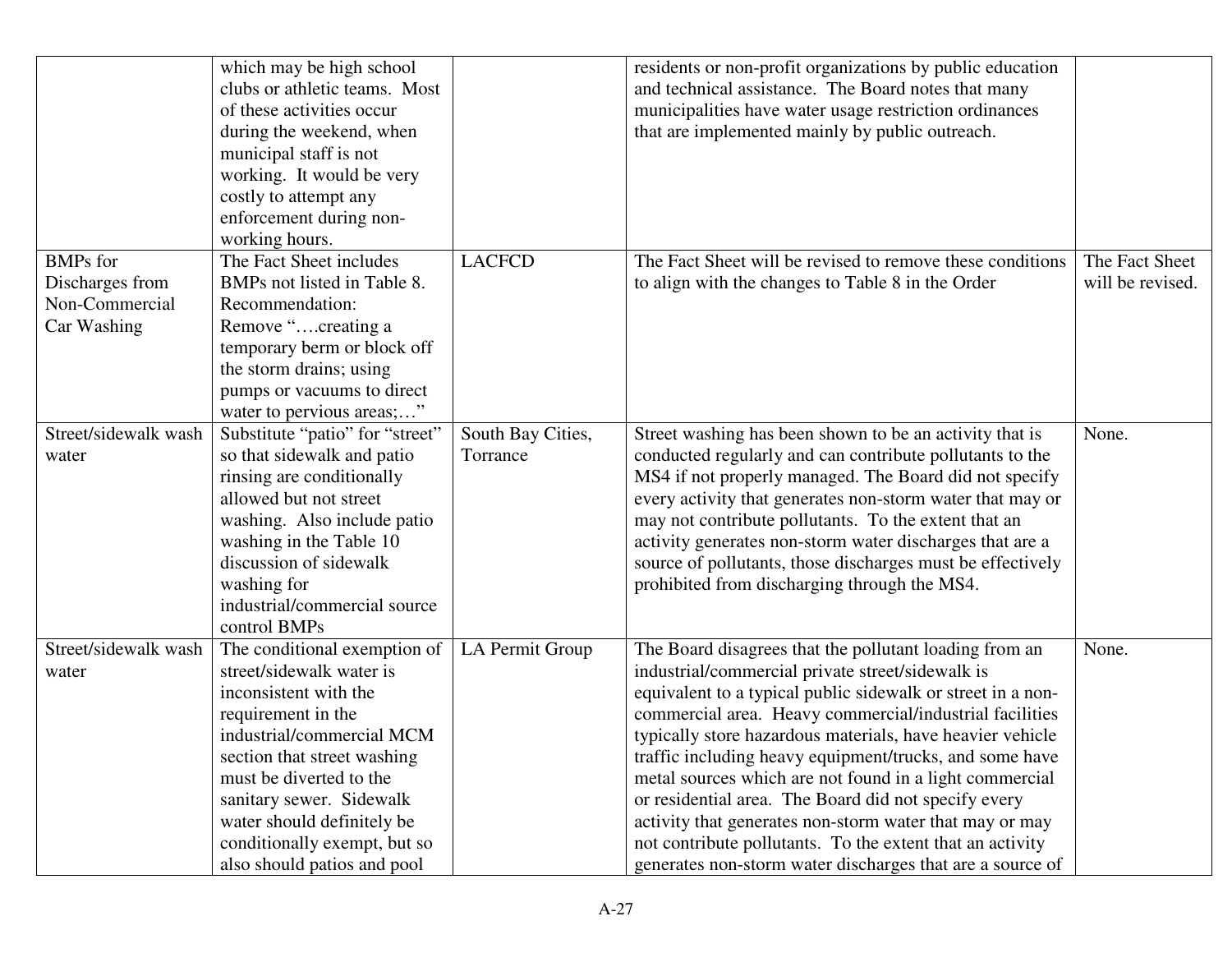|                                                                                                        | deck washing. If street<br>washing has to be diverted to<br>the sanitary sewer for<br>industrial/commercial<br>facilities, then it should for<br>all facilities and so should<br>parking lot wash water as<br>they are similar in their                                                                                                                                                         |                                                                                                       | pollutants, those discharges must be effectively<br>prohibited from discharging through the MS4.                                                                                                                                                                                                                                                                                                                                                                         |                           |
|--------------------------------------------------------------------------------------------------------|-------------------------------------------------------------------------------------------------------------------------------------------------------------------------------------------------------------------------------------------------------------------------------------------------------------------------------------------------------------------------------------------------|-------------------------------------------------------------------------------------------------------|--------------------------------------------------------------------------------------------------------------------------------------------------------------------------------------------------------------------------------------------------------------------------------------------------------------------------------------------------------------------------------------------------------------------------------------------------------------------------|---------------------------|
| Street/sidewalk wash<br>water                                                                          | pollutant loads.<br>The allowable spray washing<br>application rate of 0.006<br>gallons is too low and we are<br>not aware of any product that<br>would meet this application<br>rate. Please remove<br>application rate for high<br>pressure, low volume spray-<br>washing. Even higher<br>application rates may not<br>result in wash water<br>discharges reaching the storm<br>drain system. | City of Los Angeles                                                                                   | This requirement has not changed from the existing 2001<br>permit. The allowable spray washing rate of 0.006<br>gallons per square foot is based on approved BMPs<br>identified in Resolution No. 98-08. These BMP<br>requirements have been included in other MS4 permits<br>within the State of California. The washing rate of 0.006<br>gallons per square foot is appropriate for inclusion in this<br>permit.                                                       | None.                     |
| Definition                                                                                             | Please clarify what is meant<br>by "segregate." Give<br>examples of measures that<br>could be taken to segregate<br>non-storm water discharges<br>from potential sources of<br>pollutants                                                                                                                                                                                                       | Peninsula Cities,<br>South Bay Cities,<br>Torrance,<br>Association of<br>California Water<br>Agencies | The term segregate means to prevent the non-storm water<br>runoff from contacting sources of pollutants.<br>An example is, if air conditioner condensate was being<br>discharged within a heavy industry facility, a Permittee<br>should take appropriate actions to prevent the discharge<br>from coming into contact with the hazardous waste<br>storage area, or any other areas with sources of<br>pollutants, and entering into a storm water conveyance<br>system. | None.                     |
| Table 8, Attachment<br>$F$ – IV.A.5.<br>[Page 33,<br>Page $F-26$ ]<br>All Discharge<br>$Categorical -$ | Most residential swimming<br>pools hold from 20,000 to<br>22,000 gallons of water, and<br>decorative fountains even<br>less. Is the one-acre foot<br>threshold intended to exempt                                                                                                                                                                                                               | County of Los<br>Angeles, LACFCD                                                                      | The threshold has been revised to 100, 000 gallons,<br>which was proposed as the annual discharge threshold to<br>require coverage under a General Potable Water<br>Discharge Permit in the first draft of the current Ventura<br>MS4 Order. This threshold will allow discharge of<br>smaller volumes without notification. However,                                                                                                                                    | Threshold was<br>revised. |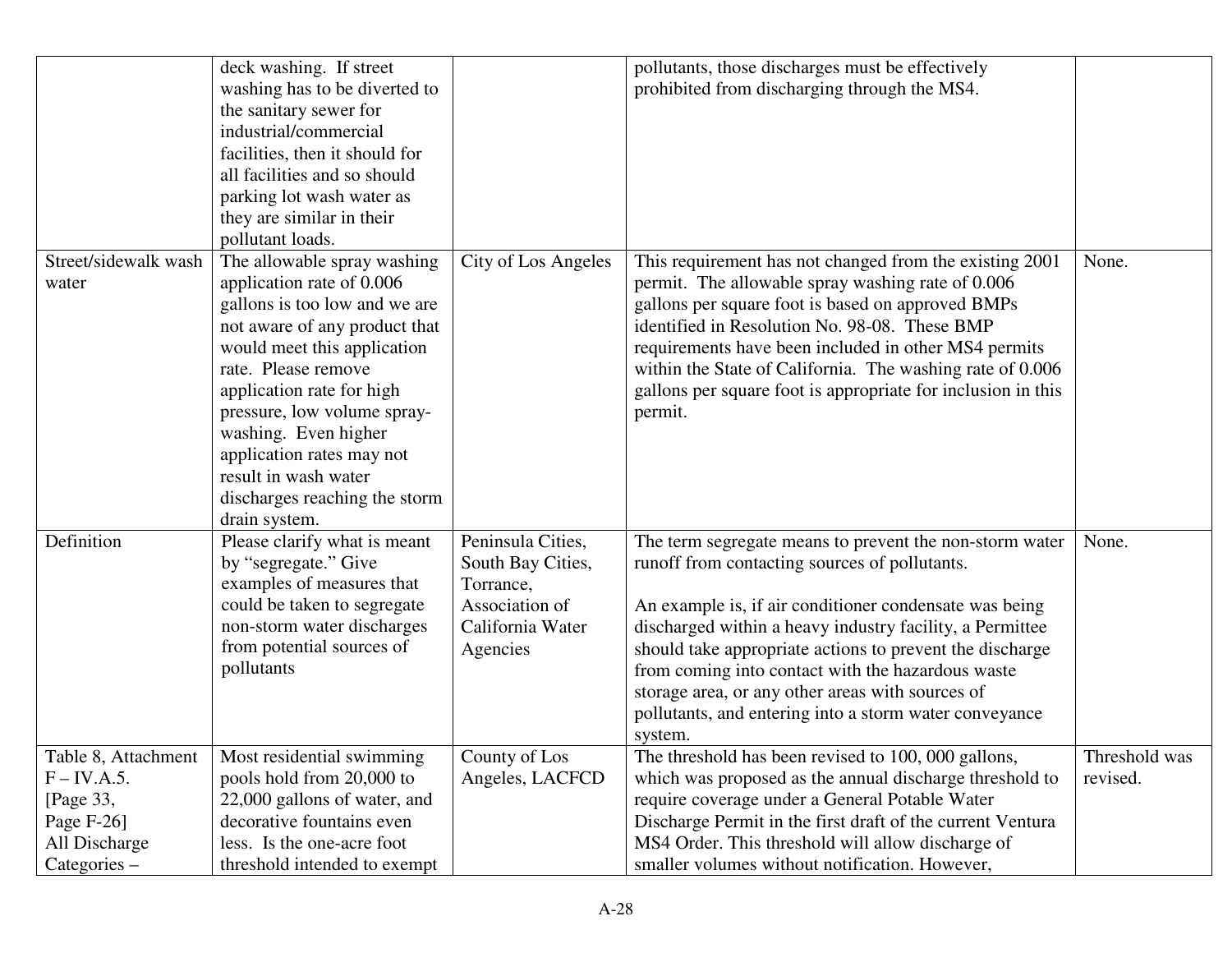| Segregation of      | residential swimming pools     |                 | swimming pool, spa and decorative fountain discharges      |              |
|---------------------|--------------------------------|-----------------|------------------------------------------------------------|--------------|
| Flows, Notification | and most decorative            |                 | of less than 100,000 gallons must still meet the other     |              |
|                     | fountains from advanced        |                 | conditions in Table 8.                                     |              |
|                     | notification? This             |                 |                                                            |              |
|                     | notification would only apply  |                 |                                                            |              |
|                     | to lakes dewatering and        |                 |                                                            |              |
|                     | municipal/county/commercial    |                 |                                                            |              |
|                     | swimming pools that are        |                 |                                                            |              |
|                     | approximately half the size of |                 |                                                            |              |
|                     | an Olympic-sized swimming      |                 |                                                            |              |
|                     | pool (approximately 660,000    |                 |                                                            |              |
|                     | gallons). Notification should  |                 |                                                            |              |
|                     | be set at 30,000 gallons.      |                 |                                                            |              |
| Table 8, Attachment | Part III.A.2.b combined with   | County of Los   | For dewatering of lakes, swimming pools and decorative     | The language |
| $F$ – IV.A.5        | Table 8 would require          | Angeles, LACFCD | fountains, the permit has been revised to clarify that the | has been     |
|                     | Permittees to develop and      |                 | provision requiring that the discharge pathway and the     | revised.     |
|                     | implement procedures to        |                 | MS4 inlet to which the discharge is directed shall be      |              |
|                     | ensure exempt non-storm        |                 | inspected and cleaned out for discharges above the         |              |
|                     | water discharges that are      |                 | notification threshold. Furthermore, the requirement to    |              |
|                     | generally perceived to be      |                 | inspect and cleanout the outlet has been removed. The      |              |
|                     | low risk meet very             |                 | notification threshold has been revised to 100,000         |              |
|                     | prescriptive and often highly  |                 | gallons.                                                   |              |
|                     | resource intensive BMPs.       |                 |                                                            |              |
|                     | For the dewatering of lakes,   |                 |                                                            |              |
|                     | swimming pools/spas, and       |                 |                                                            |              |
|                     | decorative fountains, the      |                 |                                                            |              |
|                     | requirement to inspect and     |                 |                                                            |              |
|                     | clean the MS4 inlet and MS4    |                 |                                                            |              |
|                     | outlet to the receiving water  |                 |                                                            |              |
|                     | immediately prior to           |                 |                                                            |              |
|                     | discharge is logistically      |                 |                                                            |              |
|                     | infeasible, impractical,       |                 |                                                            |              |
|                     | highly resource-intensive,     |                 |                                                            |              |
|                     | and expensive. Moreover,       |                 |                                                            |              |
|                     | since the outlet (which is     |                 |                                                            |              |
|                     | discharging water from         |                 |                                                            |              |
|                     | numerous sources) is           |                 |                                                            |              |
|                     | constantly discharging, there  |                 |                                                            |              |
|                     | should not be a need to clean  |                 |                                                            |              |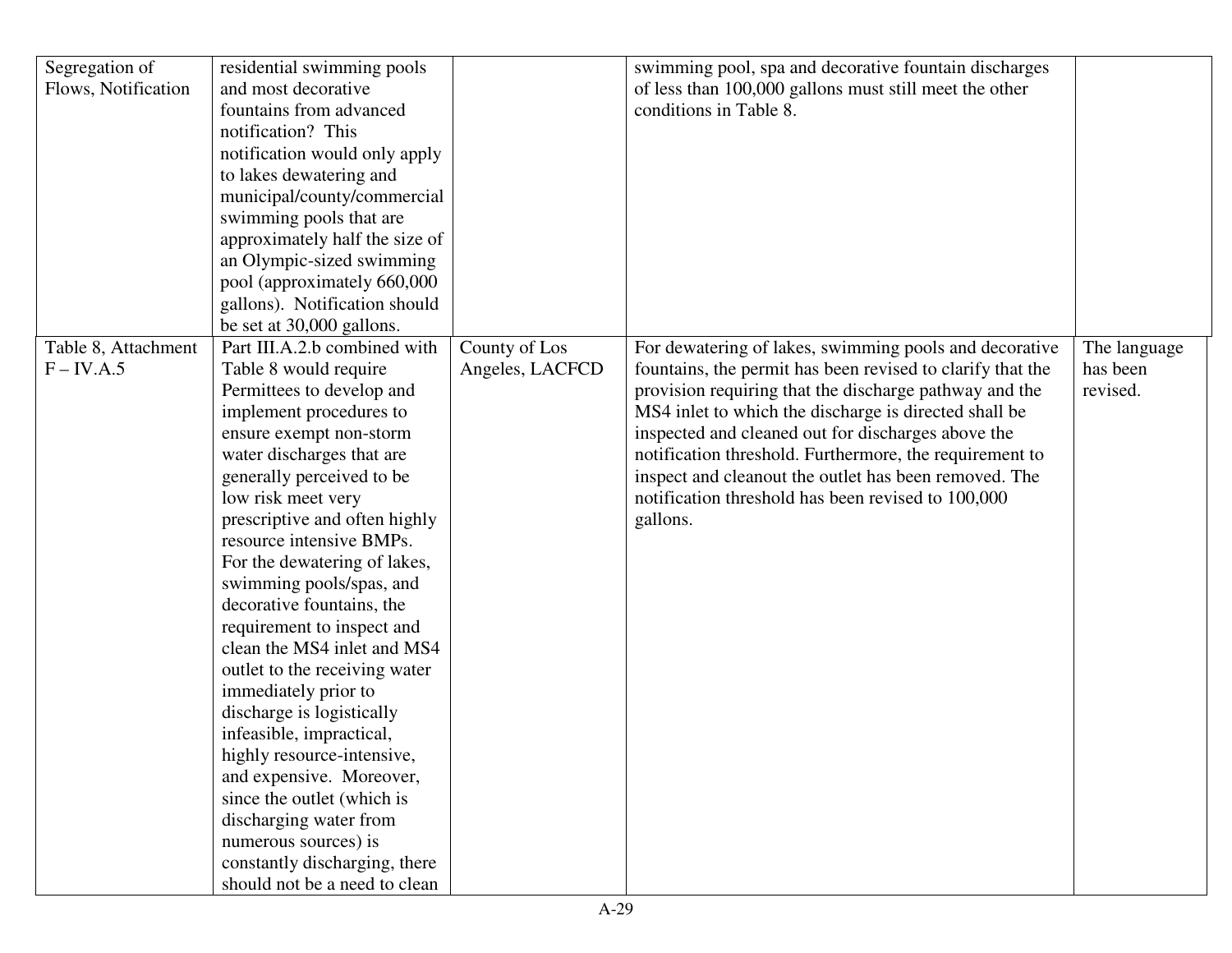|                     | it out. Revised language      |                  |                                                            |              |
|---------------------|-------------------------------|------------------|------------------------------------------------------------|--------------|
|                     | proposed.                     |                  |                                                            |              |
| General             | On page 33 in Table 8 there   | Association of   | The commenter's understanding is generally correct. The    | Language was |
|                     | is a requirement for all      | California Water | permit has been revised to provide additional clarity.     | revised.     |
|                     | <b>CENSWDs</b> to "Segregate" | Agencies         |                                                            |              |
|                     | conditionally exempt non      |                  |                                                            |              |
|                     | storm water discharges from   |                  |                                                            |              |
|                     | potential sources of          |                  |                                                            |              |
|                     | pollutants to prevent         |                  |                                                            |              |
|                     | introduction of pollutants to |                  |                                                            |              |
|                     | the MS4 and receiving         |                  |                                                            |              |
|                     | water." This is difficult to  |                  |                                                            |              |
|                     | understand and its practical  |                  |                                                            |              |
|                     | implications are not clear.   |                  |                                                            |              |
|                     | Based on the discussion at    |                  |                                                            |              |
|                     | the recent Board Workshop,    |                  |                                                            |              |
|                     | we believe the intent is to   |                  |                                                            |              |
|                     | prevent discharges from       |                  |                                                            |              |
|                     | mobilizing pollutants in the  |                  |                                                            |              |
|                     | flow path. We would           |                  |                                                            |              |
|                     | recommend that this section   |                  |                                                            |              |
|                     | be re-written to more clearly |                  |                                                            |              |
|                     | state the intent. Possible    |                  |                                                            |              |
|                     | language for Table 8 might    |                  |                                                            |              |
|                     | be"Ensure flow path           |                  |                                                            |              |
|                     | between discharge point and   |                  |                                                            |              |
|                     | entrance to the MS4 (e.g.     |                  |                                                            |              |
|                     | streets, gutters, swales) are |                  |                                                            |              |
|                     | free of trash and debris,     |                  |                                                            |              |
|                     | organic matter, and potential |                  |                                                            |              |
|                     | sources of pollutants."       |                  |                                                            |              |
| Table 8, Attachment | The use of the word "ensure"  | County of Los    | A MS4 Permittee may "ensure" notification, monitoring      | None.        |
| F – IV.A.5          | in the conditions/BMPs        | Angeles, LACFCD  | and recordkeeping by requiring it as a condition for entry |              |
|                     | should be deleted, since the  |                  | of the discharge into the MS4, or through other inter-     |              |
|                     | requirement is being asked of |                  | agency agreements.                                         |              |
|                     | a third-party discharger, not |                  |                                                            |              |
|                     | the Permittee. A Permittee    |                  |                                                            |              |
|                     | cannot "ensure" the conduct   |                  |                                                            |              |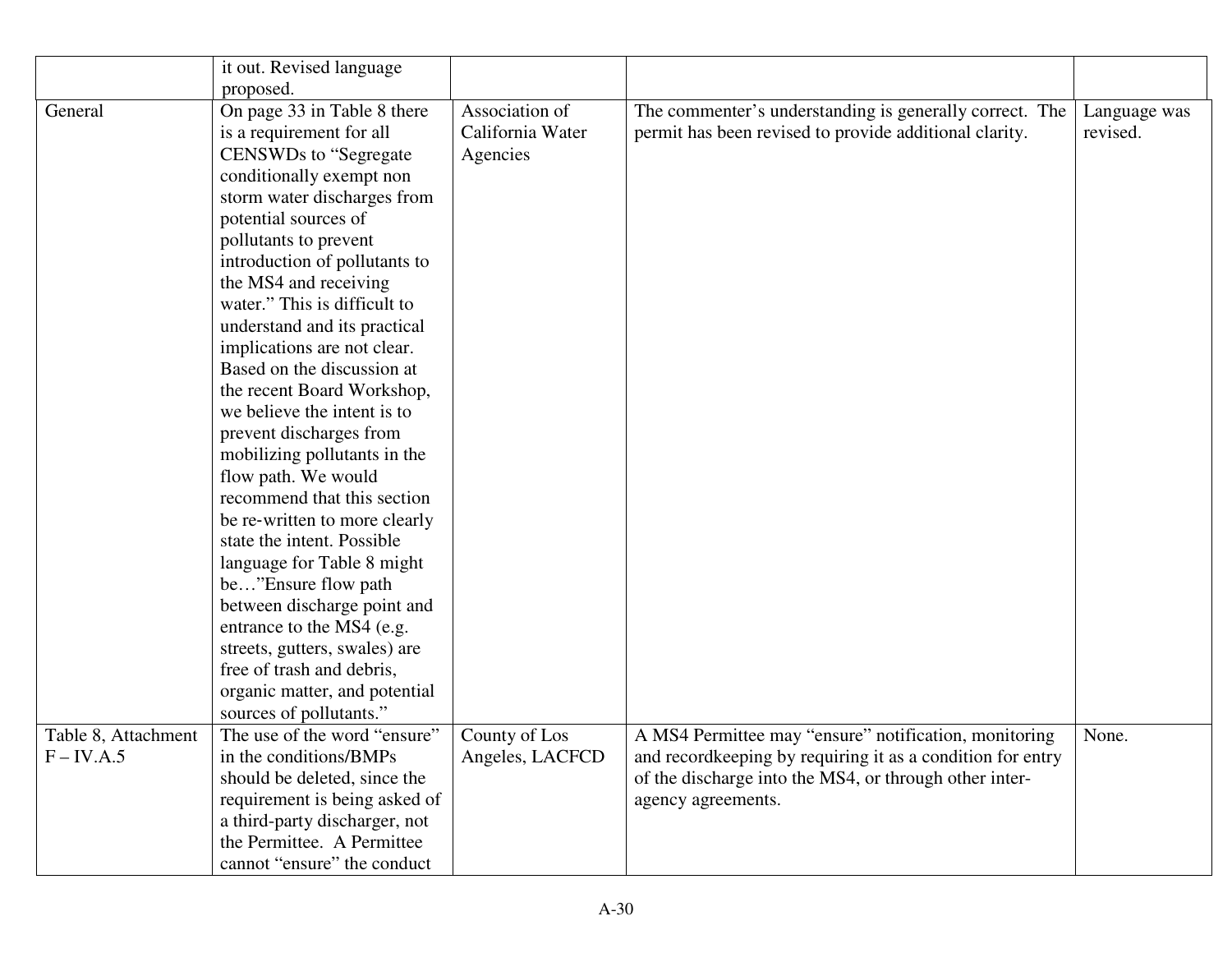|                                                                                                                                           | of a third-party discharger.<br>The provision should use the                                                                                                                                                                                                                                                                                                                                                                                                                                                                                                   |                                                |                                                                                                                                                                                                                      |                               |
|-------------------------------------------------------------------------------------------------------------------------------------------|----------------------------------------------------------------------------------------------------------------------------------------------------------------------------------------------------------------------------------------------------------------------------------------------------------------------------------------------------------------------------------------------------------------------------------------------------------------------------------------------------------------------------------------------------------------|------------------------------------------------|----------------------------------------------------------------------------------------------------------------------------------------------------------------------------------------------------------------------|-------------------------------|
| Table 8, Attachment<br>$F$ – IV.A.5.<br>[Page 33,<br>Page F-26]<br>All Discharge<br>Categories –<br>Segregation of<br>Flows, Notification | term "require" instead.<br>It is not the sole<br>responsibility of the<br>LACFCD to require<br>dischargers of one acre-foot<br>$(325,581$ gallons) or more to<br>provide advanced<br>notification to potentially<br>affected MS4s, including, at<br>minimum, the District and<br>the Permittee with land use<br>jurisdiction of the originating<br>discharge. LACFCD is not<br>necessarily in a position to<br>know when one acre-foot or<br>more of discharge will be<br>entering its MS4. This<br>should be the responsibility<br>of all the MS4 Permittees. | <b>LACFCD</b>                                  | The Order has been revised to state that potentially<br>affected Permittees, including but not limited to the<br>LACFCD, shall require notification by the discharger.                                               | Language has<br>been revised. |
| Table 8                                                                                                                                   | The permit makes frequent<br>reference to Table 8<br>("Required Conditions for<br><b>Conditionally Exempt Non-</b><br>Storm Water Discharges") as<br>it applies to CENSWDs. The<br>majority of required<br>conditions apply only to<br>Non-Essential CENSWDs<br>(although the first applied to<br>both Essential and<br>Non-Essential CENSWDs).<br>The actual required<br>conditions for Essential<br>CENSWDs in III A 2 a i and<br>ii are not found in this table.<br>ACWA is concerned that it                                                               | Association of<br>California Water<br>Agencies | Given that the conditions in Table 8 are identified<br>according to the type of non-storm water discharge, there<br>should not be any confusion regarding the conditions<br>applicable to different discharge types. | None.                         |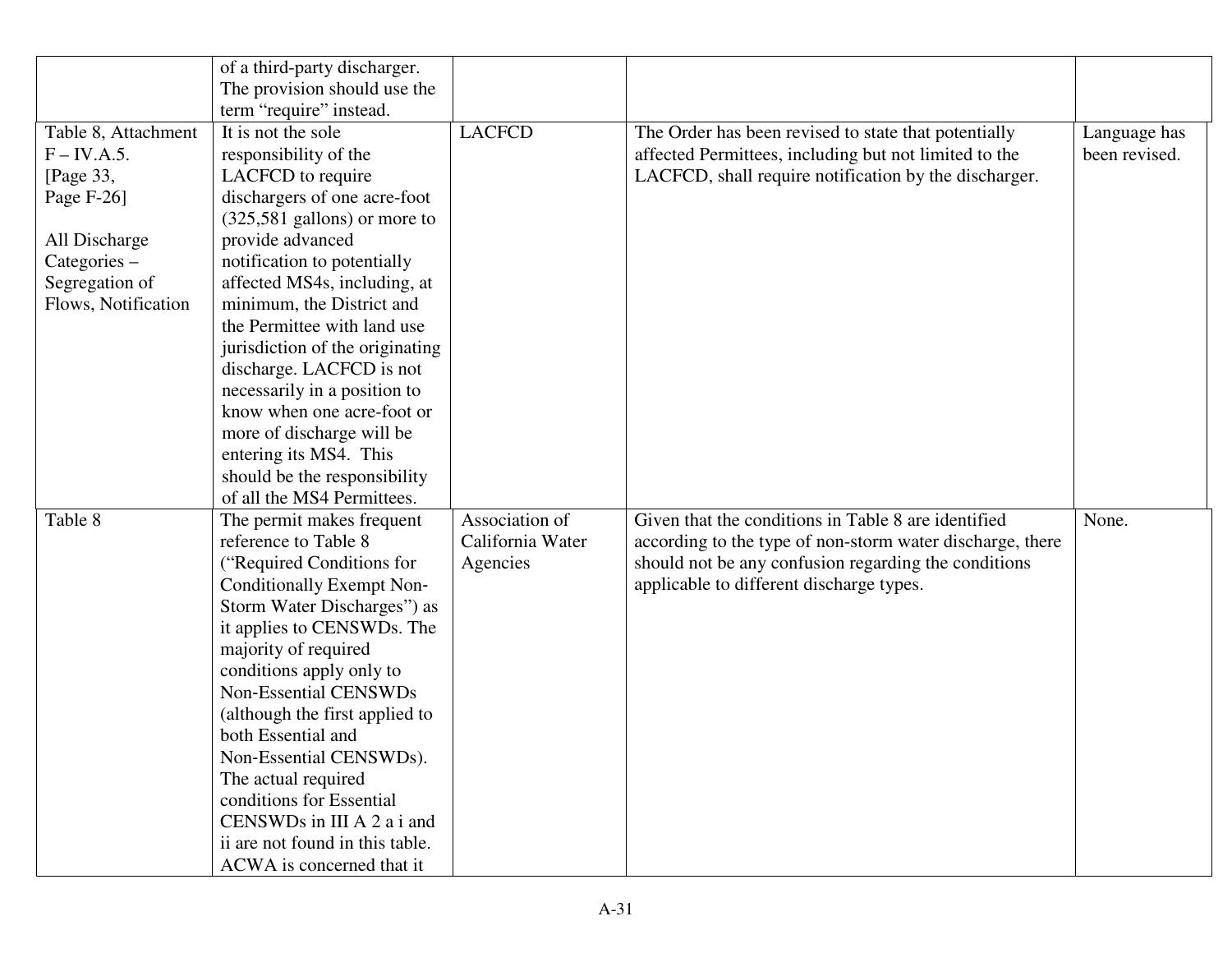|                                                                               | will be confusing if the<br>requirements that apply to<br><b>Essential CENSWDS</b> are not<br>in Table 8 or another Table<br>that is clearly marked as<br>applying to Essential<br>CENSWDS. One solution<br>would be to have separate<br><b>Tables for Essential</b><br>CENSWDs and                                                                                                                                                                                     |                                                      |                                                                                                                                                                                                                                                                                                                                                                                                                                                                                                                                                                                                                                    |                                        |
|-------------------------------------------------------------------------------|-------------------------------------------------------------------------------------------------------------------------------------------------------------------------------------------------------------------------------------------------------------------------------------------------------------------------------------------------------------------------------------------------------------------------------------------------------------------------|------------------------------------------------------|------------------------------------------------------------------------------------------------------------------------------------------------------------------------------------------------------------------------------------------------------------------------------------------------------------------------------------------------------------------------------------------------------------------------------------------------------------------------------------------------------------------------------------------------------------------------------------------------------------------------------------|----------------------------------------|
|                                                                               | Non-Essential CENSWDs                                                                                                                                                                                                                                                                                                                                                                                                                                                   |                                                      |                                                                                                                                                                                                                                                                                                                                                                                                                                                                                                                                                                                                                                    |                                        |
| Table 8, Attachment<br>$F$ – IV.A.5.<br>[Page 33,<br>Page $F-26$ ]<br>General | (see attached table).<br>As written, the Permit would<br>require segregation of<br>conditionally exempted<br>discharges from potential<br>sources of pollutants. Since<br>the MS4 can receive flows<br>from multiple discharges and<br>sources, segregating the<br>conditionally exempt flows<br>may not be feasible.<br><b>Conditional Exemptions from Non-Storm Water Discharge Prohibition within an ASBS</b><br>Please change to include<br>from MS4 directly to an | County of Los<br>Angeles, LACFCD<br>Santa Clarita    | Conditionally exempt non-storm water discharges are<br>allowed into the MS4 only if they are not a source of<br>pollutants. If a discharge that is conditionally exempt<br>picks up pollutants prior to discharge into a MS4 it would<br>no longer be exempt; therefore, this provision is intended<br>to ensure that conditionally exempt discharges that are<br>not a source of pollutants are directed away from<br>potential sources of pollutants in the flow path, or that the<br>flow path is inspected and cleaned prior to discharge of<br>the conditionally exempt flows.<br>The language has been revised as suggested. | None.<br>Language has<br>been revised. |
|                                                                               | <b>ASBS</b>                                                                                                                                                                                                                                                                                                                                                                                                                                                             |                                                      |                                                                                                                                                                                                                                                                                                                                                                                                                                                                                                                                                                                                                                    |                                        |
| III.A.2.b. & III.A.3.a<br>ASBS and non-<br><b>ASBS</b>                        | The listed non-storm water<br>discharges which are<br>conditionally exempt within<br>an Areas of Special<br><b>Biological Significance</b><br>(ASBS) should also be<br>conditionally exempt in areas<br>outside an ASBS, i.e.,<br>anywhere in the LA Basin.<br>The same concerns for<br>structural stability, slope<br>stability and naturally<br>occurring flows are present                                                                                           | County of Los<br>Angeles, Peninsula<br><b>Cities</b> | These categories are already covered either as authorized<br>non-storm water discharges covered by another NPDES<br>permit, or conditionally exempt discharges. The language<br>included in the Order for discharges within an ASBS<br>mimics the language adopted by the State Board in<br>Resolution No. 2012-0012.                                                                                                                                                                                                                                                                                                              | No change to<br>language.              |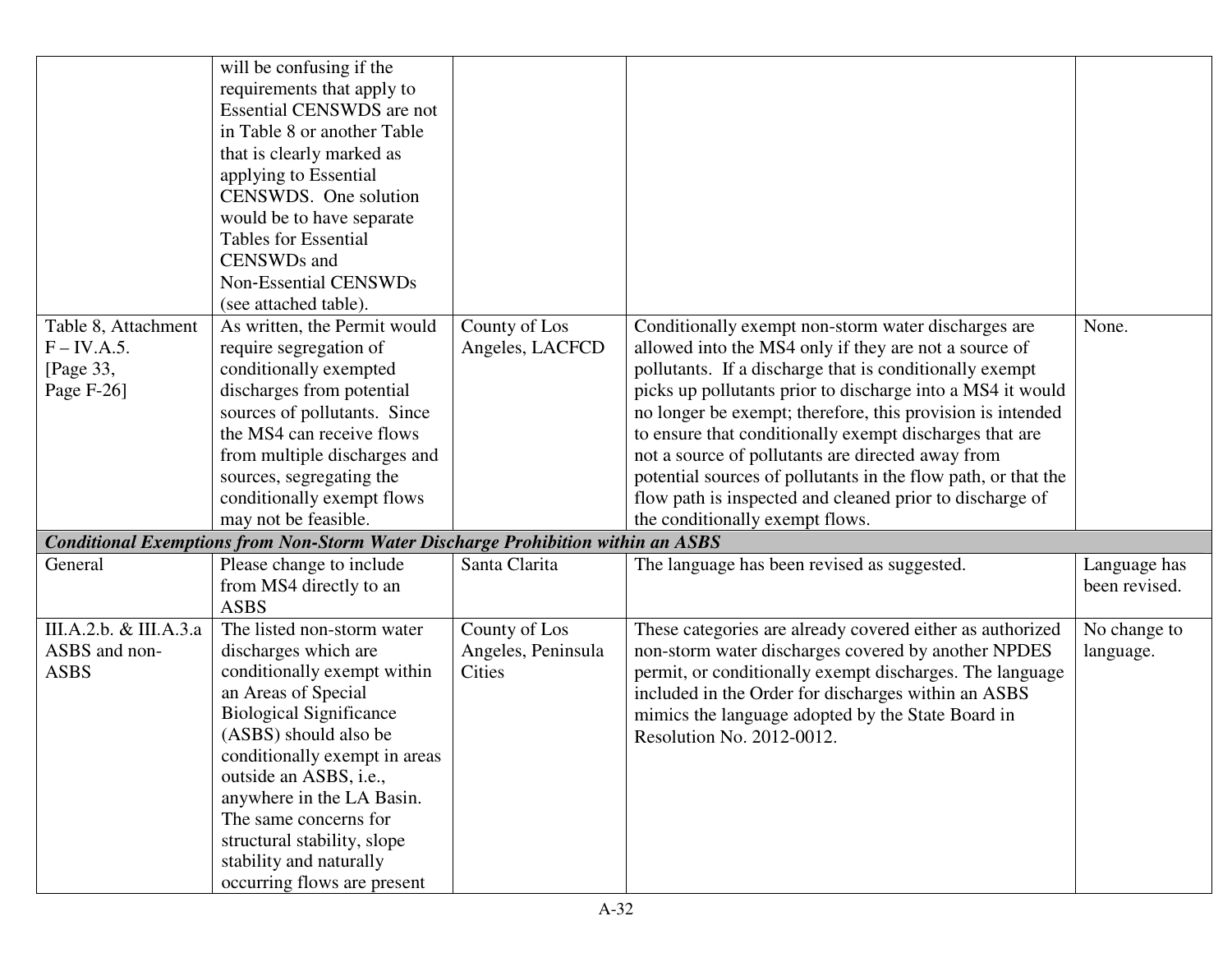|                               | on the Palos Verdes<br>Peninsula as they are in<br>ASBS in Malibu, this is<br>especially clear from the<br>recent landslide at Whites<br>Point in San Pedro, as well as<br>the active landslide areas on<br>the Palos Verdes Peninsula.<br>Exemption of these<br>categories are essential for                                    |               |                                                                                                                                                                                          |       |
|-------------------------------|----------------------------------------------------------------------------------------------------------------------------------------------------------------------------------------------------------------------------------------------------------------------------------------------------------------------------------|---------------|------------------------------------------------------------------------------------------------------------------------------------------------------------------------------------------|-------|
|                               | structural and slope stability,<br>and should apply in areas not                                                                                                                                                                                                                                                                 |               |                                                                                                                                                                                          |       |
|                               | designated as ASBS. The list                                                                                                                                                                                                                                                                                                     |               |                                                                                                                                                                                          |       |
|                               | of exemptions should be                                                                                                                                                                                                                                                                                                          |               |                                                                                                                                                                                          |       |
| <b>Permittee Requirements</b> | consistent for both.                                                                                                                                                                                                                                                                                                             |               |                                                                                                                                                                                          |       |
| III.A.4.a.i.-vi.              | A Permittee cannot ensure                                                                                                                                                                                                                                                                                                        | County of Los | Permittees are required to have the authority to control                                                                                                                                 | None. |
|                               | that a third party discharger<br>follow requirements relating<br>to its discharge. Such a<br>requirement would<br>potentially make the<br>Permittee liable for any<br>failure of the third party<br>discharger to follow the<br>requirements set forth in the<br>draft Permit.                                                   | Angeles       | discharges to their MS4s pursuant to 40 CFR section<br>$122.26(d)(2)$ . A Permittee may ensure that discharges to<br>its MS4 fulfill certain requirements through various<br>mechanisms. |       |
|                               | In addition, the language can<br>be interpreted more broadly<br>than Regional Water Board<br>staff may have intended.<br>While a footnote to this<br>provision names such parties<br>as POTW operators, potable<br>water supply and distribution<br>agencies and other<br>governmental entities, it<br>presumably could apply to |               |                                                                                                                                                                                          |       |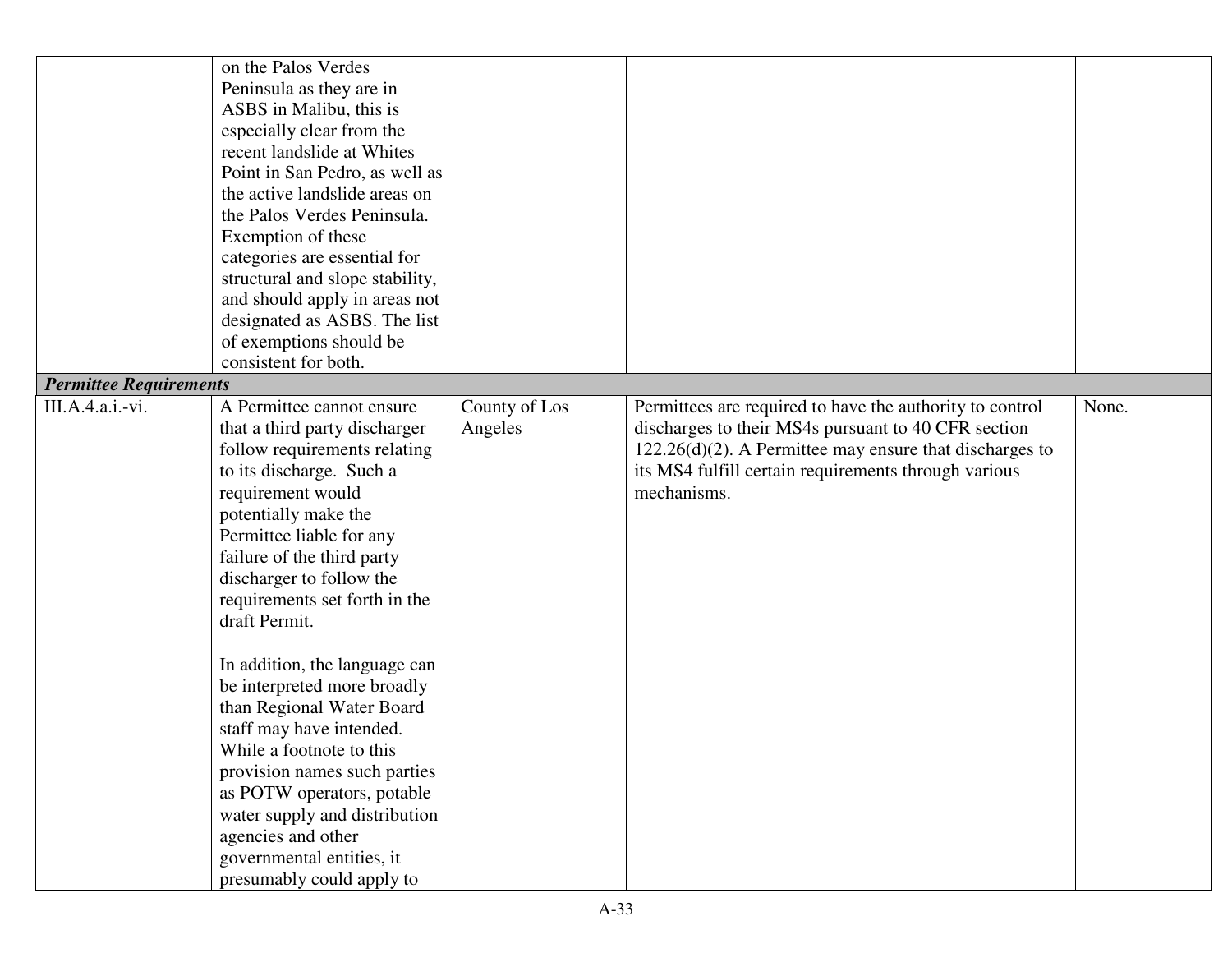|                           | any private company or<br>individual as well. While this<br>provision appears to shift to<br>the discharger responsibility<br>for controlling its discharge,<br>the Permittee will incur<br>administrative costs. Also, is<br>this requirement applicable to<br>discharges such as irrigation<br>runoff, car washing, and<br>other occasional, but<br>repetitive activities conducted<br>by non-institutional<br>dischargers?     |                                                                   |                                                                                                                                                                                                                                                                                                                                                                                                                                                                                                                                                                                                                                                                                                     |       |
|---------------------------|-----------------------------------------------------------------------------------------------------------------------------------------------------------------------------------------------------------------------------------------------------------------------------------------------------------------------------------------------------------------------------------------------------------------------------------|-------------------------------------------------------------------|-----------------------------------------------------------------------------------------------------------------------------------------------------------------------------------------------------------------------------------------------------------------------------------------------------------------------------------------------------------------------------------------------------------------------------------------------------------------------------------------------------------------------------------------------------------------------------------------------------------------------------------------------------------------------------------------------------|-------|
| III.A.4 a ii:             | We believe that this provision<br>does not serve any purpose.<br>If a local MS4 owner or<br>operator requires a local<br>permit, the MS4 permit does<br>not need to require the<br>Permittee to require that<br>permit, it is already required.<br>If the local MS4 owner or<br>operator does not require a<br>local permit, the MS4 permit<br>does not change that. We<br>propose that this provision be<br>struck out entirely. | Sierra Madre,<br><b>National Fire</b><br>Sprinkler<br>Association | The section in question refers to Permittees' oversight of<br>non-Permittees. The following excerpt is from the<br>beginning of the section commented on:<br>"Develop and implement procedures to ensure that a<br>discharger, if not a named Permittee in this Order,<br>fulfills the following for non-storm water discharges to<br>the Permittee's MS4"<br>Additionally, non-storm water dischargers refer to the<br>Permit for direction regarding discharges to the<br>Permittees' MS4s. The inclusion of this language<br>reinforces the idea that some MS4 owners do require a<br>local Permit and dischargers need to check with the<br>operator of the system they plan to discharge into. | None. |
| Permittee<br>Requirements | This section makes frequent<br>references to Table 8 which<br>are BMPs for Non-Essential<br>CESNSWD (except for the<br>very first one which covers<br>both Essential and Non-<br>Essential CESNSWDs).<br>However it is confusing as<br>worded.                                                                                                                                                                                    | Sierra Madre                                                      | The language is clear in its current form.                                                                                                                                                                                                                                                                                                                                                                                                                                                                                                                                                                                                                                                          | None. |
| Permittee                 | This in conjunction with                                                                                                                                                                                                                                                                                                                                                                                                          | Santa Clarita                                                     | The Clean Water Act requires that MS4 permits                                                                                                                                                                                                                                                                                                                                                                                                                                                                                                                                                                                                                                                       | None. |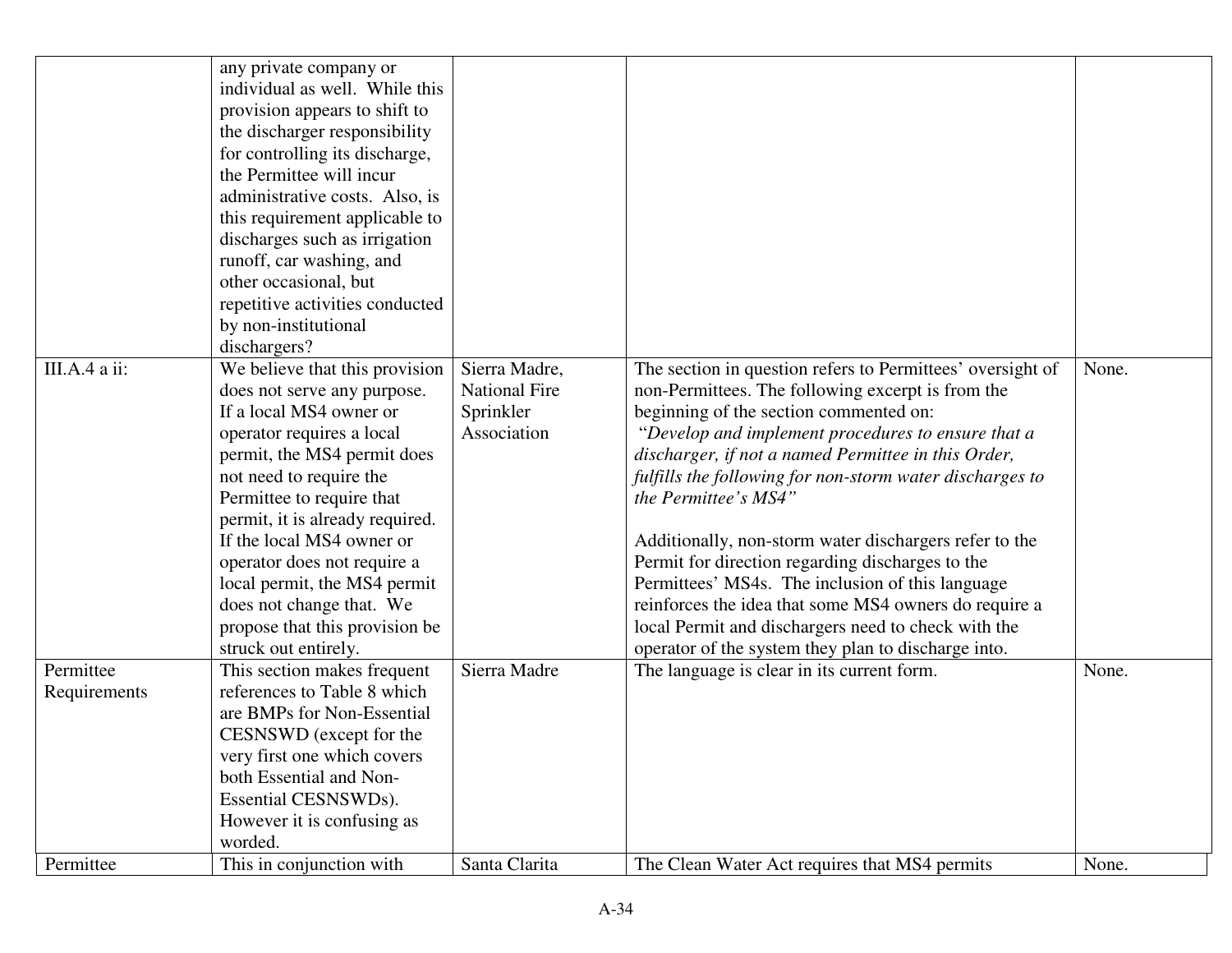| Requirements | Table 8 essentially requires<br>permittees to divert all the<br>stormwater from dry weather<br>flows to the sewer. This<br>exceeds federal requirements<br>and is economically<br>infeasible. Permits will be<br>cost prohibitive, and will<br>result in the public bypassing<br>the permit process. Establish<br>more reasonable thresholds.                                                                                                                                                                                                                                                                                                                                                         |                          | effectively prohibit non-storm water discharges that are<br>sources of pollutants to receiving waters. The<br>requirements in the permit pertaining to non-storm water,<br>including Table 8, are required to effectuate this federal<br>standard. The Board may therefore appropriately prohibit<br>non-storm water discharges from reaching receiving<br>waters, and/or impose conditions/requirements to ensure<br>that non-storm water discharges are not a source of<br>pollutants to receiving waters.<br>There are multiple ways of abating non-storm water<br>discharges, including eliminating illicit discharges,<br>directing illicit dischargers to apply for an NPDES<br>permit, or directing them to divert their discharge to a<br>sanitary sewer system. As written, the language is<br>appropriate. |       |
|--------------|-------------------------------------------------------------------------------------------------------------------------------------------------------------------------------------------------------------------------------------------------------------------------------------------------------------------------------------------------------------------------------------------------------------------------------------------------------------------------------------------------------------------------------------------------------------------------------------------------------------------------------------------------------------------------------------------------------|--------------------------|----------------------------------------------------------------------------------------------------------------------------------------------------------------------------------------------------------------------------------------------------------------------------------------------------------------------------------------------------------------------------------------------------------------------------------------------------------------------------------------------------------------------------------------------------------------------------------------------------------------------------------------------------------------------------------------------------------------------------------------------------------------------------------------------------------------------|-------|
| III.A.4.c.   | If the Permittees determine<br>that authorized discharges<br>contribute to a significant<br>portion of non-storm water<br>discharges that may have<br>caused or contributed to an<br>exceedance, the Permittee(s)<br>should not be required to take<br>further actions to determine<br>whether the authorized<br>discharges are a source of<br>pollutants that causes or<br>contributes to an exceedance<br>of receiving water<br>limitations. This places the<br>burden to regulate NPDES-<br>authorized discharges on the<br>MS4 Permittees when such<br>responsibilities lie with the<br>Regional Water Board to<br>evaluate the discharges they<br>permit. Instead, the<br>Permittee(s) should be | County of Los<br>Angeles | If the Permittees determine that authorized discharges<br>contribute to a significant portion of non-storm water<br>discharges that may have caused or contributed to an<br>exceedance of receiving water limitations, the Order<br>includes provisions for Permittees to notify the Regional<br>Board and provides that a Permittee would not be found<br>in violation of applicable receiving water limitations for<br>that sampling event. The Regional Board would take<br>action as appropriate regarding the authorized discharge.<br>The Permittee would not be required to take further<br>action regarding the authorized discharge that caused the<br>exceedance.                                                                                                                                          | None. |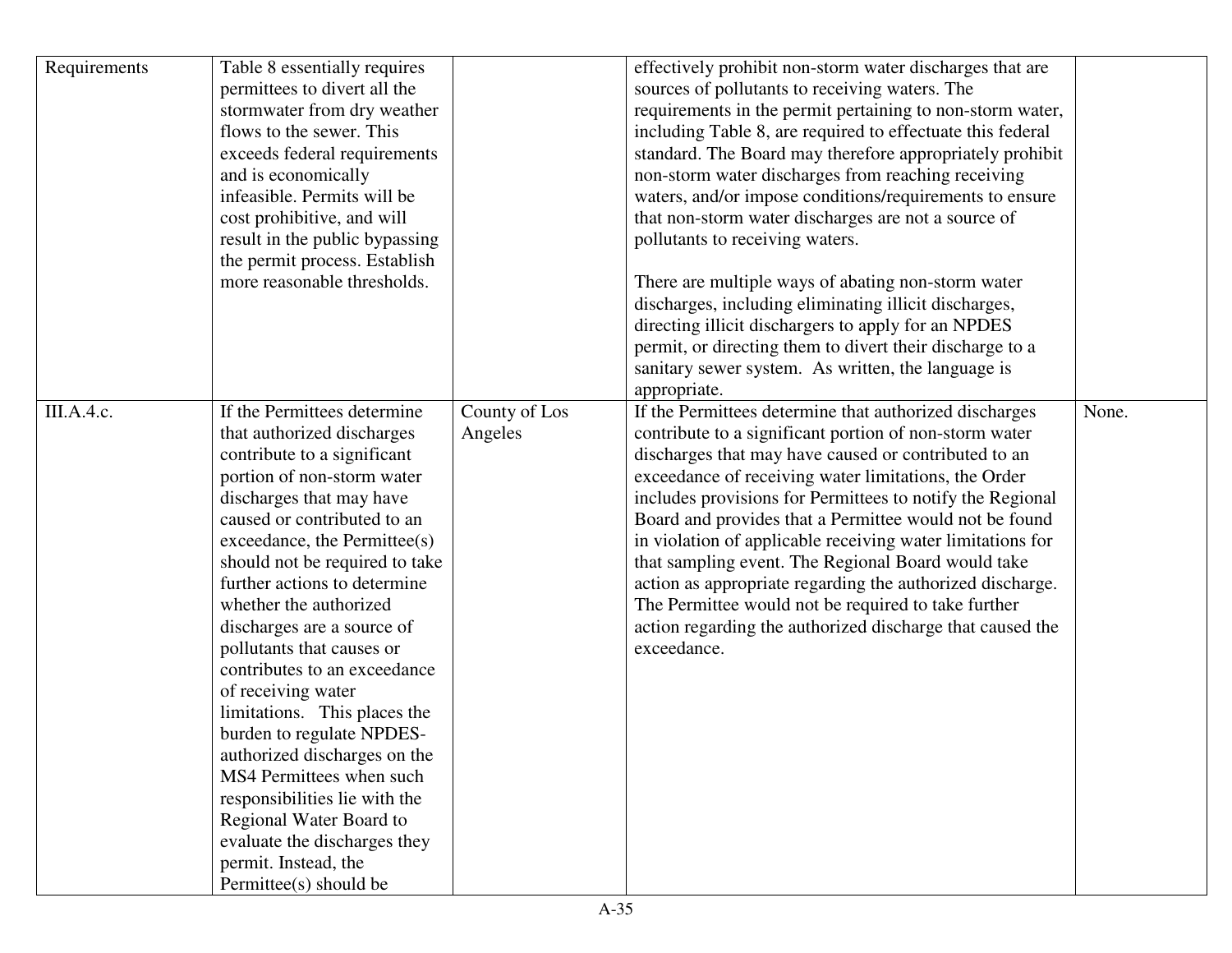|            | allowed to focus resources on   |                 |                                                                      |       |
|------------|---------------------------------|-----------------|----------------------------------------------------------------------|-------|
|            | investigating the               |                 |                                                                      |       |
|            | unauthorized discharges, and    |                 |                                                                      |       |
|            | report the authorized           |                 |                                                                      |       |
|            | discharges to the Regional      |                 |                                                                      |       |
|            | Water Board for further         |                 |                                                                      |       |
|            | evaluation and action.          |                 |                                                                      |       |
| III.A.4.d. | Since "effectively prohibit"    | County of Los   | The Board disagrees. The permittees have ultimate                    | None. |
|            | requires the discharger to      | Angeles, LACFCD | authority and responsibility to prohibit, prevent, or                |       |
|            | either stop the discharge       |                 | otherwise control the non-storm water discharges that                |       |
|            | (which may be difficult given   |                 | enter and exit the portions of the MS4 for which they are            |       |
|            | the circumstances of the        |                 | owners and/or operators. Even if the permittees do not               |       |
|            | discharge) or obtain an         |                 | themselves generate the pollutants entering/exiting their            |       |
|            | NPDES permit, it makes          |                 | MS4s, the permittees are nevertheless responsible for                |       |
|            | more sense for the discharger   |                 | ensuring that the pollutants do not reach receiving waters           |       |
|            | to apply directly to the        |                 | through their MS4. As recently stated by the 9 <sup>th</sup> Circuit |       |
|            | Regional Water Board for        |                 | Court of Appeals, "the Clean Water Act does not                      |       |
|            | coverage under the NPDES        |                 | distinguish between those who add and those who convey               |       |
|            | permit, as this places the      |                 | what is added by others - the Act is indifferent to the              |       |
|            | responsibility on the           |                 | originator of water pollution." (NRDC v. County of Los               |       |
|            | discharger to ensure that it is |                 | Angeles (2011) 673 F.3d 880, 900.) Thus, the Clean                   |       |
|            | complying with the Clean        |                 | Water Act, and this permit, appropriately places                     |       |
|            | Water Act.                      |                 | responsibility for preventing or controlling illicit                 |       |
|            |                                 |                 | discharges on the permittees.                                        |       |
|            | The ultimate responsibility     |                 |                                                                      |       |
|            | for non-stormwater              |                 | Once the permittees identify illicit discharges, they have           |       |
|            | discharges is that of the       |                 | a responsibility to abate these discharges. Permittees may           |       |
|            | discharger, not the Permittee.  |                 | abate the discharges in several ways, including source               |       |
|            | The Permittee must, under       |                 | control and source remediation, directing non-permittee              |       |
|            | the Clean Water Act,            |                 | dischargers to eliminate the discharge, apply for an                 |       |
|            | "effectively prohibit" non-     |                 | NPDES permit, or divert their discharge to a sanitary                |       |
|            | allowed non-stormwater          |                 | sewer system. As written, the language is appropriate.               |       |
|            | discharges, but the Permittee   |                 |                                                                      |       |
|            | is not responsible for          |                 |                                                                      |       |
|            | arranging treatment or          |                 |                                                                      |       |
|            | diversion to sanitary sewers.   |                 |                                                                      |       |
|            | Obviously, a discharger can     |                 |                                                                      |       |
|            | contract with a sanitary sewer  |                 |                                                                      |       |
|            | to handle the discharge, but    |                 |                                                                      |       |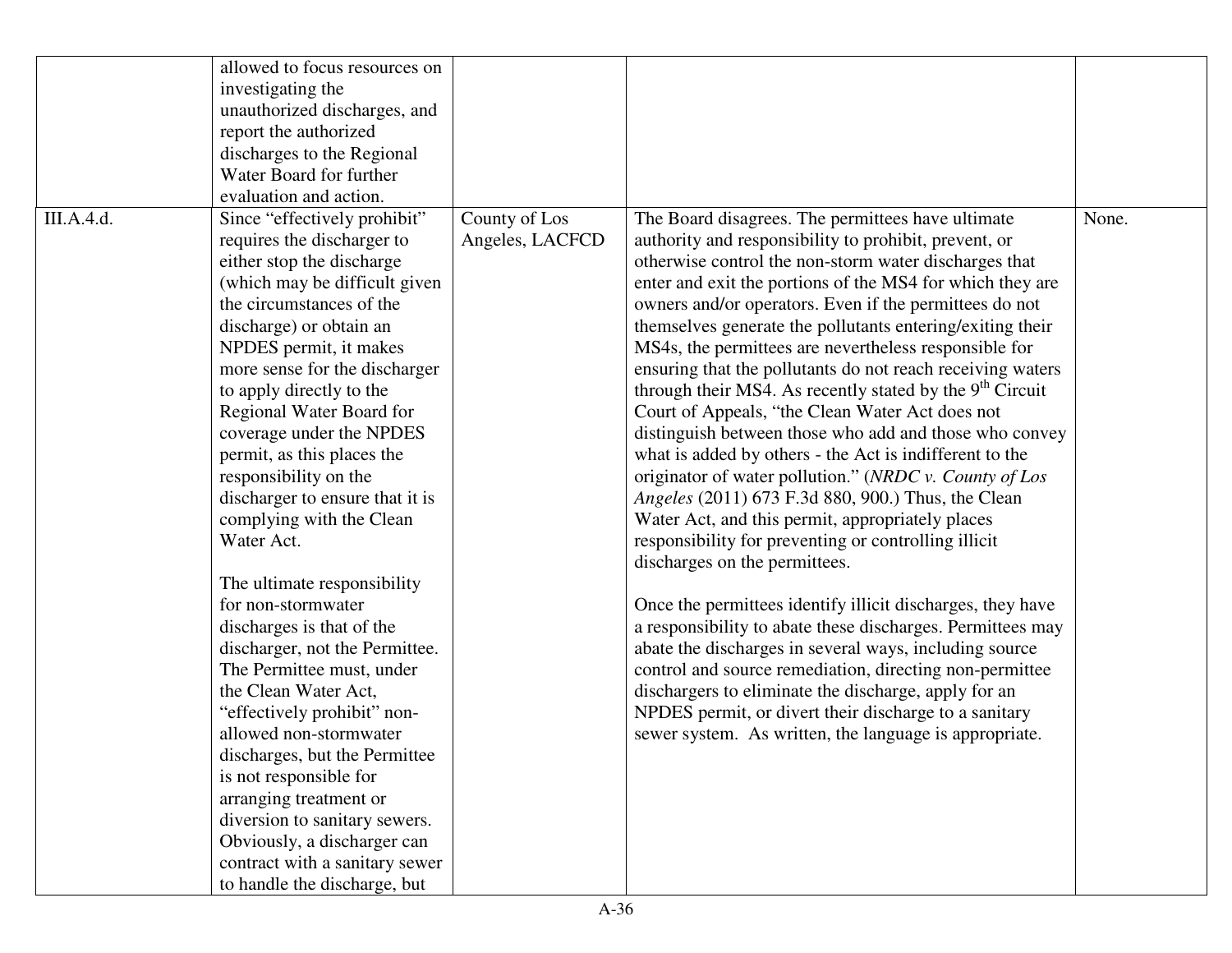|               | that is a responsibility for the<br>discharger, not the Permittee.<br>Source control and source<br>remediation should always be<br>the preferred action to<br>encourage and instill change<br>in polluting behaviors.                                                                                                                                                                                                                                                                              |                                                                              |                                                                                                                                                                                                                                                                                                                                                                                                                                                                                            |       |
|---------------|----------------------------------------------------------------------------------------------------------------------------------------------------------------------------------------------------------------------------------------------------------------------------------------------------------------------------------------------------------------------------------------------------------------------------------------------------------------------------------------------------|------------------------------------------------------------------------------|--------------------------------------------------------------------------------------------------------------------------------------------------------------------------------------------------------------------------------------------------------------------------------------------------------------------------------------------------------------------------------------------------------------------------------------------------------------------------------------------|-------|
| III.A.4.d.    | Strike provision III.A.4.d.iii.<br>Strike provision III.A.4.d.iv.<br>as it is already covered under<br>"impose conditions in<br>addition to those in Table 8"<br>at ii<br>Eliminate footnote 18 as a<br>definition, and instead split<br>III.A.4.d.i. into two possible<br>actions:<br><i>i.</i> Prohibit the non-<br>stormwater<br>discharge or<br>ii. Require that the<br>discharger obtain<br>coverage under an<br><b>NPDES</b> permit<br>Impose conditions in addition<br>to those in Table 8. | South Bay Cities,<br>Torrance                                                | The language is adequate in its current form. The<br>meaning of "impose conditions in addition to those in<br>Table 8" is intended to relate to additional BMPs or<br>source control measures that could be implemented to<br>prevent the discharge of pollutants, while subsections iii<br>and iv cover different alternatives for addressing the<br>discharge of pollutants -- through diversion or treatment.                                                                           | None. |
| III.A.4.d.iv. | For municipalities to<br>"provide for treatment" of a<br>non-storm water discharge is<br>inappropriate use of public<br>funds unless it is a discharge<br>generated by the activity of<br>the MS4 Permittee. Instead<br>the discharger must be<br>required to obtain a permit                                                                                                                                                                                                                      | County of Los<br>Angeles, Peninsula<br>Cities, South Bay<br>Cities, Torrance | Illicit discharges are prohibited under Federal law and in<br>the Order. Once they are identified, Permittees have a<br>responsibility to abate these discharges which could<br>mean directing the dischargers to apply for an NPDES<br>Permit or directing them to divert their discharge to a<br>sanitary sewer system. As written, the language is<br>appropriate and provides flexibility by giving Permittees<br>a number of options for addressing the non-storm water<br>discharge. | None. |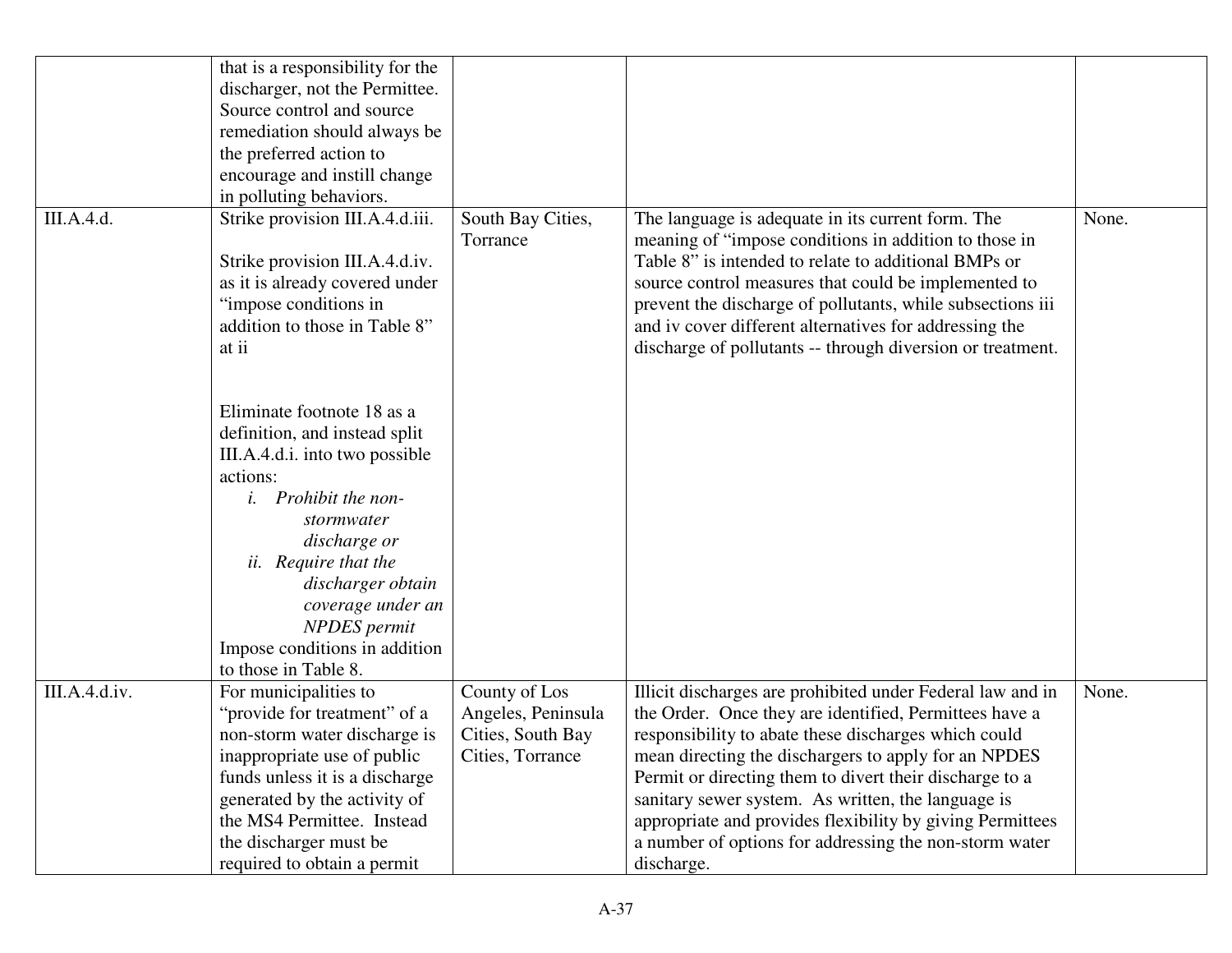|          | and connect the discharge to<br>the sanitary sewer, or to treat<br>the discharge, but that would<br>fall under "impose additional<br>conditions"<br>Strike this provision as it is<br>already covered under<br>"impose conditions in<br>addition to those in Table 8"<br>at ii.                                                                                                                                                                                                                                                                                                                                                                                                                                                                                                                    |                          |                                                                                                                                                                                                                                                                                                                                                                                                                                                                                                                                                                                                                                                                                                                                                                                                                                                                                                                                                                                                                                                                                                                                                                                                                                                                                                                                                                                                                                                                                                 |       |
|----------|----------------------------------------------------------------------------------------------------------------------------------------------------------------------------------------------------------------------------------------------------------------------------------------------------------------------------------------------------------------------------------------------------------------------------------------------------------------------------------------------------------------------------------------------------------------------------------------------------------------------------------------------------------------------------------------------------------------------------------------------------------------------------------------------------|--------------------------|-------------------------------------------------------------------------------------------------------------------------------------------------------------------------------------------------------------------------------------------------------------------------------------------------------------------------------------------------------------------------------------------------------------------------------------------------------------------------------------------------------------------------------------------------------------------------------------------------------------------------------------------------------------------------------------------------------------------------------------------------------------------------------------------------------------------------------------------------------------------------------------------------------------------------------------------------------------------------------------------------------------------------------------------------------------------------------------------------------------------------------------------------------------------------------------------------------------------------------------------------------------------------------------------------------------------------------------------------------------------------------------------------------------------------------------------------------------------------------------------------|-------|
| III.A.5. | Liability for receiving water<br>limitation violations should<br>not follow for any<br>exceedance of a water quality<br>standard. Nevertheless, we<br>support the intent of this<br>provision, which is to<br>acknowledge that Permittees<br>should not be liable for<br>exceeding receiving water<br>limitations and/or water<br>quality-based effluent<br>limitations due to authorized<br>or conditionally exempt non-<br>stormwater discharges.<br>We believe however, that the<br>provision as written would be<br>difficult to utilize and<br>contains ambiguous<br>language.<br>First, NPDES Permittees (the<br>"authorized discharges") may<br>not be required to monitor<br>their discharges and in any<br>event, would send monitoring<br>reports to the RWQCB, not<br>Permittees. Also, | County of Los<br>Angeles | First, for the most part, authorized and conditionally<br>exempt essential non-storm water discharges must be<br>monitored – either pursuant to the NPDES permit under<br>which the discharge is covered or as required by USEPA<br>for temporary discharges pursuant to sections $104(a)$ or<br>104(b) of the Comprehensive Environmental Response,<br>Compensation and Liability Act (CERCLA), or as a<br>condition for discharging to the MS4 for discharges from<br>potable water sources not otherwise covered by a NPDES<br>permit.<br>Further, it is the Board's intention to regulate all<br>pollutants, whether they are anthropogenic or naturally<br>occurring, that are discharged from the MS4 to receiving<br>waters. The entire purpose of a NPDES permit is to<br>regulate discharges of "pollutants" from point sources to<br>receiving waters. The Clean Water Act's definition of<br>"pollutant" in section 502(6) does not distinguish<br>between pollutants that are caused by anthropogenic or<br>naturally occurring sources. Even if a permittee is not<br>able to control the source of a naturally occurring<br>pollutant, permittees are required to control whether the<br>pollutant is eventually discharged from the MS4 to<br>receiving waters. Particularly in the case of non-storm<br>water discharges, the Clean Water Act requires that<br>NPDES MS4 permits prohibit non-storm water<br>discharges that are a source of pollutants to receiving<br>waters. | None. |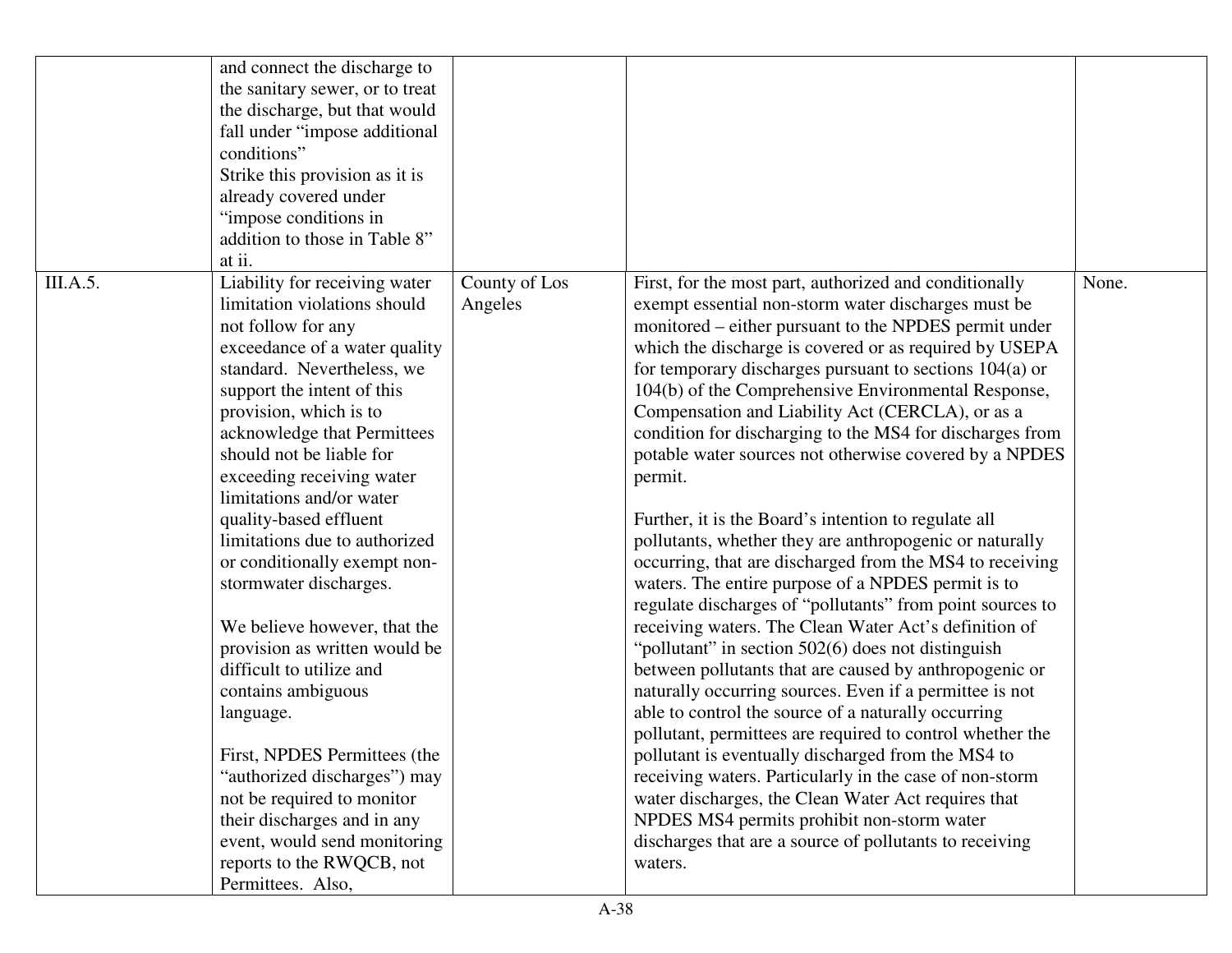| coordinating sampling taken    | Second, regarding the Board's understanding of "other       |  |
|--------------------------------|-------------------------------------------------------------|--|
| at the point of discharge and  | relevant information", the language has been clarified to   |  |
| in the receiving water would   | include " documenting the characteristics of " the          |  |
| very extremely difficult,      | non-storm water discharge.                                  |  |
| especially if the discharge    |                                                             |  |
| point is some distance from    | Third, the Clean Water Act clearly states that non-storm    |  |
| the point of entry into the    | water discharges that are a source of pollutants must be    |  |
| MS4. Also, "natural flows"     | effectively prohibited. The 1990 storm water federal        |  |
| are not monitored.             | rulemaking identified some types of non-storm water         |  |
| Therefore, we recommend        | discharges that could be exempt from the effective          |  |
| that for the "authorized"      | prohibition, assuming that they are not a source of         |  |
| discharges," there be no       | pollutants. The federal rulemaking further specified that a |  |
| requirement for source         | permitting authority could include permit conditions to     |  |
| specific monitoring data.      | control these types of discharges. The requirements in      |  |
|                                | Table 8 are intended to ensure to the extent possible that  |  |
| Second, there is no definition | the non-storm water discharges are not a source of          |  |
| as to what constitutes "other  | pollutants to receiving waters such that they can continue  |  |
| relevant information           | to be conditionally exempt from the effective prohibition.  |  |
| regarding the specific non-    | The federal rulemaking is clear that if a non-storm water   |  |
| storm water discharge as       | discharge is a source of pollutants that the discharge must |  |
| identified in Table 8." The    | be eliminated or separately regulated by another NPDES      |  |
| requirements of Table 8        | permit.                                                     |  |
| apply to dischargers, not the  |                                                             |  |
| Permittees.                    | Finally, the Order contains procedures for source           |  |
|                                | investigation by Permittees to identify whether multiple    |  |
| Third, none of these non-      | discharges are cumulatively causing or contributing to an   |  |
| stormwater discharges should   | exceedance.                                                 |  |
| lead to liability for the      |                                                             |  |
| Permittees unless there is a   |                                                             |  |
| failure by Permittees to       |                                                             |  |
| comply with the requirements   |                                                             |  |
| of the Permit for that         |                                                             |  |
| discharge category. Thus, if   |                                                             |  |
| the Permittee fails to require |                                                             |  |
| certain BMPs or monitoring,    |                                                             |  |
| it cannot benefit from the     |                                                             |  |
| "safe harbor."                 |                                                             |  |
|                                |                                                             |  |
| It is possible that multiple   |                                                             |  |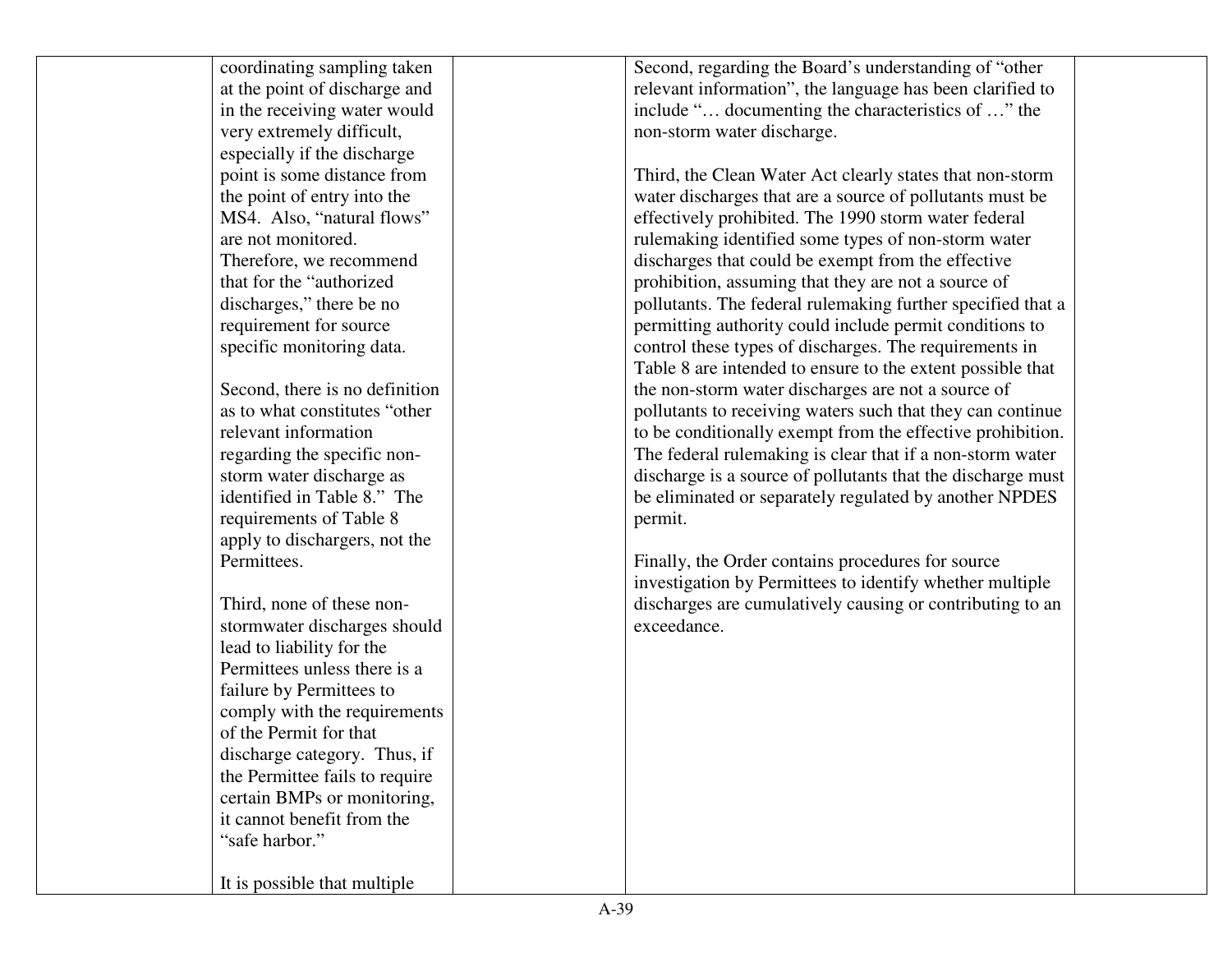| discharges could occur                 |        |                                                          |              |
|----------------------------------------|--------|----------------------------------------------------------|--------------|
| concurrently that could                |        |                                                          |              |
| cumulatively cause or                  |        |                                                          |              |
| contribute to an exceedance.           |        |                                                          |              |
| Permittees are also concerned          |        |                                                          |              |
| about the extensive and                |        |                                                          |              |
| widespread monitoring that             |        |                                                          |              |
| may be required to provide             |        |                                                          |              |
| that burden of proof.                  |        |                                                          |              |
| III.A.5<br>This condition regarding    | Malibu | The language has been revised to use the term "or"       | The language |
| conditionally exempt non-              |        | instead of "and". For the most part, authorized and      | has been     |
| stormwater discharges                  |        | conditionally exempt essential non-storm water           | revised.     |
| causing exceedances states,            |        | discharges must be monitored – either pursuant to the    |              |
| "[s]uch demonstration must             |        | NPDES permit under which the discharge is covered or     |              |
| be based on source specific            |        | as required by USEPA for temporary discharges pursuant   |              |
| water quality monitoring data          |        | to sections 104(a) or 104(b) of the CERCLA, or as a      |              |
| from the authorized or                 |        | condition for discharging to the MS4 for discharges from |              |
| conditionally exempt                   |        | potable water sources not otherwise covered by a NPDES   |              |
| essential non-storm water              |        | permit.                                                  |              |
| discharge <i>and</i> other relevant    |        |                                                          |              |
| information regarding the              |        |                                                          |              |
| specific non-storm water               |        |                                                          |              |
| discharge." The conjunction            |        |                                                          |              |
| should be changed to " $or$ "          |        |                                                          |              |
| rather than " <i>and</i> ." It is also |        |                                                          |              |
| unreasonable to require                |        |                                                          |              |
| monitoring from every                  |        |                                                          |              |
| conditionally-exempt                   |        |                                                          |              |
| discharge. Further, given              |        |                                                          |              |
| that most exceedances of               |        |                                                          |              |
| receiving water limitations            |        |                                                          |              |
| are discovered after at least          |        |                                                          |              |
| a day, it is not possible to           |        |                                                          |              |
| obtain a simultaneous sample           |        |                                                          |              |
| from a conditionally exempt            |        |                                                          |              |
| essential non-storm                    |        |                                                          |              |
| discharge. Therefore, a                |        |                                                          |              |
| requirement for a permittee to         |        |                                                          |              |
| provide water quality                  |        |                                                          |              |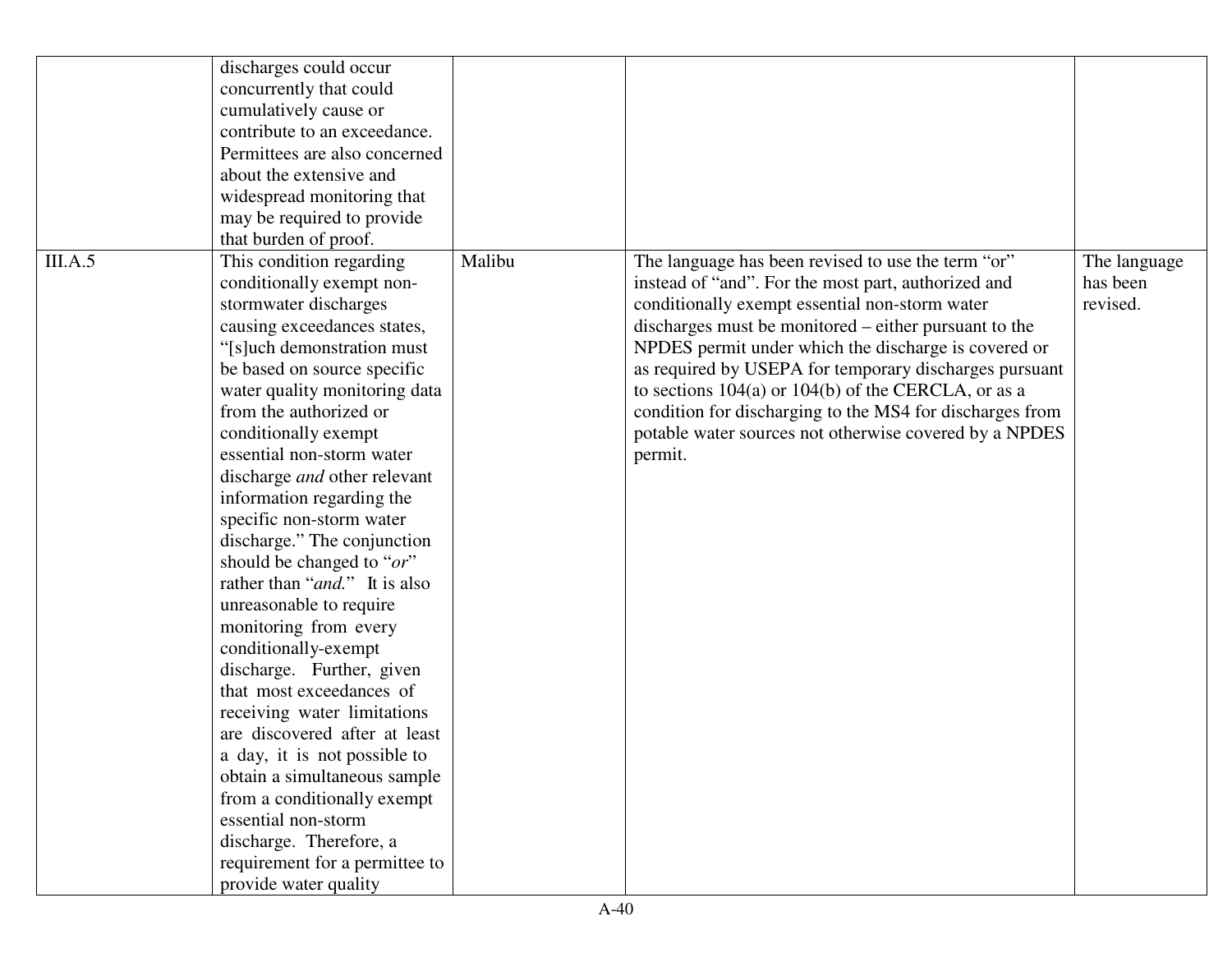|                                                                       | monitoring data from a past<br>discharge to prove it is not in<br>violation is an impossible<br>task and sets permittees up<br>to fail.                                                                                                                                                                                                            |                                  |                                                                                                                                                                                                                                                                                                                                                                                                                                                                                                                                                                                                                                                                                                                                                                                                                                                                                                                                                                                                                                                                                                                                                                                                                             |       |
|-----------------------------------------------------------------------|----------------------------------------------------------------------------------------------------------------------------------------------------------------------------------------------------------------------------------------------------------------------------------------------------------------------------------------------------|----------------------------------|-----------------------------------------------------------------------------------------------------------------------------------------------------------------------------------------------------------------------------------------------------------------------------------------------------------------------------------------------------------------------------------------------------------------------------------------------------------------------------------------------------------------------------------------------------------------------------------------------------------------------------------------------------------------------------------------------------------------------------------------------------------------------------------------------------------------------------------------------------------------------------------------------------------------------------------------------------------------------------------------------------------------------------------------------------------------------------------------------------------------------------------------------------------------------------------------------------------------------------|-------|
|                                                                       | <b>Attachment G - Non-Storm Water Action Levels</b>                                                                                                                                                                                                                                                                                                |                                  |                                                                                                                                                                                                                                                                                                                                                                                                                                                                                                                                                                                                                                                                                                                                                                                                                                                                                                                                                                                                                                                                                                                                                                                                                             |       |
| General – Setting<br>Non-Storm Water<br><b>Action Levels</b><br>(NAL) | The proposed NALs are the<br>same as water quality<br>objectives. Because the<br>purpose of action levels is to<br>identify the worst problems<br>and prioritize actions, these<br>action levels should be set at<br>a higher level.<br>Recommendation<br>Review available monitoring<br>data to set $90th$ percentile<br>values as action levels. | County of Los<br>Angeles, LACFCD | Numeric action levels are triggers for Permittees to<br>verify that their program is effectively controlling<br>unauthorized non-storm water from entering the MS4. If<br>a non-storm water discharge is a source of pollutants, it<br>is considered an unauthorized non-storm water<br>discharge. These illicit discharges are prohibited under<br>federal law and in the Order. Therefore, it is appropriate<br>to set the non-storm water action levels based on the<br>prevailing water quality objectives.<br>The commenter may be confusing the derivation and use<br>of non-storm water action levels with that of municipal<br>action levels for storm water. Municipal action levels are<br>based on nationwide Phase I MS4 monitoring data for<br>pollutants in storm water, and computed as the upper 25 <sup>th</sup><br>percentile concentration - representing an "upset" value,<br>i.e. a pollutant concentration in the storm water discharge<br>that is significantly higher than the average concentration<br>in storm water. The MALs are used to prioritize storm<br>water BMP implementation by identifying drainage areas<br>with very poor storm water discharge quality relative to<br>the average. | None. |
| General - Pollutants<br>with Non-                                     | Pollutants that are known to<br>be dominated by, or heavily                                                                                                                                                                                                                                                                                        | County of Los<br>Angeles, LACFCD | It is the Board's intention to regulate all pollutants,<br>whether they are anthropogenic or naturally occurring,                                                                                                                                                                                                                                                                                                                                                                                                                                                                                                                                                                                                                                                                                                                                                                                                                                                                                                                                                                                                                                                                                                           | None. |
| anthropogenic                                                         | contributed by, natural                                                                                                                                                                                                                                                                                                                            |                                  | that are discharged from the MS4 to receiving waters.                                                                                                                                                                                                                                                                                                                                                                                                                                                                                                                                                                                                                                                                                                                                                                                                                                                                                                                                                                                                                                                                                                                                                                       |       |
| Sources                                                               | sources should not have                                                                                                                                                                                                                                                                                                                            |                                  | The entire purpose of a NPDES permit is to regulate                                                                                                                                                                                                                                                                                                                                                                                                                                                                                                                                                                                                                                                                                                                                                                                                                                                                                                                                                                                                                                                                                                                                                                         |       |
|                                                                       | action levels: e.g., Sulfate,                                                                                                                                                                                                                                                                                                                      |                                  | discharges of "pollutants" from point sources to                                                                                                                                                                                                                                                                                                                                                                                                                                                                                                                                                                                                                                                                                                                                                                                                                                                                                                                                                                                                                                                                                                                                                                            |       |
|                                                                       | Cyanide, Selenium, Nickel,<br>Cadmium, Aluminum, TSS,                                                                                                                                                                                                                                                                                              |                                  | receiving waters. The Clean Water Act's definition of<br>"pollutant" in section 502(6) does not distinguish                                                                                                                                                                                                                                                                                                                                                                                                                                                                                                                                                                                                                                                                                                                                                                                                                                                                                                                                                                                                                                                                                                                 |       |
|                                                                       | pH, etc.                                                                                                                                                                                                                                                                                                                                           |                                  | between pollutants that are caused by anthropogenic or                                                                                                                                                                                                                                                                                                                                                                                                                                                                                                                                                                                                                                                                                                                                                                                                                                                                                                                                                                                                                                                                                                                                                                      |       |
|                                                                       | Recommendation                                                                                                                                                                                                                                                                                                                                     |                                  | naturally occurring sources. Even if a permittee is not                                                                                                                                                                                                                                                                                                                                                                                                                                                                                                                                                                                                                                                                                                                                                                                                                                                                                                                                                                                                                                                                                                                                                                     |       |
|                                                                       | Remove Action Levels for                                                                                                                                                                                                                                                                                                                           |                                  | able to control the source of a naturally occurring                                                                                                                                                                                                                                                                                                                                                                                                                                                                                                                                                                                                                                                                                                                                                                                                                                                                                                                                                                                                                                                                                                                                                                         |       |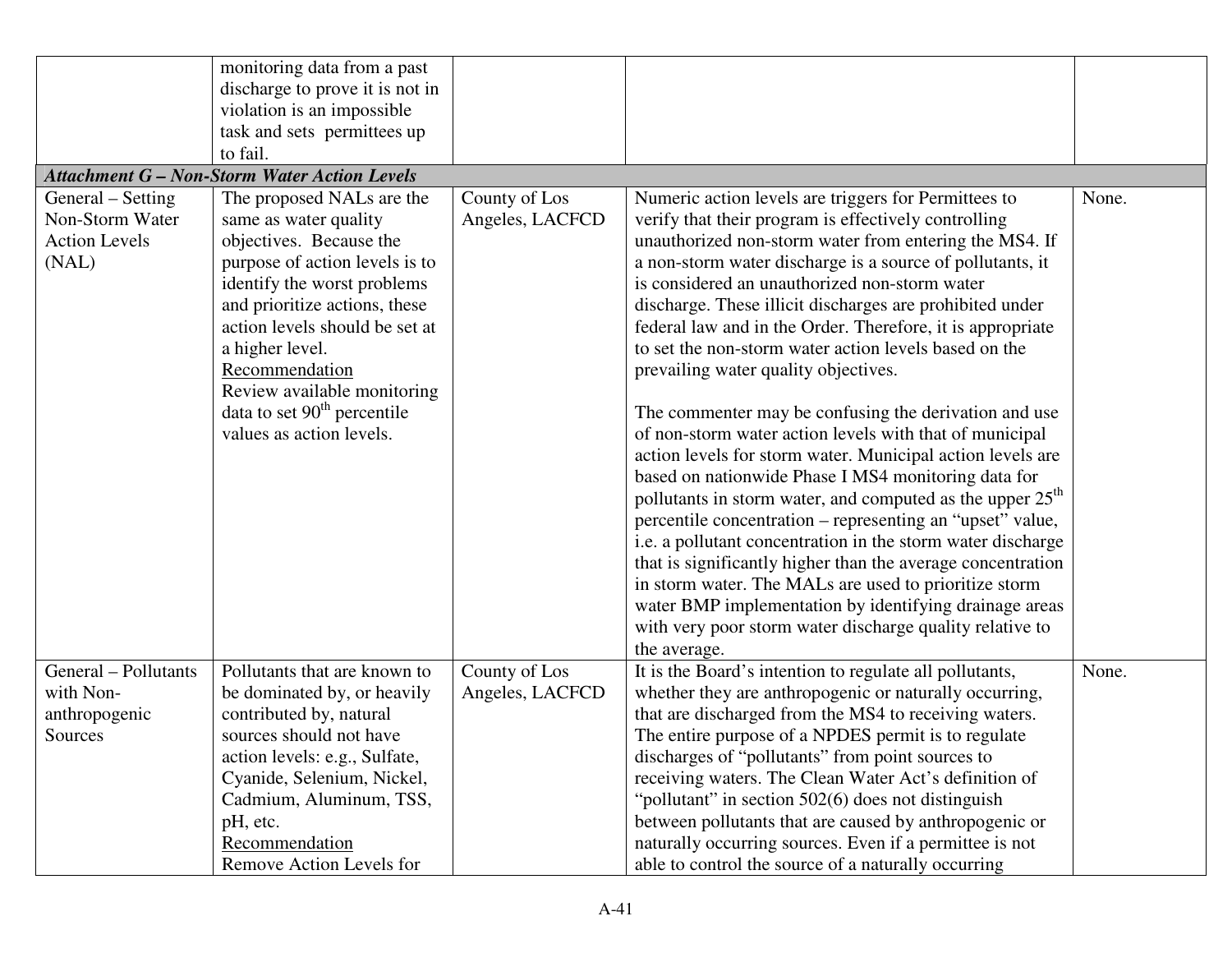|                                                              | these pollutants.                                                                                                                                                                                                                                                                                  |                                  | pollutant, permittees are required to control whether the<br>pollutant is eventually discharged from the MS4 to<br>receiving waters. This notwithstanding, the Regional<br>Board is currently evaluating approaches to address<br>natural sources of pollutants in its various regulatory<br>programs. The tentative Order provides the opportunity<br>for Permittees to identify the source of a pollutant in a<br>non-storm water discharge and report these findings to<br>the Regional Board. This information would be used by<br>the Regional Board in evaluating any exceedances of<br>non-storm water action levels in a Permittee's discharge. |                                      |
|--------------------------------------------------------------|----------------------------------------------------------------------------------------------------------------------------------------------------------------------------------------------------------------------------------------------------------------------------------------------------|----------------------------------|---------------------------------------------------------------------------------------------------------------------------------------------------------------------------------------------------------------------------------------------------------------------------------------------------------------------------------------------------------------------------------------------------------------------------------------------------------------------------------------------------------------------------------------------------------------------------------------------------------------------------------------------------------|--------------------------------------|
| General – Setting<br><b>Municipal Action</b><br>Levels (MAL) | MALs should be set using<br>the 90 <sup>th</sup> (upper $10^{th}$ )<br>percentile values to allow for<br>true prioritization of follow-<br>up actions, which is the<br>approach used in the San<br>Diego Permit.<br>Recommendation<br>Set MALs using the 90 <sup>th</sup><br>percentile values.    | County of Los<br>Angeles, LACFCD | MALs are one tool for prioritization among several<br>contained in the Order. The Regional Board has<br>concluded that the $75th$ percentile is an appropriate<br>threshold to identify drainage areas with worse than<br>average storm water quality.                                                                                                                                                                                                                                                                                                                                                                                                  | None.                                |
| MAL for pH                                                   | The MAL for pH is set at<br>7.7; allowable values for pH<br>have always been set as a<br>range. Recommendation<br>Set the MAL for pH to<br>values outside of range 6.0–<br>9.0.                                                                                                                    | County of Los<br>Angeles, LACFCD | The MAL for pH has been revised to a range from 6.0-<br>9.0.                                                                                                                                                                                                                                                                                                                                                                                                                                                                                                                                                                                            | The language<br>has been<br>revised. |
| Criteria for<br>Submitting a MAL<br><b>Action Plan</b>       | The draft Permit states:<br>"Beginning Year 3 after the<br>effective date of this Order,<br>each Permittee shall submit a<br>MAL Action Plan with the<br>Annual Report (first MAL<br>Action Plan due with<br>December 15, 2013 Annual<br>Report)" If the effective<br>date of the Order is October | County of Los<br>Angeles, LACFCD | The date for submittal of the first MAL Action Plan will<br>be changed to December 15, 2014. The running average<br>should be calculated using all available data collected<br>under the MRP for this Order.                                                                                                                                                                                                                                                                                                                                                                                                                                            | The language<br>will be revised.     |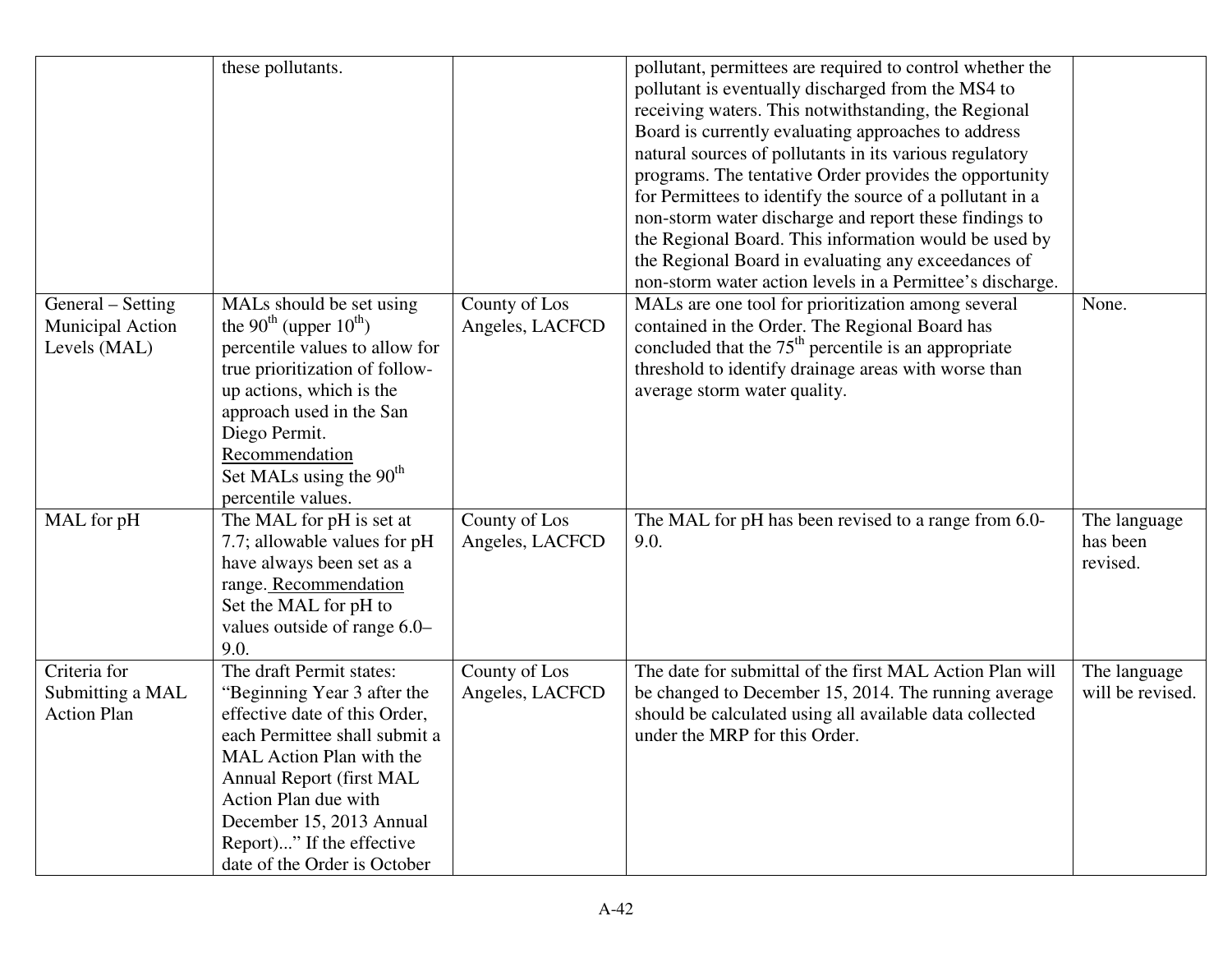|                          | 2012, October 2012 would                                      |                 |                                                                       |       |
|--------------------------|---------------------------------------------------------------|-----------------|-----------------------------------------------------------------------|-------|
|                          | be the beginning of Year 1,                                   |                 |                                                                       |       |
|                          | and October 2013 would be                                     |                 |                                                                       |       |
|                          | the beginning of Year 2, not                                  |                 |                                                                       |       |
|                          | Year 3. The MAL Action                                        |                 |                                                                       |       |
|                          | Plan should be submitted                                      |                 |                                                                       |       |
|                          | with the December 15, 2014                                    |                 |                                                                       |       |
|                          | Annual Report. In addition,                                   |                 |                                                                       |       |
|                          | the time period for                                           |                 |                                                                       |       |
|                          | determining the "running                                      |                 |                                                                       |       |
|                          | average" should be clarified.                                 |                 |                                                                       |       |
| Shellfish Criteria for   | The NALs for Total                                            | County of Los   | Numeric action levels are triggers for Permittees to                  | None. |
| <b>Total Coliform</b>    | Coliform Bacteria should be                                   | Angeles, LACFCD | verify that their program is effectively controlling                  |       |
| Bacteria NAL             | set to a higher level.                                        |                 | unauthorized non-storm water from entering the MS4. If                |       |
|                          | Recommendation                                                |                 | a non-storm water discharge is a source of pollutants, it             |       |
|                          | Review available monitoring                                   |                 | is considered an unauthorized non-storm water                         |       |
|                          | data to set $90th$ percentile                                 |                 | discharge. These illicit discharges are prohibited under              |       |
|                          | values as action levels.                                      |                 | federal law and in the Order.                                         |       |
|                          |                                                               |                 |                                                                       |       |
|                          |                                                               |                 | The commenter may be confusing the derivation of non-                 |       |
|                          |                                                               |                 | storm water action levels with that of municipal action               |       |
|                          |                                                               |                 | levels for storm water. Municipal action levels are based             |       |
|                          |                                                               |                 | on nationwide Phase I MS4 monitoring data for                         |       |
|                          |                                                               |                 | pollutants in storm water, and computed as the upper 25 <sup>th</sup> |       |
|                          |                                                               |                 | percentile concentration – representing an "upset" value,             |       |
|                          |                                                               |                 | i.e. a pollutant concentration in the storm water discharge           |       |
|                          |                                                               |                 | that is significantly higher than the average concentration           |       |
|                          |                                                               |                 | in storm water. The MALs are used to prioritize storm                 |       |
|                          |                                                               |                 | water BMP implementation by identifying drainage areas                |       |
|                          |                                                               |                 | with very poor storm water discharge quality relative to              |       |
|                          |                                                               |                 | the average.                                                          |       |
| Drinking Water           | NALs for MBAS, Nitrite,                                       | County of Los   | Numeric action levels are triggers for Permittees to                  | None. |
| (Municipal and           | Turbidity, and Aluminum                                       | Angeles, LACFCD | verify that their program is effectively controlling                  |       |
| <b>Domestic Supply</b>   | should be set to a higher                                     |                 | unauthorized non-storm water from entering the MS4. If                |       |
| [MUN]) Criteria for      |                                                               |                 | a non-storm water discharge is a source of pollutants, it             |       |
| Methylene Blue           | level. Drinking water (end-<br>of-tap) criteria should not be |                 | is considered an unauthorized non-storm water                         |       |
| <b>Active Substances</b> | used as end-of-pipe criteria                                  |                 | discharge. These illicit discharges are prohibited under              |       |
|                          |                                                               |                 |                                                                       |       |
| (MBAS), Nitrite,         | or as action levels for the                                   |                 | federal law and in the Order.                                         |       |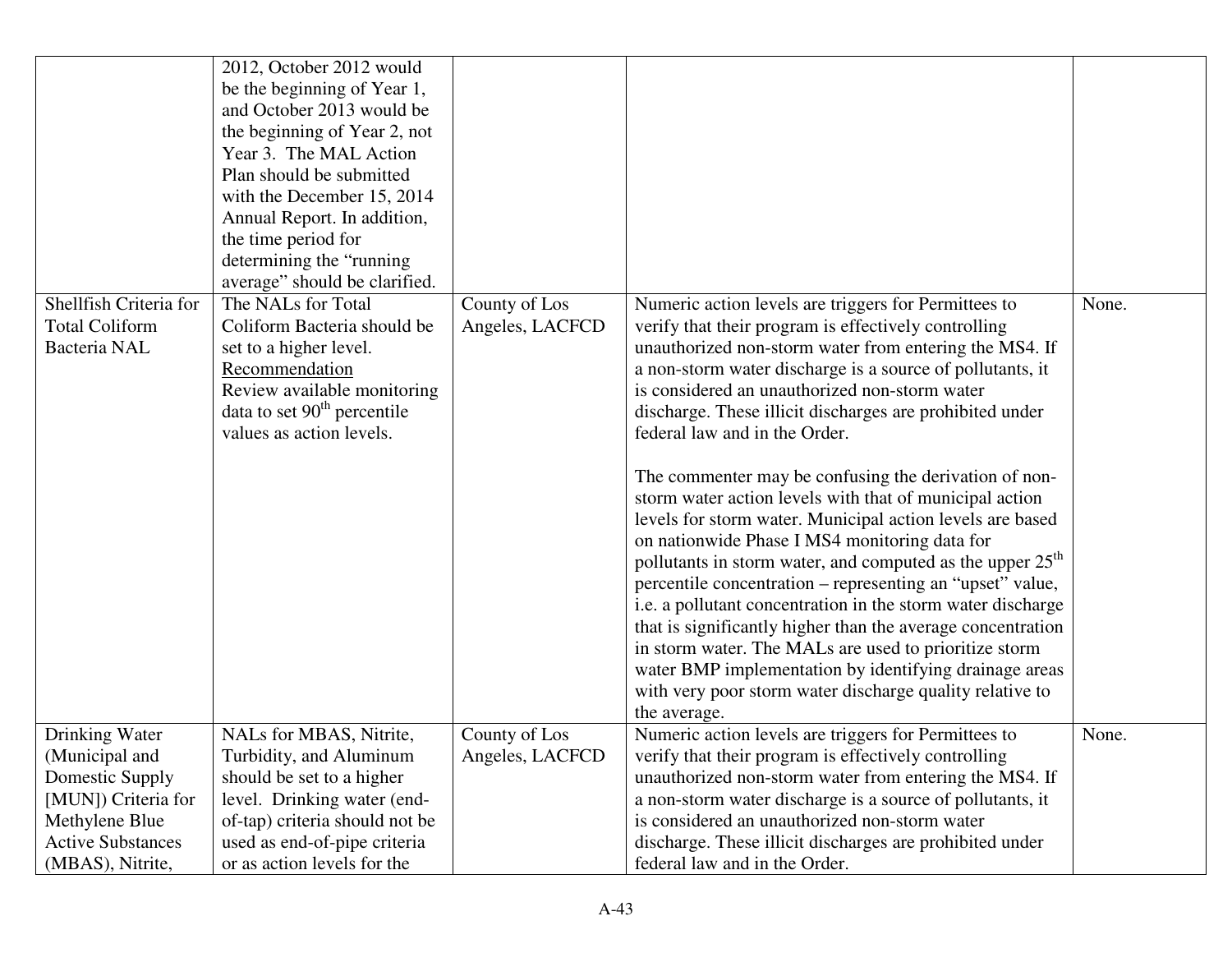| Turbidity, and                                                                             | MS4.                                                                                                                                                                                                                                                                                                                         |                                  |                                                                                                                                                                                                                                                                                                                                                                                                                                                                                                                                                                                                                            |                                      |
|--------------------------------------------------------------------------------------------|------------------------------------------------------------------------------------------------------------------------------------------------------------------------------------------------------------------------------------------------------------------------------------------------------------------------------|----------------------------------|----------------------------------------------------------------------------------------------------------------------------------------------------------------------------------------------------------------------------------------------------------------------------------------------------------------------------------------------------------------------------------------------------------------------------------------------------------------------------------------------------------------------------------------------------------------------------------------------------------------------------|--------------------------------------|
| Aluminum                                                                                   | Recommendation<br>Review available monitoring<br>data to set $90th$ percentile<br>values as action levels.                                                                                                                                                                                                                   |                                  | The commenter may be confusing the derivation of non-<br>storm water action levels with that of municipal action<br>levels for storm water. Municipal action levels are based<br>on nationwide Phase I MS4 monitoring data for<br>pollutants in storm water, and computed as the upper 25 <sup>th</sup><br>percentile concentration – representing an "upset" value,                                                                                                                                                                                                                                                       |                                      |
|                                                                                            |                                                                                                                                                                                                                                                                                                                              |                                  | i.e. a pollutant concentration in the storm water discharge<br>that is significantly higher than the average concentration<br>in storm water. The MALs are used to prioritize storm<br>water BMP implementation by identifying drainage areas<br>with very poor storm water discharge quality relative to<br>the average.                                                                                                                                                                                                                                                                                                  |                                      |
| <b>Action Levels</b>                                                                       | There are several references<br>to "Table H-#" in<br>Attachment G that should be<br>corrected as necessary.                                                                                                                                                                                                                  | County of Los<br>Angeles, LACFCD | References have been corrected.                                                                                                                                                                                                                                                                                                                                                                                                                                                                                                                                                                                            | The language<br>has been<br>revised. |
| <b>Action Levels</b>                                                                       | <b>Attachment G introduces</b><br>numerous pollutants that now<br>will need to be tested<br>for. More time is needed to<br>provide detailed<br>comments specific to the<br>Palos Verdes Peninsula . This<br>Attachment should be<br>advisory in nature until<br>permittees and the Regional<br>Board can further<br>discuss. | Peninsula Cities                 | The non-storm water numeric action levels contained in<br>Attachment G are triggers for Permittees to verify that<br>their program is effectively controlling unauthorized non-<br>storm water from entering the MS4.<br>The previous Monitoring and Reporting Program of<br>Order 01-182 also required testing for these pollutants at<br>mass emissions stations and tributary monitoring<br>stations. The action levels are based on the water quality<br>standards applicable to the region's surface waters.<br>Standard procedures were used to derive action levels<br>from the applicable water quality standards. | None.                                |
| VI.C.1.d<br><b>Action Levels</b><br>III.A.4.a.c and<br>III.A.4.a.d<br><b>Action Levels</b> | As currently written in the<br>Tentative Order, there is not a<br>nexus between receiving<br>water data (the basis for<br>establishing watershed<br>priorities per Part VI.C) and<br>the non-stormwater action<br>levels. Exceedances of the                                                                                 | City of Los Angeles              | Numeric action levels are triggers for Permittees to verify<br>that their program is effectively controlling unauthorized<br>non-storm water from entering the MS4. Illicit discharges<br>are prohibited under federal law and in the Order. Once<br>such discharges are identified, Permittees have a<br>responsibility to abate these discharges.<br>A requirement of the Watershed Management Program                                                                                                                                                                                                                   | None.                                |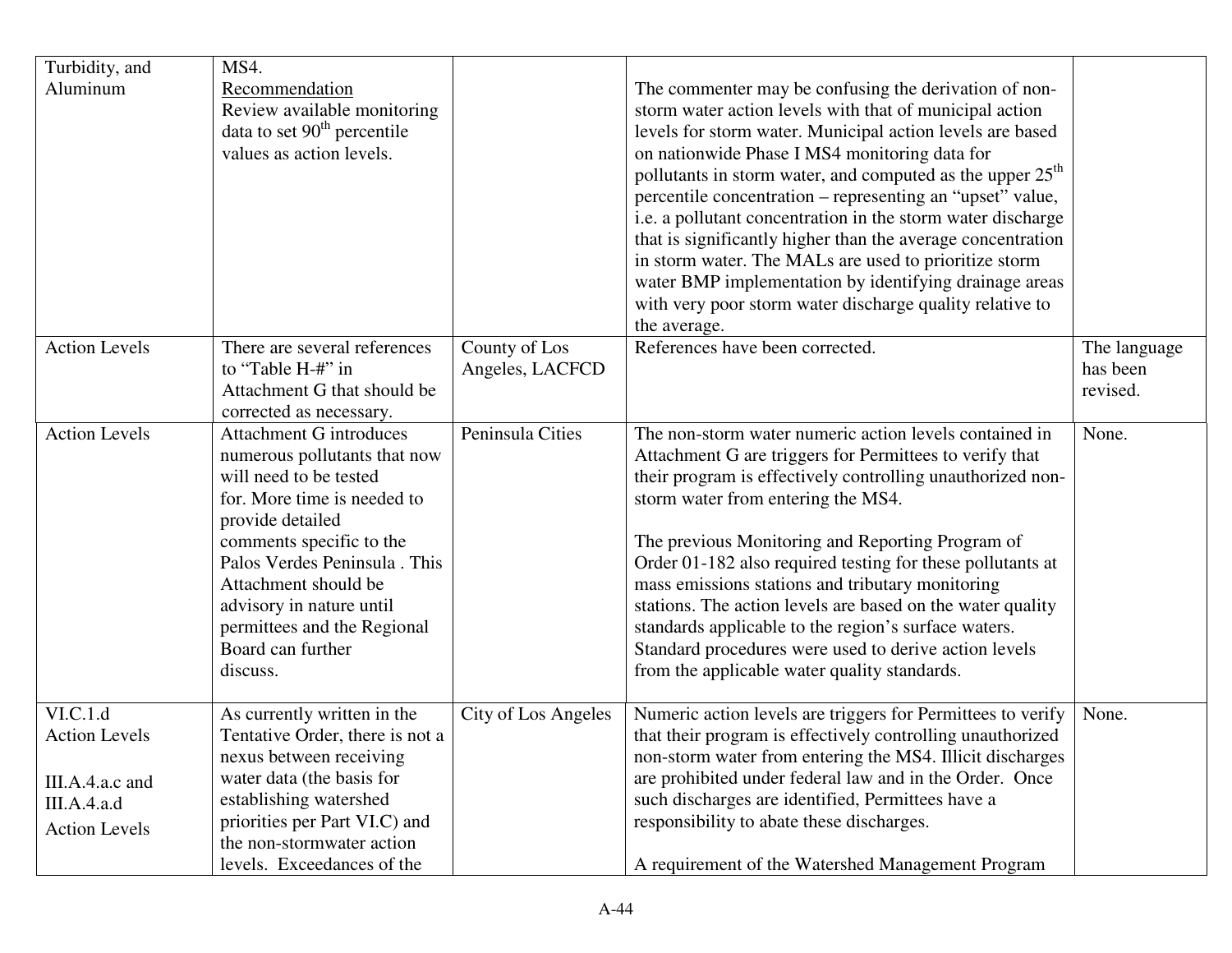| non-stormwater action levels<br>includes Watershed Control Measures to prevent or                                          |                |
|----------------------------------------------------------------------------------------------------------------------------|----------------|
| eliminate non-storm water discharges. Action levels<br>may occur without any                                               |                |
| were established to identify where impacts to receiving<br>commensurate exceedance or                                      |                |
| waters are the most likely to occur, considering the<br>impact in the receiving water.                                     |                |
| existing receiving water quality as well as the beneficial<br>Establishing a goal that is                                  |                |
| based upon not exceeding<br>uses within the receiving water. The action levels are                                         |                |
| non-storm water action levels<br>intended to be a screening tool to prioritize the control of                              |                |
| non-storm water discharges. Achieving action levels is<br>would therefore negate the                                       |                |
| only one of the goals of the Watershed Management<br>very intent of the Watershed                                          |                |
| Program. The Regional Board recognizes that in some<br>Management Programs-                                                |                |
| focusing on priorities, as<br>cases, action levels may be a secondary means of                                             |                |
| defined by receiving water<br>prioritization.                                                                              |                |
| issues. As discussed in                                                                                                    |                |
| Comment #130, non-storm                                                                                                    |                |
| water action levels are more                                                                                               |                |
| appropriately used to                                                                                                      |                |
| prioritize BMPs within a                                                                                                   |                |
| watershed.                                                                                                                 |                |
| The tables with action levels<br>City of Los Angeles<br>Dry Weather<br>The Regional Board concurs that the table footnotes | Revised        |
| Analytical<br>(ALs) for brackish waters<br>within Attachment G referring to "Table H-" should read                         | Attachment G   |
| "Table G-".<br>include a footnote noting that<br>Monitoring                                                                | Footnote       |
| the ALs are set as the most                                                                                                | References     |
| stringent between the                                                                                                      | from "Table H- |
| freshwater and salt water                                                                                                  | " to "Table G- |
| ALs. The footnote                                                                                                          | ", as          |
| references tables for these                                                                                                | appropriate.   |
| ALs as $H$ -# and $H$ -# ( $H$ -9                                                                                          |                |
| and H-11 in the case of the                                                                                                |                |
| brackish ALs in Table G-10                                                                                                 |                |
| for the Dominguez Channel,                                                                                                 |                |
| for example). The reference                                                                                                |                |
| to H-# tables is incorrect and                                                                                             |                |
| should refer to the                                                                                                        |                |
| corresponding G-# tables (G-                                                                                               |                |
| 9 and G-11 for the                                                                                                         |                |
| Dominguez Channel                                                                                                          |                |
| example).                                                                                                                  |                |
|                                                                                                                            |                |